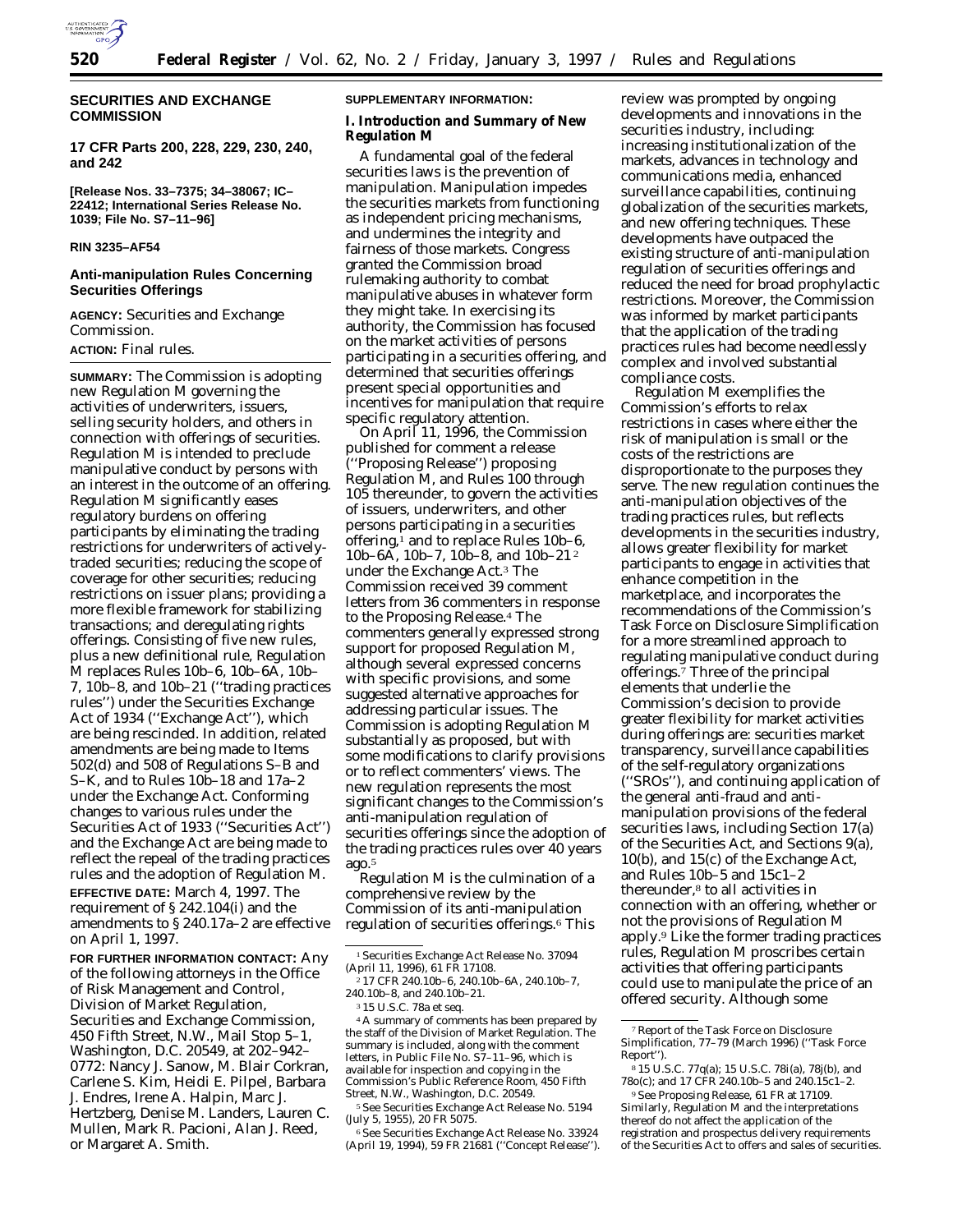commenters requested that the rules under Regulation M be formulated as non-exclusive safe harbors from the anti-manipulation provisions of the Exchange Act, the Commission continues to believe that a prophylactic approach to anti-manipulation regulation is the most effective means to protect the integrity of the offering process by precluding activities that could influence artificially the market for the offered security.

Regulation M contains six rules covering the following activities during a securities offering: (1) activities by underwriters or other persons who are participating in a distribution (*i.e.,* distribution participants) and their affiliated purchasers; (2) activities by the issuer or selling security holder and their affiliated purchasers; (3) Nasdaq passive market making; (4) stabilization, transactions to cover syndicate short positions, and penalty bids; and (5) short selling in advance of a public offering.10 A separate rule under Regulation M, Rule 100, contains definitional provisions. Some of these definitions are new or revised; many are common to more than one rule. The Commission has endeavored to use straightforward and precise language in both the definitions and rule text.

The provisions of Regulation M that are analogous to Rule 10b–6 are contained in Rules 101 and 102, which cover distribution participants, and issuers and selling security holders, respectively. Rules 101 and 102 apply only during a ''restricted period'' that commences one or five business days before the day of the pricing of the offered security and continues until the distribution is over. The restricted periods are based on the trading volume value of the offered security and the public float value of the issuer, rather than the price per share and public float criteria used in Rule 10b–6, and generally are of a shorter duration than the cooling-off periods under Rule 10b– 6. Furthermore, the restricted periods of Regulation M focus on the time of pricing. In contrast, Rule 10b–6 imposed restrictions during the entire distribution, which could extend over a lengthy period of time, but excepted certain trading activities prior to a two or nine business day ''cooling-off

period.'' The applicable cooling-off period was keyed off the commencement of offers or sales. While Rule 10b–6 was designed to protect the pricing of an offering, certain distribution methods, particularly in connection with foreign offerings, could result in the cooling-off periods commencing after an offering had been priced.

Rule 101 excludes from its coverage more actively-traded securities, nonconvertible and asset backed securities rated investment grade, and Rule 144A transactions. Restrictions on transactions in outstanding debt securities during a distribution of a debt security are narrowed substantially. Further, Rule 101 focuses on the security being distributed and does not cover bids for and purchases of related derivative securities. It permits, among other things, the routine dissemination of research reports, exercises of options and other securities, and transactions in baskets of securities involving the offered security. Also, bids for and purchases of rights during rights offerings are deregulated. Rule 101 deals with ''inadvertent'' violations during the restricted period by excusing *de minimis* transactions, provided that a distribution participant had in place written policies and procedures reasonably designed to achieve compliance with the regulation. Moreover, the scope of persons subject to Rule 101 is narrowed by recognizing ''information barriers'' between the distribution participant and its affiliates.

Rule 102 covers issuers, selling security holders, and related persons. The rule allows issuers and selling security holders to engage in market activities prior to the applicable restricted period. It also gives issuers greater flexibility in conducting their dividend reinvestment and stock purchase plans and odd-lot repurchase programs. During the restricted period, Rule 102 permits bids and purchases of odd-lots, transactions in connection with issuer plans, and exercises of options or convertible securities by the issuer's affiliated purchasers, and transactions in commodity pool or limited partnership interests during distributions of those securities. The rule contains a limited exception for actively-traded ''reference securities.''

Rule 103 replaces Rule 10b–6A and expands the scope of Nasdaq passive market making. The rule covers all Nasdaq securities and nearly all distributions, and permits more distribution participants to engage in passive market making.

Rule 104, which replaces Rule 10b–7, regulates stabilizing and other activities related to a distribution. The rule provides a more flexible framework for stabilizing transactions than Rule 10b– 7. Rule 104 allows underwriters to initiate and change stabilizing bids based on the current price in the principal market (whether U.S. or foreign), as long as the bid does not exceed the offering price. Also, by providing for greater disclosure and recordkeeping of transactions that can influence market prices immediately following an offering, Rule 104 addresses the fact that underwriters now engage in substantial syndicate-related market activity, and enforce penalty bids in order to reduce volatility in the market for the offered security.

Rule 105 recodifies Rule 10b–21 governing short selling in connection with a public offering. To harmonize Rule 105 with the provisions of Rules 101 and 102, the period of Rule 105's coverage is narrowed to the five business day period before pricing, rather than the period extending from the time of filing of offering materials to the time when sales may be made.

The Commission believes that separate regulation of rights offerings, as contained in Rule 10b–8, no longer is warranted. Many rights offerings, especially by foreign issuers, involve securities that fall within the exception for actively-traded securities contained in Rule 101. Even for less activelytraded securities, purchases of rights generally are not an efficient way for a distribution participant to facilitate an offering of the underlying security. Therefore, the Commission has decided to rescind Rule 10b–8.

The new regulatory framework relieves market participants of unnecessary burdens and responds effectively to a changing marketplace, while maintaining essential investor protection. The following sections of this release describe the individual provisions of Regulation M and associated rule changes and discuss, where appropriate, how they differ from the rules as proposed and from the former trading practices rules, as well as reasons for these changes.

**II. Discussion of Regulation M and Related Amendments**

## *A. Rule 100—Definitions*

Rule 100 sets forth the definitions applicable to all of the rules under Regulation M. Most of the definitions are adopted as proposed; some definitions are revised to respond to commenters' suggestions or to add clarity to the rules. Many of these definitions are discussed later in this release in conjunction with the specific

<sup>10</sup>Regulation M is adopted under the Securities Act, particularly Sections 7, 17(a), and 19(a), 15 U.S.C. 77g, 77q(a), and 77s(a); the Exchange Act, particularly Sections 2, 3, 9(a), 10, 11A(c), 12, 13 14, 15(c), 15(g), 17(a), 23(a), and 30, 15 U.S.C. 78b, 78c, 78i(a), 78j, 78k–1(c), 78*l*, 78m, 78n, 78o(c), 78o(g), 78q(a), 78w(a), and 78dd; and the Investment Company Act of 1940 (''Investment Company Act''), 15 U.S.C. 80a–1 *et seq.,* particularly Sections 23, 30, and 38, 15 U.S.C. 80a–23, 80a–29, and 80a–37.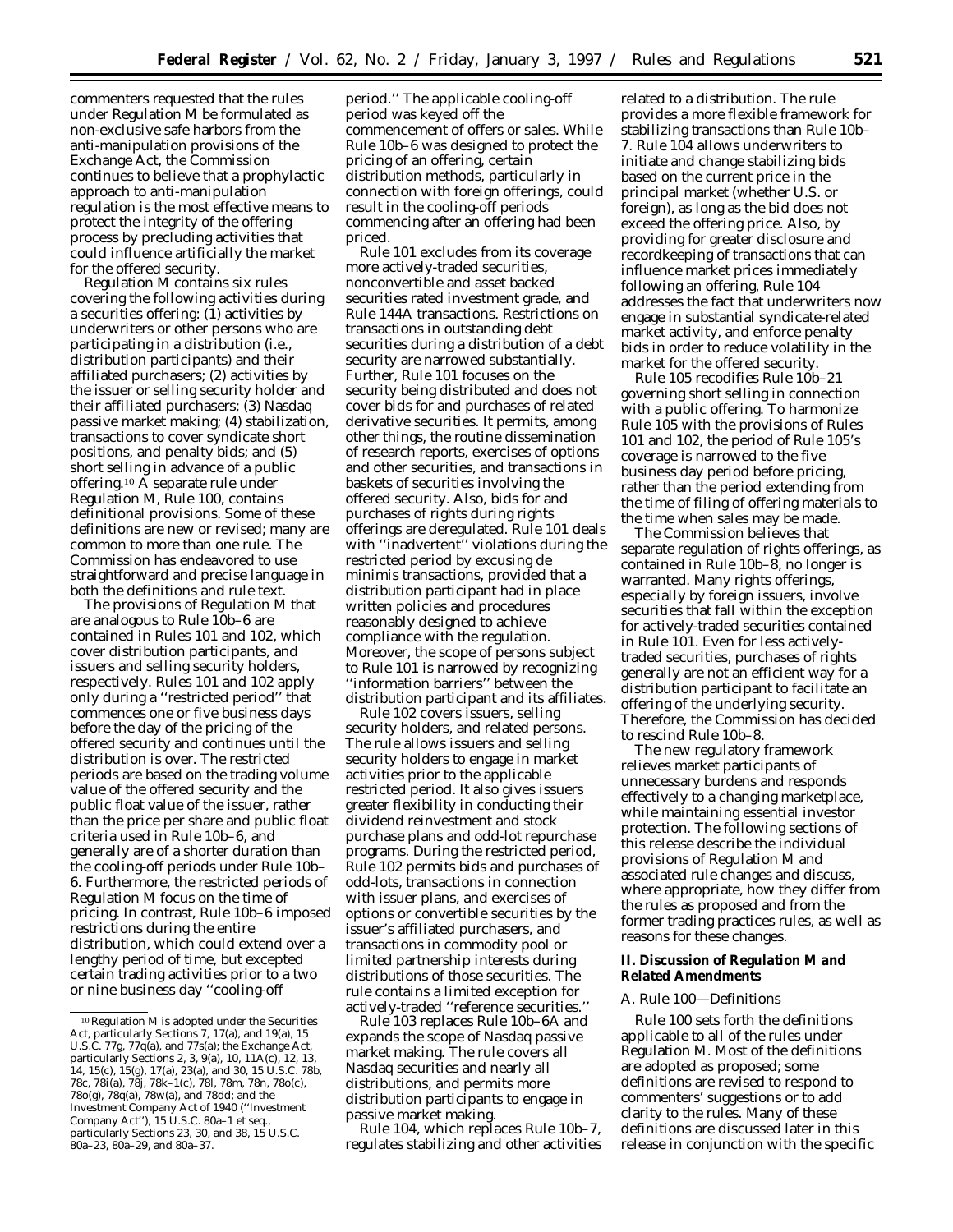provisions of Regulation M to which they relate.11

## *B. Rule 101—Activities by Distribution Participants*

## 1. Generally

Rule 101 governs the activities of persons participating in *distributions* of securities, other than issuers or *selling security holders,* and their *affiliated purchasers.* The distribution participants subject to Rule 101 will typically be financial intermediaries that routinely engage in market transactions for their own accounts or for customers as part of their businesses.

In general, Rule 101 prohibits distribution participants and their affiliated purchasers from bidding for, purchasing, or attempting to induce any person to bid for or purchase, a *covered security* during a specified period (*restricted period*). As with Rule 10b– 6(c)(5), a distribution of securities under Regulation M is distinguished from ordinary trading transactions by the ''magnitude of the offering'' and the presence of ''special selling efforts and selling methods."<sup>12</sup> The restricted period for a particular distribution commences one or five *business days* before the day of the pricing of the offered security and continues until the distribution is over.<sup>13</sup>

Even during the restricted period, Rule 101 permits distribution participants and their affiliated purchasers to engage in a variety of activities, including the following: the routine dissemination of research reports; exercises of options and other securities, including rights received in connection with a rights offering; transactions in baskets of securities involving an offered security; and certain transactions involving Rule 144A securities of foreign and domestic issuers. Rule 101 also excepts *de minimis* transactions that would otherwise violate the rule: bids that are not accepted, and one or more purchases that in the aggregate over the restricted period total less than 2% of the security's average daily trading volume, provided that the person making the unaccepted bids or purchases has maintained and enforced written policies and procedures designed to achieve compliance with the rule.

## 2. Persons Subject to Rule 101

a. Distribution Participant

A *distribution participant* is defined in Rule 100 as an underwriter, prospective underwriter, broker, dealer, or other person who has agreed to participate or is participating in a distribution. The Commission is adopting the definition as proposed.

Several commenters expressed concern that a distribution participant affiliated with an issuer or selling security holder (*e.g.,* an underwriter that is affiliated with an issuer) would be subject to the more restrictive provisions of Rule 102, rather than those of Rule 101, which they claimed could result in unwarranted adverse business and market consequences.14 They recommended that such distribution participants be permitted to rely on the provisions of Rule 101. Other commenters recommended that any financial services affiliate of an issuer or selling security holder, whether or not it is acting as a distribution participant in connection with the distribution, should have the benefit of the additional exceptions available under Rule 101.

After considering the commenters' views, the Commission has added a proviso to paragraph (a) of Rules 101 and 102, specifying that any affiliated purchaser of an issuer or selling security holder that also is acting as a distribution participant may comply with the provisions of Rule 101, rather than Rule 102, provided that such affiliated purchaser is not itself the issuer or selling security holder.15 Thus, during a distribution, an underwriter affiliated with the issuer will be able to comply with the provisions of Rule 101. The Commission is making this revision based upon its experience with Rule 10b–6, and the fact that underwriters affiliated with the issuer are often important market participants that are subject to SRO surveillance.

#### b. Prospective Underwriter

*A prospective underwriter* is defined as a person: who has submitted a bid to an issuer or selling security holder, and knows or is reasonably certain that such bid will be accepted, whether or not the terms and conditions of the underwriting have been agreed upon; or

who has reached, or is reasonably certain to reach, an understanding with an issuer, selling security holder, or managing underwriter that such person will become an underwriter, whether or not the terms and conditions of the underwriting have been agreed upon.16 The definition differs from the proposal in that the phrase ''is reasonably certain'' replaces ''reasonably expects.'' Several commenters requested that the proposed definition provide greater certainty as to when a person becomes a prospective underwriter. They believed that, as a practical matter, it may be difficult or even impossible for a broker-dealer to know when it ''reasonably expects'' to have its bid accepted or to reach an understanding with an issuer. Although the definition as adopted does not provide a bright line test, the practical effect should be to reduce the circumstances in which a broker-dealer will be a prospective underwriter. The definition reflects the Commission's view that there is frequently some point prior to when a bid actually has been accepted, or a broker-dealer has been told that it will be an underwriter, when it is reasonably certain that such person will be an underwriter, and that the incentive to facilitate the distribution is present at that point.

c. Completion of Participation in the Distribution

Under Regulation M, a person determines when its *completion of participation in the distribution* occurs based on the person's role in the distribution. An underwriter is deemed to have completed its participation in a distribution when its participation has been distributed, including all other securities of the same class that are acquired in connection with the distribution, and after any stabilization arrangements and trading restrictions in connection with the distribution have been terminated.

The definition contains a proviso that an underwriter's participation is not deemed to be completed, however, if a syndicate overallotment option is exercised in an amount that exceeds the net syndicate short position at the time of such exercise.17 This proviso comports with a provision of Rule 10b– 6 and is intended to assure that the underwriter's selling efforts in

<sup>11</sup> In this release, terms defined in Rule 100 appear in italics when discussed for the first time.

<sup>&</sup>lt;sup>12</sup> Rule 100 defines distribution as "an offering of securities, whether or not subject to registration under the Securities Act, that is distinguished from ordinary trading transactions by the magnitude of the offering and the presence of special selling efforts and selling methods.''

<sup>13</sup>Many of the terms and concepts discussed with respect to Rule 101 also are relevant to Rule 102, which proscribes activities by issuers and selling security holders and their affiliated purchasers.

<sup>14</sup>*See infra* Section II.C., discussing Rule 102. <sup>15</sup>The exception for actively-traded securities is not available for securities that are issued by a distribution participant or an affiliate of the distribution participant. *See infra* Sections II.C.2. and II.C.5.

<sup>16</sup> If a broker-dealer has entered into a continuing agreement with an issuer or selling security holder regarding takedowns of securities off a shelf, such agreement typically would make the broker-dealer reasonably certain that it would participate in a distribution off the shelf.

<sup>17</sup>*See Letter regarding Overallotment Options* (November 27, 1996), 1996 SEC No-Act. LEXIS 868.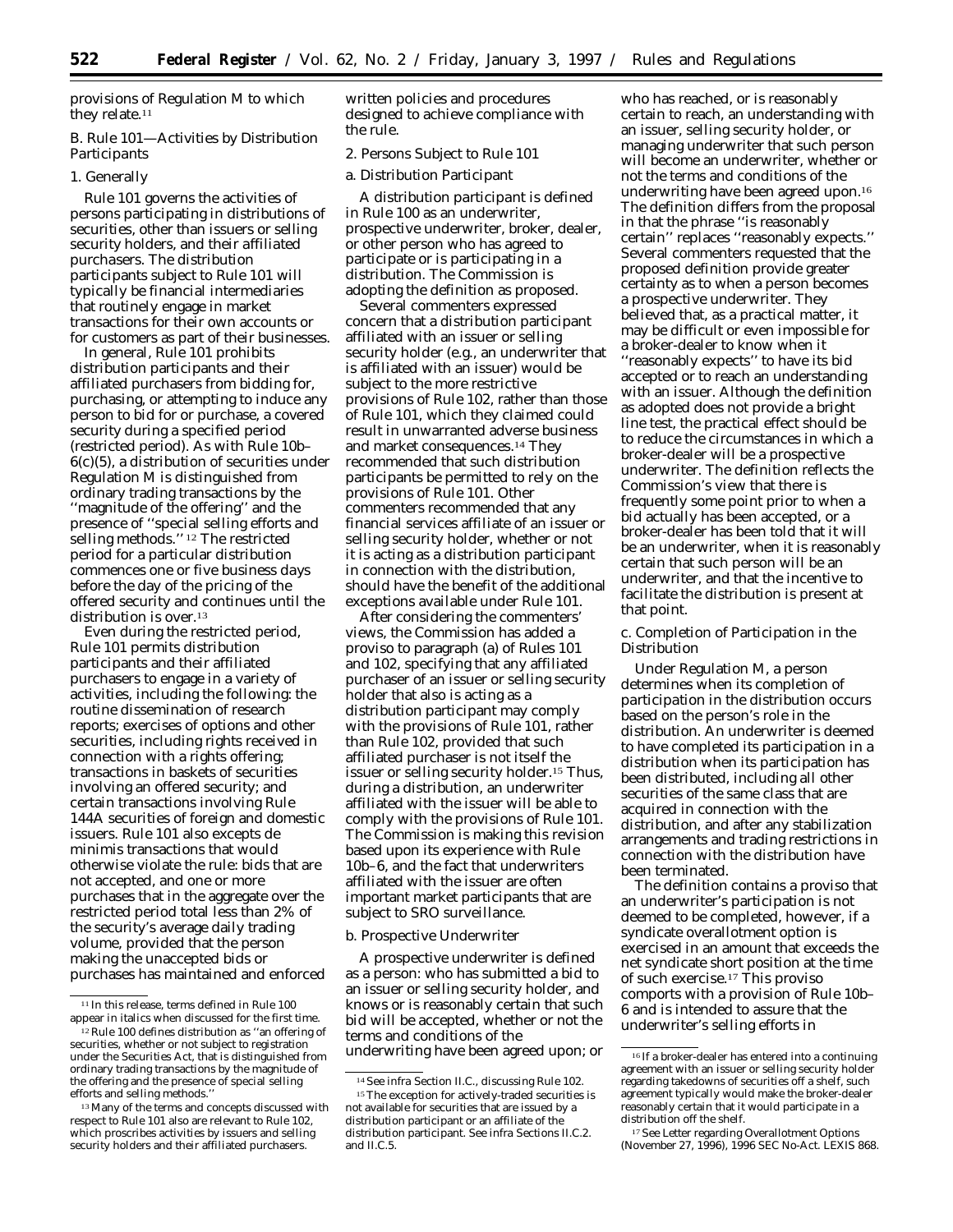connection with the distribution have in fact ceased before trading prohibitions are lifted. Consistent with Rule 10b–6 interpretation, if an overallotment option is exercised for an amount of securities that exceeds the net syndicate short position (*i.e.,* taking into account shares purchased in stabilizing or syndicate short covering transactions), the distribution will not be deemed completed and purchases made prior to the exercise of the option would constitute a violation of Regulation M.18 Any other distribution participant will have completed its participation when its allotment has been distributed.19 Several commenters asked the Commission to clarify that securities acquired for investment by persons participating in a distribution would be considered to be distributed. Consistent with an interpretation of Rule 10b–6, securities acquired in a distribution for investment purposes by anyone participating in the distribution, or any affiliated purchaser, are considered to be distributed.20

#### d. Affiliated Purchaser

The Commission proposed to define *affiliated purchaser* for Rules 101 and 102 as: (1) a person acting in concert with a distribution participant, issuer, or selling security holder in connection with the acquisition or distribution of a covered security; (2) an affiliate who controls the purchase of such securities by a distribution participant, issuer, or selling security holder, or whose purchases are controlled by such persons, or whose purchases are under common control with those of such persons; or (3) an affiliate of a distribution participant, issuer, or selling security holder who regularly purchases securities for its own account or for the account of others, or who recommends or exercises investment discretion with respect to the purchase or sale of securities (''financial services affiliates'').

The Commission proposed excluding a financial services affiliate of a distribution participant, but not that of an issuer or selling security holder, from the definition if: (1) the affiliate was a separate and distinct organizational entity from, having no officers or

employees in common with, the distribution participant; (2) the affiliate's bids for, purchases of, and inducements to purchase securities in distribution were made in the ordinary course of its business; and (3) the distribution participant maintained and enforced written policies and procedures designed to segregate the flow of information between the distribution participant and its affiliates (''information barriers''), and obtained an annual independent assessment of the operation of its information barriers.

Although commenters generally supported the Commission's efforts to revise the affiliated purchaser definition, several recommended that financial services affiliates of issuers and selling security holders also be excluded from this definition. Moreover, many commenters stated that precluding common officers and employees and requiring that the distribution participant and affiliate be separate and distinct organizational entities would prevent a large number of multi-service financial institutions from relying on this exception. Noting that large financial services providers frequently have at least some officers or employees with overlapping responsibilities, many commenters argued that the presence of common officers or employees should not preclude an affiliate from availing itself of the exclusion where the affiliate's purchases are made in the ordinary course of its business and the distribution participant has maintained and enforces appropriate information barriers.

The Commission is adopting the first two prongs of the definition substantially as proposed.21 In response to several commenters' concerns, the Commission has determined to modify the third prong of the definition. As adopted, the exclusion is available to affiliates of distribution participants, issuers, and selling security holders. Moreover, the condition prohibiting common officers (or persons performing similar functions) or employees (other than clerical, ministerial, or support personnel) has been narrowed to preclude commonality only with respect to those officers or employees that

direct, effect, or recommend transactions in securities.22

A number of commenters argued that information barriers would not deter manipulative activity because general information regarding a distribution is public. The Commission nevertheless is of the view that information barriers can serve to restrict the flow of non-public information that might inappropriately influence an affiliate's transactions in covered securities. For example, appropriate information barriers would prevent the communication of the details of pricing discussions with the issuer and prospective purchasers, or knowledge as to the demand for the offering.

As adopted, the information barrier requirements specify that the distribution participant, issuer, or selling security holder must maintain and enforce written policies and procedures to prevent the flow of information to or from the affiliate that might result in a violation of Rules 101, 102, or 104 of Regulation  $M<sub>1</sub>$ <sup>23</sup> and obtain an annual, independent review of the operation of its information barriers. As noted in the Proposing Release, an internal audit group may perform the review if such group is independent of the distribution participant, issuer, or selling security holder's corporate financing, trading, and advisory departments.24

The Commission has determined to eliminate the requirement that the affiliate be a separate and distinct organizational entity from the distribution participant, issuer, or selling security holder in the sense of requiring a separate legal entity, because such a condition could result in elevating form over substance. Moreover, in response to comments regarding the growth and complexity of multi-service financial institutions, language providing that an ''affiliate'' may be a separately identifiable department or division of a distribution participant, issuer, or selling security holder has been added to the second and third prongs of the definition. These changes broaden the scope of financial

<sup>18</sup>*See* Securities Exchange Act Release No. 19565 (March 4, 1983), 48 FR 10628, 10640 (''Release 34– 19565'').

<sup>19</sup>*See infra* Section II.C.2.a., discussing the definition of completion of participation in the distribution as it relates to issuers and selling security holders.

<sup>20</sup>The definition of completion of participation in the distribution codifies the approach taken by the staff in *Letter regarding VLI Corporation,* [1982– 1983] Fed. Sec. L. Rep. (CCH) ¶ 77,625 (October 17, 1983) (''VLI Letter'').

<sup>21</sup>None of the commenters objected to the substance of the first two prongs of the proposed definition, although several commenters believed that these provisions would be sufficient to capture any affiliate with both the means and the incentive to manipulate. As adopted, the first prong of the definition remains unchanged, and the only modification to the second prong is the addition of language providing that an ''affiliate'' may be a separately identifiable department or division of a distribution participant, issuer, or selling security holder.

<sup>22</sup>The Commission believes that this modification will resolve substantially commenters' concerns that sharing one or more senior executives with a distribution participant, issuer, or selling security holder would preclude an affiliate from availing itself of the exclusion. For example, the requirement would not preclude common executives charged with risk management, compliance, or general oversight responsibilities.

<sup>23</sup>The Commission notes that this provision does not require the affiliate to maintain and enforce such information barriers.

<sup>24</sup>Proposing Release, 61 FR at 17117. Several commenters requested that the proposed exclusion clarify that an internal audit group may perform the review.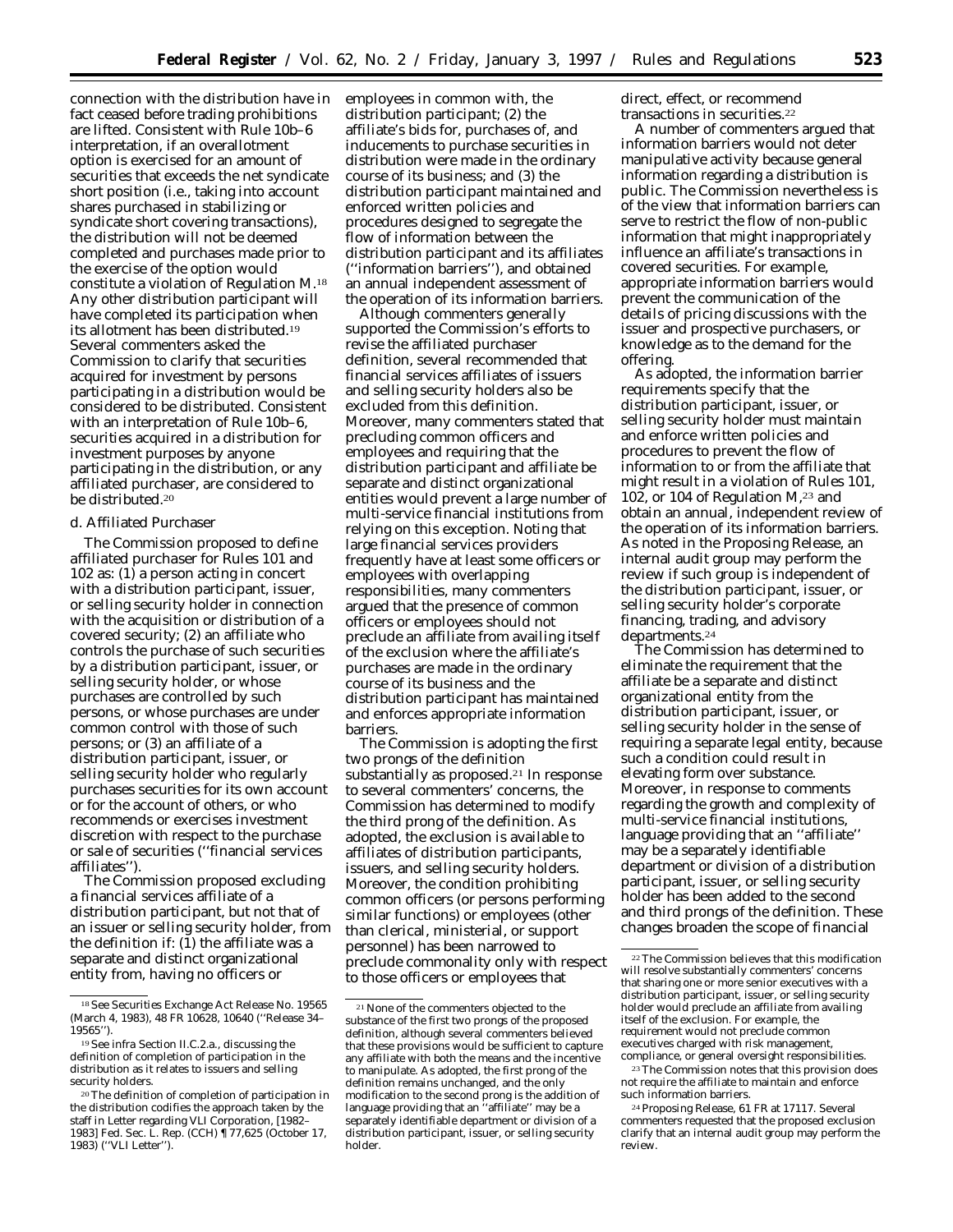services affiliates that may be eligible for the exclusion.

The Commission believes, however, that affiliates should be restricted from engaging in certain types of activities that present the greatest potential for manipulation during the course of a distribution. As adopted, the definition provides that any affiliate that, during the applicable restricted period, acts as a market maker (other than as a specialist in compliance with the rules of a national securities exchange), or engages, as a broker or a dealer, in solicited transactions or proprietary trading activities, in covered securities is an affiliated purchaser. An affiliate (whether an internal unit or a separate legal entity) engaged in these activities is not eligible for the exclusion to the affiliated purchaser definition.25 In contrast, an affiliate acting as an investment company or investment adviser, or in some other non-brokerdealer capacity, would be eligible for the exclusion.26

The Commission believes that these modifications to the definition of affiliated purchaser will resolve many of the commenters' concerns and avoid unnecessary burdens on multi-service financial organizations with affiliates engaged in financial advisory and other services.<sup>27</sup>

26For example, a trustee or other pension plan administrator may avail itself of the exclusion, provided such entity satisfies the remaining conditions of the exclusion.

A multi-service financial institution may engage in both investment advisory services and trading activities. To the extent that the institution's investment advisory services are performed by a separately identifiable department, with no officers or employees that direct, effect, or recommend transactions in securities in common with the trading department, then the investment advisory department may avail itself of the exclusion, provided the remaining conditions of the definition are satisfied. If the same individuals provide investment advisory services and engage in trading activities for the institution, however, it would be difficult, if not impossible, to attribute those functions to ''separately identifiable'' departments. Similarly, where the same individuals direct, effect, or recommend securities transactions for two separately organized affiliates, one providing investment advisory services and the other engaging in solicited activities, such persons could not avail themselves of the exclusion by simply attributing their solicited transactions to their investment advisory role.

27The variety and complexity of organizational structures means that Regulation M may apply to some affiliates that it may be appropriate to exclude. In such cases, the Commission, through the Division of Market Regulation, will entertain exemption requests.

### 3. Securities Subject to Rule 101

The Commission proposed applying the trading restrictions of Rule 101 to covered securities, which would include the security that is the subject of a distribution (*subject security*) and *reference securities.* The Commission is adopting the definition of covered security as proposed, but at the suggestion of some commenters has revised the definition of reference security to describe more specifically the situations when the term applies. The term reference security is defined as a security into which a subject security may be converted, exchanged, or exercised, or which, under the terms of the subject security, may in whole or in significant part determine the value of the subject security.

Several commenters supported the proposed definitions. In general, these commenters believed that the proposed coverage of securities represented a significant improvement from the approach under Rule 10b–6, which extended trading restrictions to any security of the ''same class and series'' as the security being distributed and any ''right to purchase'' such security.28 One commenter additionally noted that the elimination of the same class and series analysis would ease greatly the task of identifying securities that are subject to trading restrictions during debt offerings. Other commenters indicated uncertainty regarding the applicability of Regulation M to debt offerings and requested clarification on the coverage of debt securities that are ''identical in principal features.''

The elimination of the same class and series concept will reduce significantly the application of trading restrictions to nonconvertible debt securities that are not rated investment grade.29 Bids for and purchases of outstanding nonconvertible debt securities are not restricted unless the security being purchased is identical in all of its terms to the security being distributed. For example, Rule 101 does not apply to a security if there is a single basis point difference in coupon rates or a single day's difference in maturity dates, as compared to the security in distribution.30 In the rare situations in which Rule 101 will apply to

outstanding debt, the restricted period will generally be five business days.

In addition, derivative securities (*i.e.,* those that derive all or part of their value from a security being distributed) are not subject to the trading prohibition of Rule 101. Thus, for example, bids for or purchases of options, warrants, rights, convertible securities, or equitylinked securities are not restricted during a distribution of the related common stock because, while they derive their value from the security being distributed, they do not by their terms affect the value of the security in distribution. The National Association of Securities Dealers, Inc. (''NASD'') expressed concern about permitting bids for and purchases of derivative securities in the case of a distribution of an underlying security, because trading in derivative securities can have a significant impact on the underlying security.31 The NASD recommended that the Commission consider limiting the exclusion to those derivative securities that are not likely to present manipulative risk, such as ''out-of-themoney'' options. The Commission recognizes that derivative securities, even those that are out-of-the-money, can be used to manipulate the price of an underlying security through inducing arbitrage and other transactions involving the underlying security. It is the Commission's intention, however, to focus trading restrictions on those securities that present the greatest manipulative potential. Moreover, any attempt to manipulate a security in distribution by transactions involving derivative securities will continue to be addressed by the general antimanipulation provisions, including Sections  $9(a)(\hat{2})$  and  $10(b)$  of, and Rule 10b–5 under, the Exchange Act.

Regulation M does apply to reference securities, such as common stock underlying an exercisable, exchangeable, or convertible security that is being distributed. The Commission believes that transactions in reference securities can have a direct and substantial effect on the pricing and terms of the security in distribution.

The definition of reference security also encompasses a security underlying an instrument, such as an equity-linked security, that does not give the holder the right to acquire the security, but whose value is or may be derived from such security.32 A security will be a

<sup>25</sup>This means, for example, that a broker-dealer that does not make a market in a covered security, or that ceases market maker activity in covered securities during the applicable restricted period, would not fall within the definition of affiliated purchaser. Accordingly, an issuer affiliate that engages only in unsolicited brokerage transactions in covered securities would not fall within the definition.

<sup>28</sup>*See* Proposing Release, text accompanying notes 29 and 30, 61 FR 17114.

<sup>29</sup>Nonconvertible debt and certain other securities that are rated investment grade are excluded from Rule 101. *See infra* Section II.B.6.b.

<sup>30</sup> In a distribution of equity securities, however, outstanding classes of securities that differ only in voting rights from the distributed security will be deemed to be the same security for purposes of Regulation M.

<sup>31</sup>*See* Letter from Mary L. Schapiro, President, NASD Regulation, Inc. and Alfred R. Berkeley, III, President, Nasdaq, to Jonathan G. Katz, Secretary, SEC (July 23, 1996) (''NASD Comment Letter'').

<sup>32</sup>Rule 10b–6 by its terms did not apply to the underlying security in these circumstances. The Commission believes, however, that Regulation M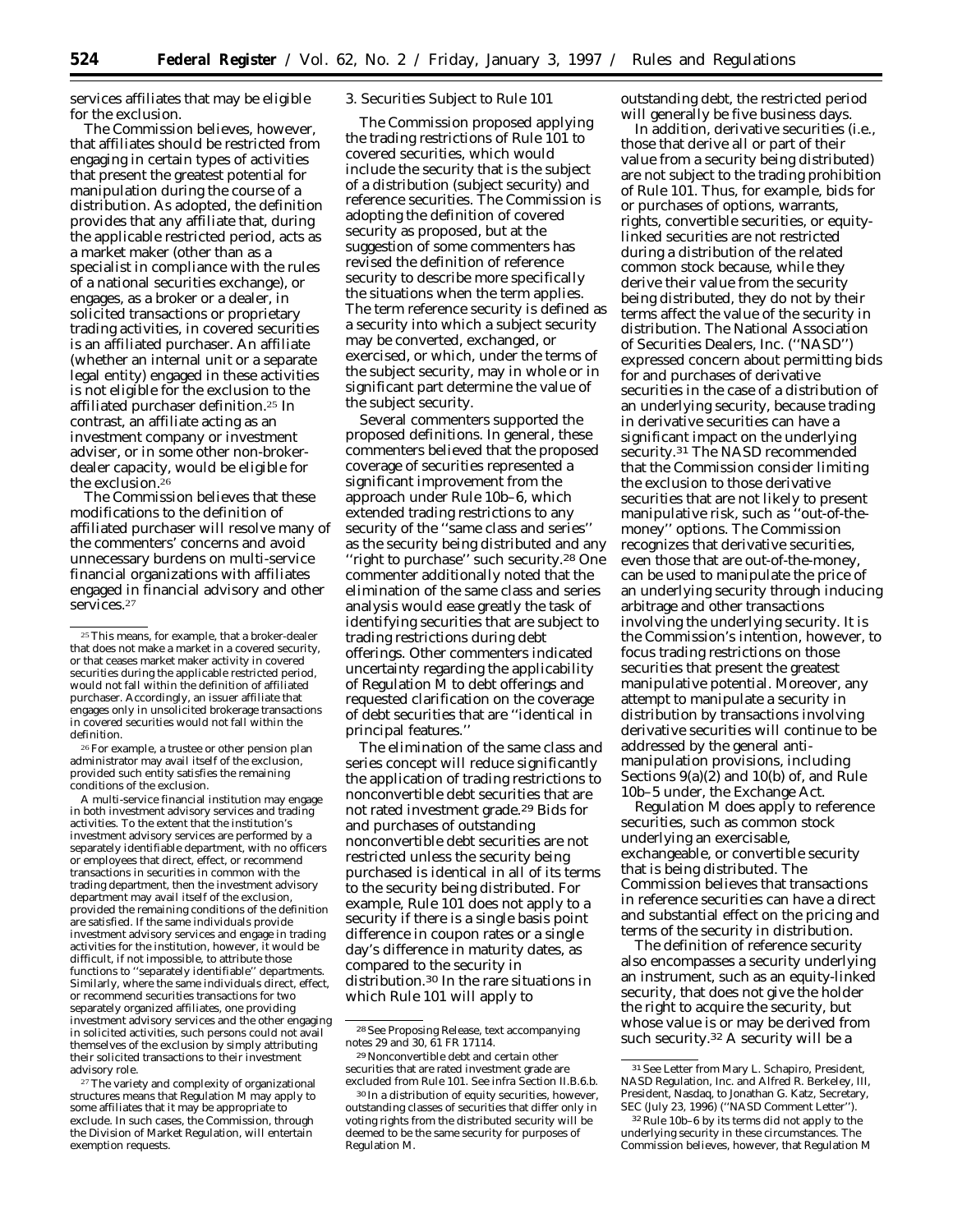reference security only when it, or an index of which it is a component, is referred to in the terms of a subject security. A security of the same or similar issuer will not be deemed a reference security merely because its price is used as a factor in determining the offering price of a security in distribution.

Commenters sought clarification concerning whether an issuer or distribution participant would be permitted to write a put or maintain a ''short put'' position during a distribution of an underlying security.33 Transactions in derivative securities, including put options, are not subject to Rule 101 during an offering of the underlying security. In addition, maintaining a short put position is not deemed to be a continuing bid for the underlying security for purposes of Regulation M.

4. Restricted Periods of Rule 101

a. Duration. As discussed below, the Commission is adopting the exclusion from Rule 101 for actively-traded securities.<sup>34</sup> This provision removes from Rule 101 securities with an ADTV value of at least \$1 million where the issuer's common equity securities have a public float value of at least \$150 million. For the remaining securities, Rule 101 restricts transactions by distribution participants in covered securities, unless an exception applies, for the following periods:

• in a distribution of a security with an average daily trading volume (*ADTV*) value of at least \$100,000, whose issuer has outstanding common equity securities having a *public float value* of at least \$25 million, the restricted period begins on the later of one business day prior to the date on which the subject security's price is determined or the date on which the person becomes a distribution participant, and ends upon that person's completion of participation in the distribution; and

• in a distribution of any other security, the restricted period begins on the later of five business days prior to the date on which the subject security's price is determined or

33*Cf. Letter regarding The Chicago Board Options Exchange,* [1990–1991] Fed. Sec. L. Rep. (CCH) ¶ 79,665 (February 22, 1991).

34*See infra* Section II.B.6.a., discussing the actively-traded securities exception, which excludes from Rule 101 securities having an ADTV value of at least \$1 million and whose issuer's common equity securities have a public float value of at least \$150 million.

the date on which the person becomes a distribution participant, and ends upon that person's completion of participation in the distribution.

The Commission proposed that the restricted periods for an offering would begin one or five business days prior to the pricing of the offering, depending upon the security's ADTV value alone.35 In addition, rather than using the date of commencement of offers or sales as a reference, the Commission proposed to determine the restricted period with reference to the date on which the offering is priced. Commenters generally supported shortening the restricted periods, and favored the one and five business days periods keyed off the offering's pricing.

The Commission believes that the ADTV standard is most relevant for determining which securities are more difficult to manipulate. Nevertheless, the use of a trading volume standard alone could skew the application of Rule 101 based on short-term, aberrational increases in trading volume. To prevent this result, the Commission has added a public float component to the test for determining the applicable restricted period.36 The public float component is intended to capture within Rule 101 those securities that experience unusual trading volume relative to their public float value. While the use of a two-part test requires distribution participants to make an additional calculation, the Commission believes that the combination of these components better identifies securities that are more likely to be resistant to manipulation.

Rule 10b–6 contained restrictions that principally applied during a two or nine day ''cooling-off period.'' Many securities that had a two day cooling-off period under Rule 10b–6 will now have a one day restricted period under Regulation M, or will be free from the restrictions of Rule 101 because they are actively-traded securities.37 Even some nine day securities under Rule 10b–6 will now have a one day restricted

period under Regulation M.38 Approximately one-quarter of the securities that qualified for a two day cooling-off period under Rule 10b–6 are now subject to a five day restricted period because of the different criteria used in Regulation M and Rule 10b–6 for distinguishing securities. While the restricted periods under Regulation M are increased for some securities, other provisions of Regulation M, such as Rule 103 (permitting passive market making for all Nasdaq securities), will address liquidity concerns with respect to many of these securities.

b. Calculation of ADTV and Public Float Value.

The ADTV of a covered security is defined on the basis of reported worldwide average daily trading volume during a specified period prior to the filing of the registration statement or prior to the pricing of the offering, depending on the circumstances. Some commenters questioned whether ADTV can be measured uniformly across markets. The NYSE and the Amex requested that the Commission adopt different standards for determining trading volume on auction and dealer markets.39 These exchanges asserted that the Commission's reliance on reported trading volume to determine this exclusion's availability is discriminatory and anti-competitive, because such a standard allegedly favors dealer markets where dealer interpositioning increases volume as compared with auction markets. The Commission does not believe that it is necessary or appropriate to make distinctions based on the type of market on which the security is traded.40 The Commission proposed a three-month calendar period for calculating ADTV. The NASD recommended a rolling 60 day period, calculated as of a date within 10 business days prior to pricing, for determining ADTV.41 Commenters also requested guidance regarding what

39Letter from James E. Buck, Senior Vice President and Secretary, NYSE, to Jonathan G. Katz, Secretary, SEC (May 31, 1996); Letter from James F. Duffy, Executive Vice President and General Counsel, Amex, to Jonathan G. Katz, Secretary, SEC (June 25, 1996).

40*See infra* Section IV., discussing in greater detail the anti-competitive concerns raised by the NYSE and the Amex.

41*See* NASD Comment Letter, at p. 3.

should apply to a security whenever it has a price relationship to a subject security as a result of the terms of that security.

In some cases, a reference security may have an extremely attenuated relationship to the security in distribution. While the Commission does not believe that a specific percentage test is a workable means to identify these cases, the staff will provide appropriate guidance in response to specific inquiries.

<sup>35</sup>Proposing Release, 61 FR at 17113.

<sup>36</sup>The Commission has determined that using a public float value component alone would not differentiate securities sufficiently with respect to the likelihood of manipulation because of the wide variations in ADTV value for securities with similar public float value.

<sup>37</sup>Based on 1995 volume and price data analyzed by the Commission's Office of Economic Analysis  $($ "OEA"), the Commission estimates that 6,156 securities (out of a total of 7,822 securities listed on the New York Stock Exchange, Inc. (''NYSE''), the American Stock Exchange, Inc. (''Amex''), and (Nasdaq) were subject to a two day cooling-off period under Rule 10b-6. Under Regulation M, of those securities approximately 1,901, or 30.9%, are excluded from the rule; 2,693, or 43.7%, are subject to a one day restricted period; and 1,562, or 25.4%, are subject to a five day restricted period.

<sup>38</sup>Based on 1995 volume and price data analyzed by OEA, the Commission estimates that 1,666 securities (out of a total of 7,822 NYSE, Amex, and Nasdaq-listed securities) were subject to a nine day cooling-off period under Rule 10b–6. Under Regulation M, of those securities, 11, or 0.7%, are excluded from the rule; 278, or 16.7%, are subject to a one day restricted period; and 1,377, or 82.6%, are subject to a five-day restricted period.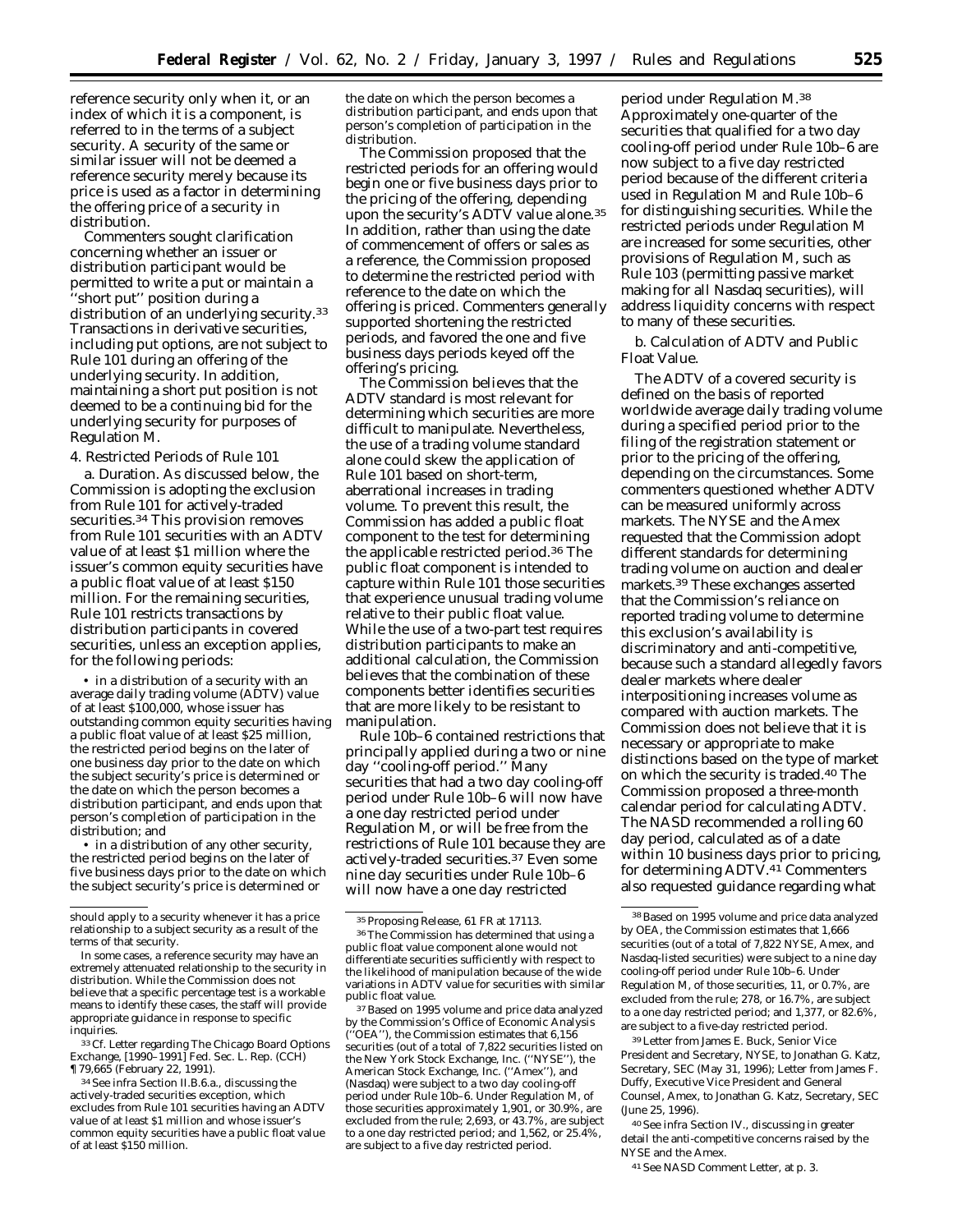information sources may be used to calculate ADTV, and suggested that the Commission designate the types of information that are acceptable for determining ADTV.

The Commission believes that, with the addition of a test based on public float value that will tend to correct for volume aberrations, a 60 day rolling period provides a sufficient length of time to measure the trading volume of a security. Therefore, the rule permits distribution participants to use a two calendar month *or* a 60 day rolling period. The 60 day rolling period for calculating ADTV must end within 10 calendar days of the filing of a registration statement, or, if there is no registration statement or if the distribution is a shelf distribution, within 10 calendar days of the offering's pricing. The 10 day period will allow distribution participants in any type of distribution sufficient time to conform to the applicable restricted period. The Commission has decided not to designate acceptable information sources for determining ADTV; rather, a distribution participant should have flexibility in determining a security's ADTV value from information that is publicly available, if such participant has a reasonable basis for believing that the information is reliable.42 Furthermore, in calculating the dollar value of ADTV, any reasonable and verifiable method may be used. For example, it may be derived from multiplying the number of shares by the price in each trade, or from multiplying each day's total volume of shares by the closing price on that day.

As for public float value, the Commission is adopting a definition that reflects its usage in Form 10–K (*i.e.,* the aggregate amount of common equity securities held by non-affiliates).<sup>43</sup> For example, for reporting issuers the public float value should be taken from the

43 17 CFR 249.310. *See also* Securities Act Release No. 7326 (August 30, 1996), 61 FR 47706 (proposing the expansion of short-form registration to include companies with non-voting common equity). Form 20–F (17 CFR 249.220f), the annual report form used by foreign private issuers under the Exchange Act, does not require disclosure of public float information. Nonetheless, the public float value of such issuer should be determined in the same manner as provided in Form 10–K.

issuer's most recent Form 10–K or based upon more recent information made available by the issuer.

#### 5. Offerings Subject to Rule 101

a. Generally. The provisions of Rule 101 apply in connection with a distribution of securities.44 The same types of offerings or other transactions that satisfied the distribution criteria under Rule 10b–6 (*i.e.,* the magnitude of the offering/selling efforts test) also are subject to Rule 101. These include public offerings, private placements, shelf offerings, mergers and other acquisitions, exchange offers, forced conversions of securities, warrant solicitations, and at-the-market offerings.

b. Shelf Offerings. The Commission is modifying its approach to shelfregistered distributions by replacing the ''single distribution position'' taken under Rule 10b–6.45 Under Regulation M, each takedown off a shelf is to be individually examined to determine whether such offering constitutes a distribution (*i.e.,* whether it satisfies the ''magnitude'' of the offering and ''special selling efforts and selling methods'' criteria of a distribution). Under prior Commission interpretation, if the aggregate amount of securities registered on a shelf constituted a Rule 10b–6 distribution, each takedown was deemed to be part of that single distribution for purposes of the rule, regardless of its individual magnitude.46

The Commission's modified approach means that a broker-dealer participating in a takedown off a shelf must determine whether it is participating in a distribution.47 In those situations where a broker-dealer sells shares on behalf of an issuer or selling security holder in ordinary trading transactions into an independent market (*i.e.,* without any special selling efforts) the offering will not be considered a distribution and the broker-dealer will not be subject to Rule 101.48 A broker-

48This approach assumes that the broker-dealer is disposing of shares in ordinary trading transactions

dealer likely would be subject to Rule 101, however, if it enters into a sales agency agreement that provides for unusual transaction-based compensation for the sales, even if the securities are sold in ordinary trading transactions.

c. Mergers, Acquisitions, and Exchange Offers. Many commenters questioned the application of Rule 101's restricted periods to mergers, acquisitions, and exchange offers. These commenters noted that during merger distributions subject to Rule 10b–6, trading restrictions were imposed during the applicable two or nine day period prior to the mailing of proxy solicitation materials and for the duration of the proxy solicitation.49 Similarly, the Commission also considered the commencement of any valuation period or any election period as the equivalent of the ''commencement of offers or sales,'' requiring bids and purchases to cease during the applicable two or nine day period and for the duration of the valuation or election period.50 Several commenters stated that by requiring the restricted period to commence one or five days prior to pricing, it is possible that the restricted period for a merger distribution could begin several months prior to the mailing of the proxy materials. These commenters noted that in such situations the restricted period could be much lengthier under Regulation M, as compared to the practice under Rule 10b–6.

The Commission believes that mergers, acquisitions, and exchange offers involve distributions in which interested persons have considerable incentive to manipulate. The Commission agrees with the commenters that the Regulation M restricted periods should reflect the characteristics of these types of distributions. Accordingly, as adopted the restrictions of Regulation M begin on the day when proxy solicitation or offering materials first are disseminated to security holders and end with the completion of the distribution (*i.e.,* the time of the shareholder vote or the expiration of the exchange offer).<sup>51</sup>

<sup>42</sup>*Cf.* Securities Exchange Act Release No. 27247 (September 14, 1989), 54 FR 39194, 39197–98 (discussing the standard under Rule 15c2–11 under the Exchange Act, 17 CFR 240.15c2–11, for a broker-dealer to have a reasonable basis that certain information is true and accurate). For instance, a distribution participant may rely on trading volume as reported by an SRO or comparable entity, or any other source believed to be reliable. Electronic information systems that provide information regarding securities in markets around the world could provide an easy means to determine worldwide trading volume in a particular security.

<sup>44</sup>*See supra* Section II.B.1., discussing the definition of distribution.

<sup>45</sup>*See* Release 34–19565, 48 FR at 10631. 46*See* Proposing Release, 61 FR at 17115, and Release 34–19565, 48 FR at 10631. *See also* Securities Exchange Act Release No. 23611 (September 11, 1986), 51 FR 33242, 33244 (''Release 34–23611'').

<sup>47</sup>An issuer's description in a shelf registration statement of a variety of potential selling methods will not cause, by itself, any sales off the shelf to be treated as a distribution, unless the broker-dealer in fact uses special selling efforts or selling methods in connection with particular sales off the shelf, and the sales are of a magnitude sufficient to demonstrate the existence of a distribution. *Cf.* Securities Exchange Act Release No. 18528 (March 3, 1982), 47 FR 11482, 11485.

into an independent market (*i.e.,* one not dominated or controlled by the broker-dealer, and where the price is not manipulated by the broker-dealer or others acting in concert with the broker-dealer). Release 34–23611, 51 FR at 33247.

<sup>49</sup>*See* Release 34–19565, 48 FR at 10638–39. 50 *Id.* at 10639.

<sup>51</sup> In addition, Rule 10b–13 under the Exchange Act continues to prohibit any purchases or arrangements to purchase securities that are the subject of an exchange offer, or a security immediately convertible into or exchangeable for those securities, from the time of public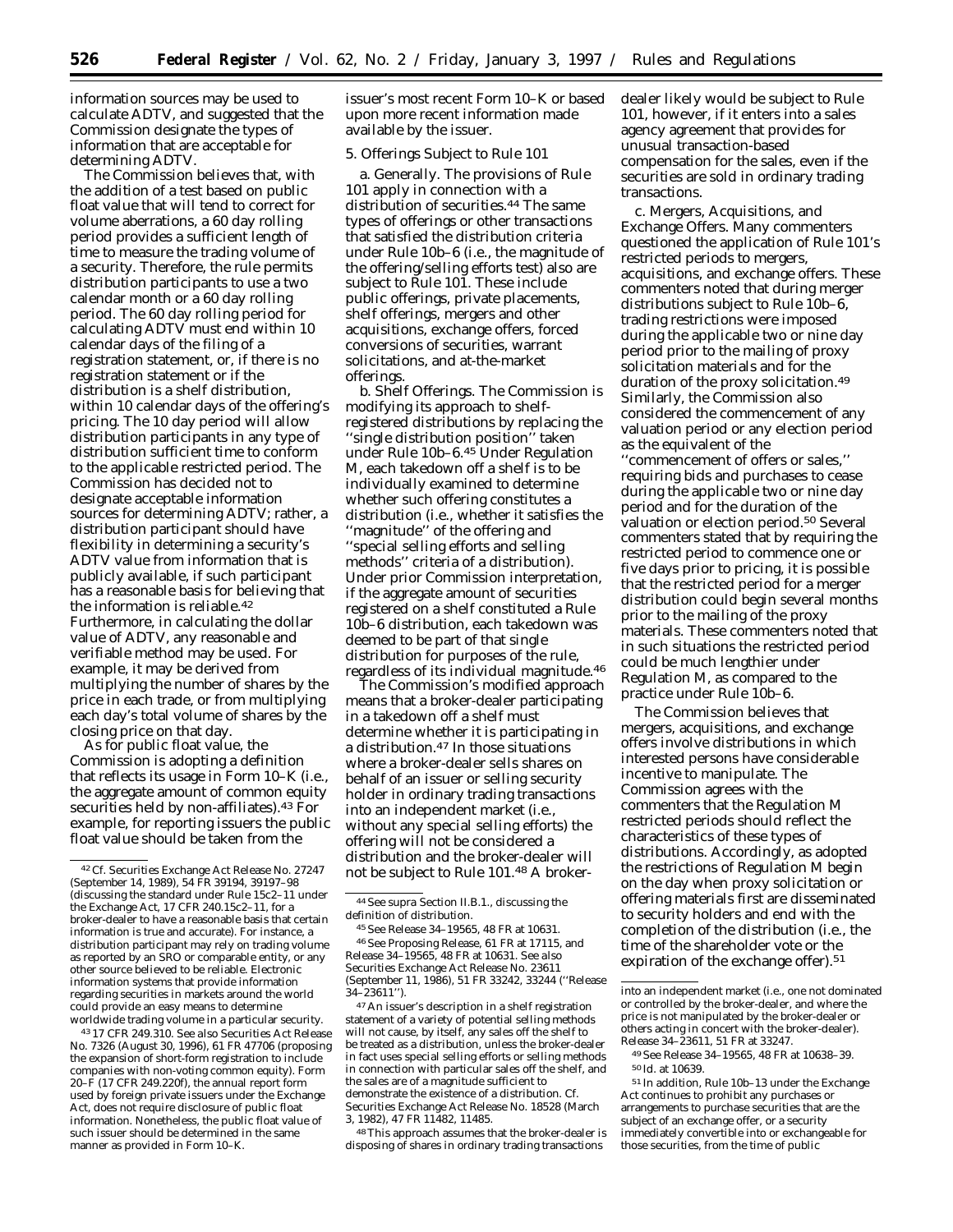Consistent with an interpretation under Rule 10b–6, a restricted period also will apply during any period where the market price of the offered security will be a factor in determining the consideration to be paid pursuant to a merger, acquisition, or exchange offer. Thus, activity proscribed by Rules 101 and 102 must cease one or five business days before the commencement of any valuation period and for the duration of such period.<sup>52</sup>

d. At-the-market Offerings. In an *atthe-market offering,* sales prices are established during the course of the offering based upon market conditions at the time of individual sales.53 Accordingly, the restricted period for such an offering would commence one or five business days before the pricing of each sale and continue until the person's participation in the distribution is completed. In practice, the application of Rule 101 will essentially be the same as in the case of a fixed price offering, where one price is established for the entire distribution, because the activities of distribution participants are restricted during the entire course of offers and sales, whether the securities are sold at fixed or varying prices.

6. Securities Excepted from Rule 101

a. Exception for Actively-traded Securities. The Commission proposed excluding from Rule 101 all securities with a published ADTV value of at least \$1 million, and requested comment on whether another test, such as a public float test, should be used to determine which securities should be excluded from the rule. Commenters supported an exclusion for actively-traded securities, with two commenters suggesting a lower threshold and one recommending a threshold of \$10 million. The Commission is adopting an exception for those securities that have an ADTV value of at least \$1 million that are issued by an issuer whose common equity securities have a public float value of at least \$150 million.

The Commission continues to believe that an exclusion for actively-traded securities is appropriate. The costs of manipulating such securities generally are high. In addition, because activelytraded securities are widely followed by the investment community, aberrations in price are more likely to be discovered and quickly corrected. Moreover, actively-traded securities are generally

traded on exchanges or other organized markets with high levels of transparency and surveillance.

The reasons for incorporating a dual ADTV value/public float value test for the restricted periods similarly apply to determining whether securities qualify for the actively-traded securities exception.54 The Commission selected \$150 million for the public float value test because it believes that the securities of issuers with a public float value at or above this threshold, and that also have an ADTV value of at least \$1 million, have a sufficient market presence to make them less likely to be manipulated. As discussed above, the \$150 million public float value test is intended in part to exclude issuers from the actively-traded securities exception where a high trading volume level is an aberration.

The combined minimums of \$1 million ADTV value for the securities and \$150 million public float value removes from Rule 101 the equity securities of approximately 1,900 domestic issuers, as well as those of a substantial number of foreign issuers.<sup>55</sup> The Commission estimates that the addition of a public float test reduces by approximately 9% the number of domestic issuers whose common stock would be excepted from Rule 101 based solely on an ADTV test.<sup>56</sup>

b. Investment Grade Securities. The Commission is adopting an exception to Rule 101 for nonconvertible debt securities, nonconvertible preferred securities, and *asset-backed securities,* provided that the security being distributed is rated investment grade by at least one *nationally recognized statistical rating organization*.57 The

55Based on transaction information for 1995 analyzed by OEA, approximately 1,106 securities listed on the NYSE, 770 securities quoted on Nasdaq, and 36 securities listed on the Amex would be excluded from Rule 101. The general increase in security prices and trading volume since year-end 1995 likely will increase the number of securities satisfying the ADTV minimum.

56Based on 1995 volume and price data analyzed by OEA, 2,103 securities have an ADTV value of at least \$1 million; 1,912 securities have an ADTV value of at least \$1 million and a market capitalization of at least \$150 million.

57The term nationally recognized statistical rating organization in paragraph (c)(2) of Rule 101

Proposing Release recommended excepting investment grade nonconvertible debt and preferred securities and noted that the comparable Rule 10b–6 exception was based on the premise that these securities are traded on the basis of their yields and credit ratings, are largely fungible and, therefore, are less likely to be subject to manipulation. The Commission solicited comment on whether investment grade asset-backed securities have the same characteristics with respect to trading as nonconvertible investment grade debt of corporate issuers, and whether such securities should be excepted from the rule.

Several commenters stated that investment grade asset-backed securities should be excepted from Rule 101 because they are the functional equivalent of investment grade debt. One commenter suggested using the definition of asset-backed security contained in the Instruction to Form S– 3 for purposes of Rule 101. Another commenter, although not proposing a definition of asset-backed security, recommended an exception for investment grade asset-backed securities backed by a fixed pool of receivables.

Asset-backed securities are excluded from Rule 101 because such securities trade primarily on the basis of yield and credit rating. The principal focus of investors in the asset-backed securities market is on the structure of a class of securities and the nature of the assets pooled to serve as collateral for those securities, rather than the identity of a particular issuer. Investment grade asset-backed securities also are similar to investment grade nonconvertible debt and preferred securities. Therefore, Rule 101 excepts securities that are

''primarily serviced by the cashflows of a discrete pool of receivables or other financial assets, either fixed or revolving, that by their terms convert into cash within a finite time period plus any rights or other assets designed to assure the servicing or timely distribution of proceeds to the security holders'' 58 and that are rated investment grade.

A few commenters also proposed that an even broader exception for debt and preferred securities be adopted, suggesting that high-yield debt securities be excepted from Rule 101 when those securities satisfy certain criteria. One commenter proposed that all debt be excluded from coverage of

announcement until the expiration of the exchange offer. 17 CFR 240.10b–13.

<sup>52</sup>Release 34–19565, 48 FR at 10639.

<sup>53</sup>The term at-the-market offering is defined as an offering of securities at other than a fixed price.

<sup>54</sup>For example, the Commission considered using the \$75 million public float value measure included in the eligibility criteria for Forms S–3 and F–3 under the Securities Act. However, the Commission adopted that threshold for different reasons, *i.e.,* information regarding companies with a public float value of at least \$75 million is efficiently assimilated by the market because they are likely to be followed by multiple analysts. *See* Securities Act Release No. 7053 (April 19, 1994), 59 FR 21644; Securities Act Release No. 7029 (November 3, 1993), 58 FR 60307. Therefore, it was appropriate to permit incorporation of Exchange Act filings in registration statements filed by such issuers.

has the same meaning as that term is used in 17 CFR 240.15c3–1(c)(2)(vi).

<sup>58</sup>This definition is identical to the definition of asset-backed security contained in General Instruction I.B.5. to Form S–3, 17 CFR 239.13(b).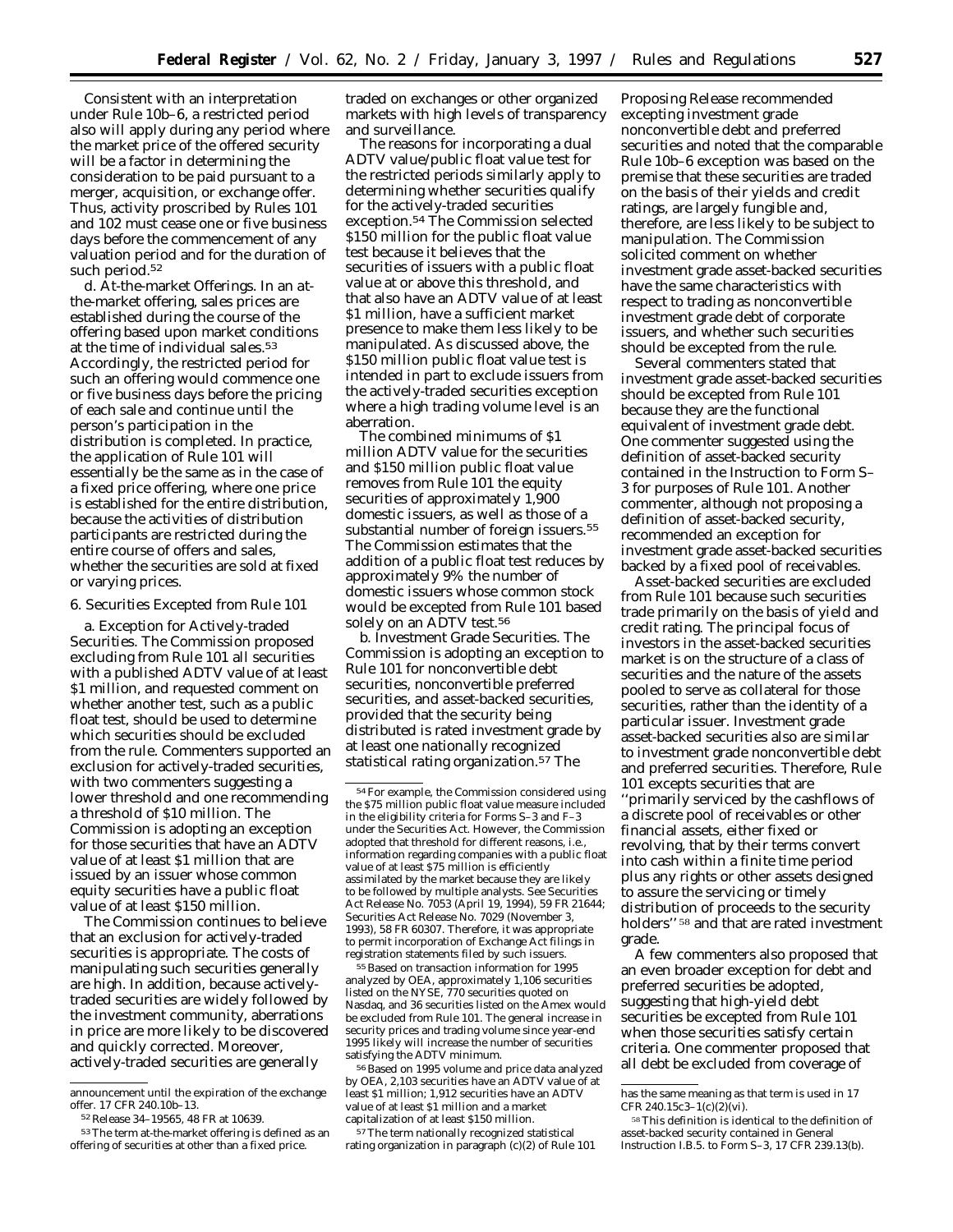Rule 101. The Commission believes that, as a practical matter, Rule 101 and Rule 102 will have very limited impact on debt securities, except for the rare situations where selling efforts continue over a period of time.59 In those circumstances, where the incentive to manipulate can escalate, the Commission believes that the application of Regulation M is appropriate.

c. Exempted Securities. The Commission is adopting the proposed exception to Rule 101 for ''exempted securities'' as defined in Section 3(a)(12) of the Exchange Act.60 Transactions in these securities are not restricted by Rule 101. This exception is similar to a provision contained in Rule 10b–6.

d. Face-amount Certificates or Securities Issued by an Open-end Management Investment Company or Unit Investment Trust. The exception to Rule 101 for face-amount certificates issued by a face-amount certificate company, or redeemable securities issued by an open-end management investment company or a unit investment trust, is adopted as proposed. Transactions in these securities are not covered by Rule 101. An identical provision existed in Rule 10b-6.

17. Activities Excepted from Rule 101

a. Exception 1—Research. The Commission is adopting exception 1 to Rule 101, which permits the publication or dissemination of any information, opinion, or recommendation relating to a covered security if the conditions of either Rule 138 or Rule 139 under the Securities Act are satisfied.<sup>61</sup> This exception more closely aligns Rule 101 with the Securities Act rules governing permissible research activities by broker-dealers participating in offerings of securities.<sup>62</sup>

As proposed, the exception required the research to be published or disseminated ''in the ordinary course of business.'' Several commenters found this phrase to be confusing because Rule 138 requires that research be published or distributed in the ''regular course of

business,'' 63 and Rule 139 requires that information, opinions, or recommendations be contained in a publication that is distributed with ''reasonable regularity in the normal course of business.'' 64 The Commission has deleted as redundant the phrase ''in the ordinary course of business'' from exception 1.

Commenters also were uncertain about the application of this exception to electronically disseminated research. The Commission believes that if a distribution participant, in the normal course of its business, provides research reports to independent research services that make such reports available to their subscribers electronically, whether or not the subscribers are customers of or have previously received research from the broker-dealer, such research is excepted from Rule 101. 65 Similarly, a distribution participant may update its mailing list (*i.e.,* new persons may be added) where it is intended that they receive all future research sent to others on the list, and not just the research related to the security in distribution.

Some commenters inquired whether the exception would be available to unregistered offerings, because Rules 138 and 139 pertain to the dissemination of research during registered offerings. In the Commission's view, for purposes of Rule 101, exception 1 is available during distributions that are not registered under the Securities Act, as long as the conditions of either Rule 138 or Rule 139 are satisfied, other than those pertaining to the filing of a registration statement. A few commenters further recommended that research disseminated outside of the United States during a global offering be excepted from Rule 101's coverage, if such research is disseminated in conformity with local rule or custom. The Commission has determined that the conditions of Rules 138 and 139 (other than registration) define the appropriate parameters for research activities involving securities distributed in the United States because research activities outside the United States in connection with a distribution subject to the rule could be used to facilitate the distribution in the United States. The Commission notes, however, that many of the securities distributed in global offerings will be subject to the rule's actively-traded securities

exception and, therefore, not subject to Rule 101's provisions. 66

b. Exception 2—Transactions Complying with Certain Other Sections. Exception 2, which allows passive market making transactions and stabilizing transactions complying with Rules 103 or 104, respectively, is adopted as proposed.

c. Exception 3—Odd-Lot Transactions. Exception 3, permitting distribution participants to bid for or purchase odd-lots during the restricted period, is adopted as proposed. Accordingly, a distribution participant may purchase odd-lots during a distribution. Among other things, this exception permits distribution participants to engage in activities in connection with issuer odd-lot tender offers conducted pursuant to Rule 13e-4(h)(5) under the Exchange Act, including effecting purchases necessary to permit odd-lot holders to ''round-up'' their holdings to 100 shares.

d. Exception 4—Exercises of Securities. Exception 4 permits distribution participants to exercise any option, warrant, right, or any conversion privileges set forth in the instrument governing a security. This exception does not distinguish call options acquired before the person became a distribution participant from those acquired afterwards. In addition, the exception covers exercises of nonstandardized call options.

Supporters of this exception noted that option exercises do not involve significant manipulative potential because of the unpredictability of the timing and the extent of purchases by persons writing call options. As noted earlier, the NASD expressed more general concerns about Regulation M's limited coverage of derivative securities.67 The Commission believes that exercises or conversions of derivative securities generally have an uncertain and attenuated manipulative potential and, for that reason, has adopted the exception as proposed.68

In light of the treatment of derivative securities under Regulation M, the Commission is rescinding Rule 10b-8,

<sup>59</sup>*See supra* Section II.B.3., discussing covered securities.

<sup>60</sup> 15 U.S.C. 78c(a)(12).

<sup>61</sup> 17 CFR 230.138, 230.139.

<sup>62</sup>Exception 1 differs from a previous staff position that certain research reports were not prohibited inducements to purchase if such research was issued by a broker-dealer in the ordinary course of business, and satisfied either Rule 138 or Rule 139(b), or satisfied Rule 139(a) and did not contain a recommendation or earnings forecast more favorable than that previously disseminated by the firm. Securities Exchange Act Release No. 21332 (September 19, 1984), 49 FR 37569, 37572 n.25.

<sup>63</sup> 17 CFR 230.138 (a) and (b).

<sup>64</sup> 17 CFR 230.139(b)(1)(i).

<sup>65</sup>Also, a broker-dealer may deliver research reports to its customers via electronic means as a substitute for paper delivery. *See* Securities Exchange Act Release No. 37182 (May 9, 1996), 61 FR 24644.

<sup>66</sup>Nevertheless, there may be other circumstances in which the dissemination of research that does not meet the conditions of Rules 138 or 139 outside the United States may be appropriate during a global offering. The staff will provide guidance on a case-by-case basis.

<sup>67</sup>*See supra* text accompanying note 31.

<sup>68</sup>The Commission cautions that in connection with exercises of non-standardized options and other securities that are privately negotiated between the parties, there may be circumstances when the exercise of a call option, for example, could be made for the purpose of requiring the other party to acquire the security. In such a case, the purchase by the party exercised against may be deemed to be a purchase by the exercising party.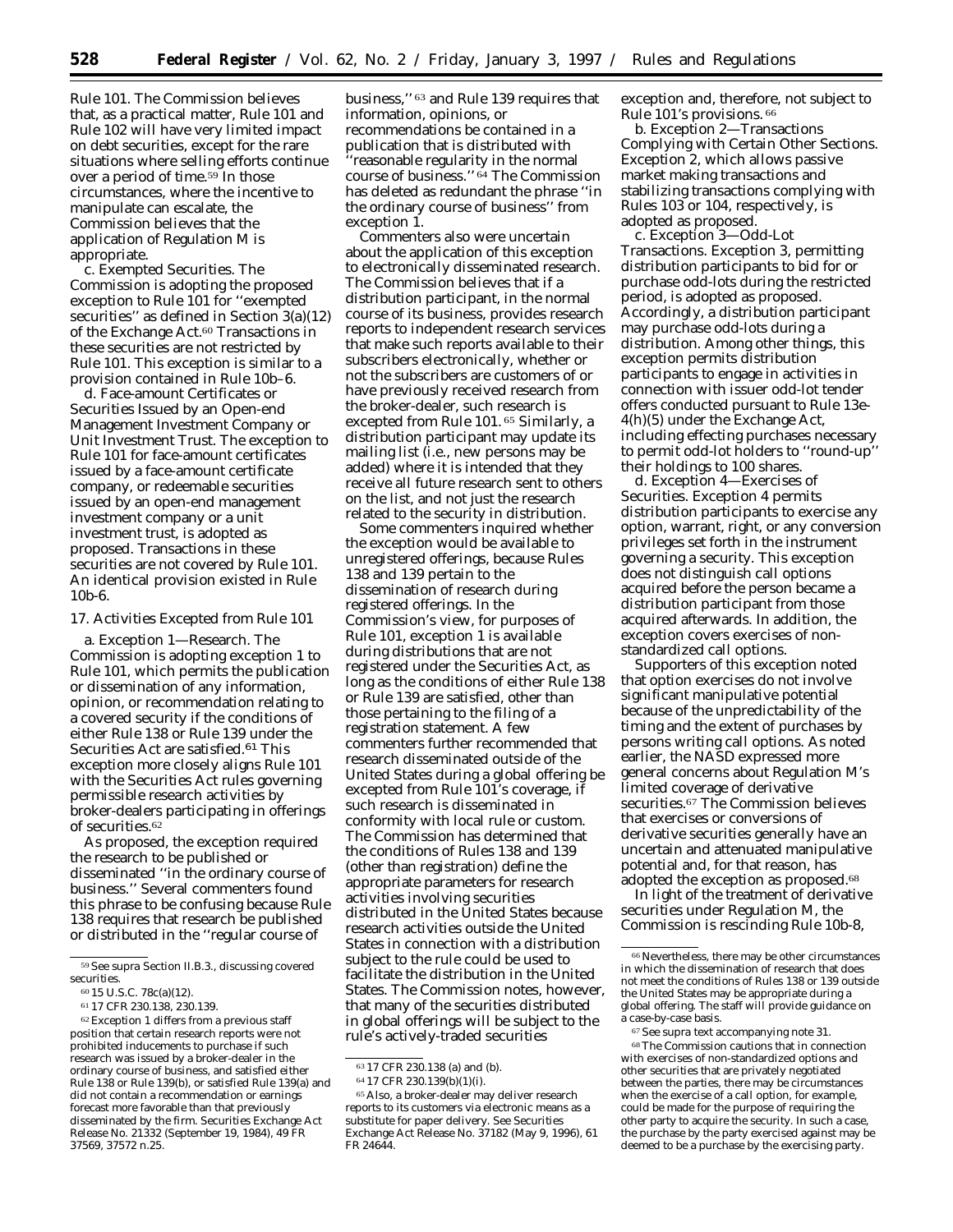which pertained to distributions through rights. This rule contained overly rigid and complex restrictions on purchases of rights and regulated sales of offered securities. Bids for and purchases of rights are not subject to Rules 101 and 102, although bids for and purchases of a security that is the subject of a rights distribution are restricted by these rules.

e. Exception 5—Unsolicited Transactions. The Commission is adopting an exception to Rule 101 for unsolicited brokerage transactions, and for certain unsolicited purchases as principal. This exception incorporates the provision contained in exception (xi)(D) to Rule 10b-6 for unsolicited principal transactions, and, similar to exception (ii) to Rule 10b-6, permits unsolicited purchases that are not effected from or through a broker or dealer, on a securities exchange, or through an inter-dealer quotation system or *electronic communications network* ("ECN") as defined in Rule 11Ac1–1(a)(8) under the Exchange Act.69

This exception places no restrictions on distribution participants effecting unsolicited brokerage transactions during a distribution. 70 In addition, unsolicited purchases as principal are also unrestricted. Although the Commission did not propose an exception to Rule 101 for unsolicited principal purchases, many commenters asserted that exception (ii) to Rule 10b-6 pertaining to such purchases was, in fact, widely used. The Rule 101 exception for unsolicited purchases differs from the analogous Rule 10b-6 exception, however, because it does not require that purchases be of ''block'' size.<sup>71</sup>

Furthermore, the exception applies to purchases effected otherwise than through a broker-dealer, on a securities exchange, or through an inter-dealer quotation system or ECN, because those purchases are less likely to be used to influence the price of a security that is the subject of a distribution. This clause of the exception permits distribution participants and affiliated purchasers to

purchase covered securities from persons, other than broker-dealers, who were not solicited by the distribution participant or its affiliated purchasers and precludes purchases through an exchange, Nasdaq, or alternative trading system.

This exception reflects the view that unsolicited purchases, regardless of their size, generally do not raise the concerns at which Rule 101 is directed when those purchases are not effected through market mechanisms. In such circumstances, those purchases are less likely to affect the offered security's price.

f. Exception 6—Basket Transactions. Exception 6 relates to purchases of covered securities made in connection with basket transactions. This exception permits transactions in covered securities when the aggregate dollar value of any bids for or purchases of a covered security constitutes 5% or less of the total dollar value of the basket being purchased, and the basket contains at least 20 stocks.

The exception is available with respect to both index-related baskets and customized baskets. To qualify for the exception, the basket transaction must be a *bona fide* transaction effected in the ordinary course of business (*i.e.,* the decision to include the security in distribution in the basket must be independent of the existence of the distribution).72 The exception also permits bids and purchases for the purpose of adjusting an existing basket position related to a standardized index when made in the ordinary course of business to the extent necessary to reflect a change in the composition of the index. For example, a basket could be adjusted to reflect substitutions of securities in a standardized index.

While supporting the flexibility of the basket transaction exception, some commenters suggested alternatives, including using either a single percentage test of 5% or 10%, or a 10%/ 10 stock or 10%/15 stock standard. The Commission believes that the majority of stocks contained in baskets will be excepted under the actively-traded securities exception and that the 5%/20 stock standard allows trading in most basket transactions while ensuring that such transactions are not easily used to influence the price of a security. The Commission is concerned that, given the possibility that a distribution participant could time its basket transactions for maximum price effect, a less rigorous standard could lead to abuse. Further, the inclusion of the 20 stock criterion provides an objective

indication of the *bona fide* nature of the basket transaction.

Commenters also stated that this exception should allow for rebalancing any customized basket covered by the exception, or for rebalancing in a covered security that is consistent with rebalancing activity in other stocks contained in the basket. In the Commission's view, allowing distribution participants to make adjustments in customized baskets may give a distribution participant the means to effect significant transactions in covered securities (*e.g.*, by deciding to include a security in distribution in a basket without a reason independent of the distribution), thereby raising manipulative concerns. Accordingly, the Commission is not permitting adjustments to rebalance customized baskets, unless the adjustments themselves qualify under the 5%/20 stock test.

g. Exception 7—*De Minimis* Transactions. The Commission is adopting exception 7 for *de minimis* transactions. As proposed, the exception applied to unaccepted bids and aggregate purchases of 1% of a security's ADTV. Several commenters stated that a 1% level was too limited to be useful. For this reason, a few commenters proposed raising the *de minimis* threshold to 5% of the security's ADTV. Commenters also requested clarification that the *de minimis* test could be applied to more than one transaction. In addition, some commenters suggested that any bid or purchase not exceeding a *de minimis* amount should be eligible for the exception.

Because the Commission believes that an exception for small, inadvertent transactions lacking market impact is appropriate, it is adopting an exception for *de minimis* transactions. The purchasing level has been increased to 2% to give distribution participants greater margin for error, while retaining the exception's *de minimis* nature. Unaccepted bids, and purchases during the restricted period that in the aggregate do not exceed 2% of the ADTV of the security in distribution, are excepted from the rule, if the person has maintained and enforces written policies and procedures reasonably designed to achieve compliance with the rule. Once inadvertent transaction(s) are discovered, subsequent transaction(s) would not be covered by this exception. Also, this *de minimis* exception does not apply to Nasdaq passive market making transactions.

Commenters recommended that the exception be extended to include solicited brokerage transactions and

<sup>69</sup> 17 CFR 240.11Ac1–1(a)(8). *See* Securities Exchange Act Release No. 37619A (September 6, 1996), 61 FR 48289 (''Release 34–37619A''), for a discussion of ECNs. A purchase in response to an order or quote displayed on an ECN would not constitute an unsolicited transaction.

<sup>70</sup>This exception incorporates the provisions of Rule  $10b-6(a)(5)(B)$ . In addition, consistent with an interpretation under Rule 10b-6, a broker-dealer who receives an unsolicited order to sell may solicit purchasers in executing the transaction as broker for the seller.

<sup>71</sup>Also, the exception as adopted does not incorporate the phrase ''privately negotiated'' because it is unnecessary in light of the other terms

<sup>&</sup>lt;sup>72</sup> Proposing Release, 61 FR at 17118.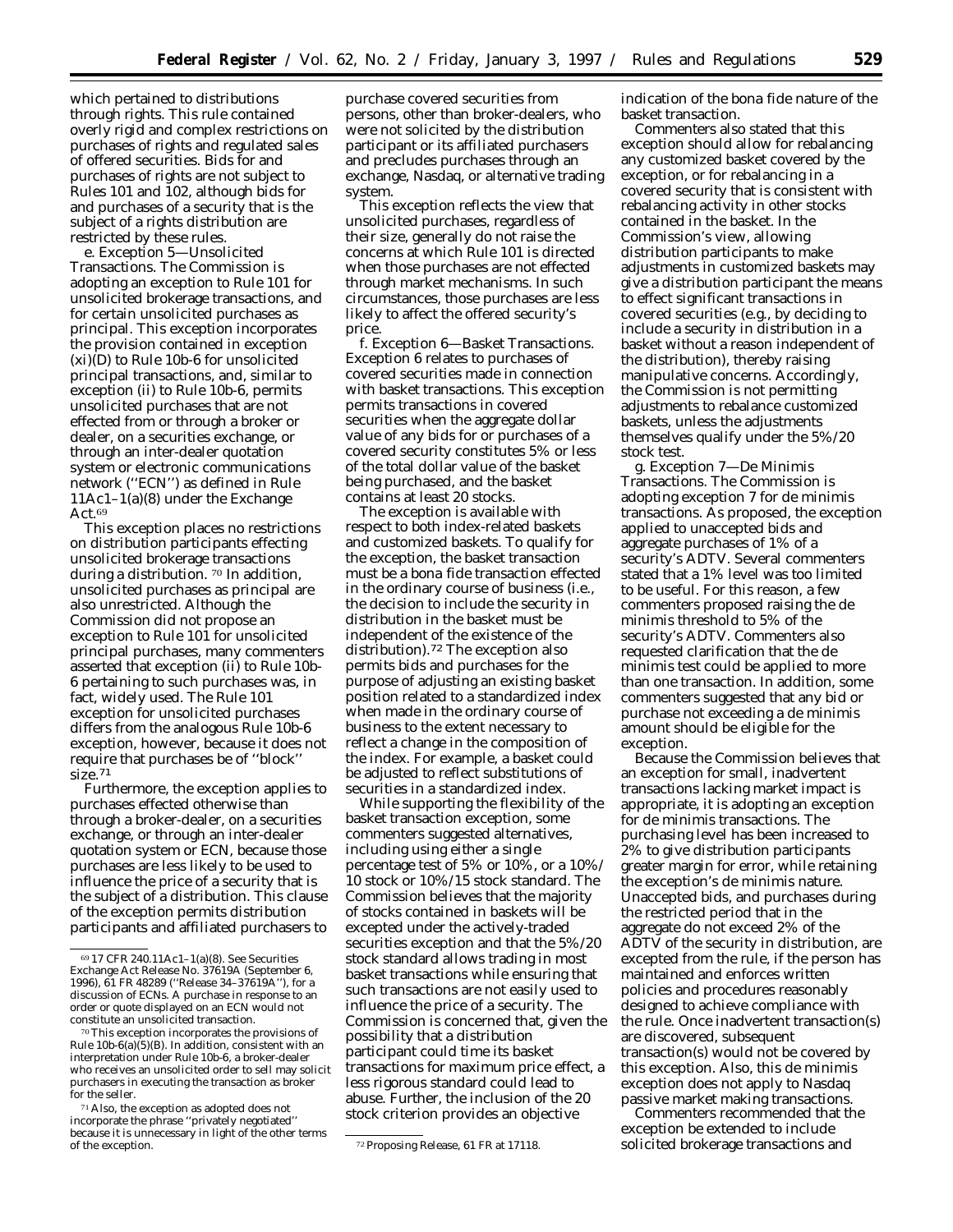bids that are accepted, but that do not result in a purchase because the trade is broken. The Commission clarifies that the exception is available to transactions resulting from solicited brokerage provided that the conditions of the exception are satisfied. However, any purchase, even if the trade subsequently is broken, must be considered a purchase for purposes of this exception.

One commenter asserted that the proviso requiring written policies and procedures is unnecessary. This requirement is adopted as proposed, however, because the Commission believes that the presence of compliance procedures buttresses the inadvertent character of excepted *de minimis* transactions. The Commission notes that repeated reliance on the exception would raise questions about the adequacy and effectiveness of a firm's procedures. Therefore, upon the occurrence of any violation, a brokerdealer is expected to review its policies and procedures and modify them as appropriate.

h. Exception 8—Transactions in Connection with a Distribution. The Commission is adopting the exception for transactions in connection with a distribution substantially as proposed. Exception 8 permits transactions among distribution participants in connection with the distribution and purchases from an issuer or selling security holder in connection with the distribution that are not effected on a securities exchange or through an inter-dealer quotation system, or through an ECN. Based on commenters' views, the portion of the proposed exception relating to offers to sell or the solicitation of offers to buy the securities being distributed or offered as principal is now contained in exception 9.73

i. Exception 9—Offers to Sell or the Solicitation of Offers to Buy. The Commission is adopting the exception for offers to sell or the solicitation of offers to buy the securities being distributed (including securities acquired in stabilizing), or securities offered as principal by the person making such offer or solicitation.

j. Exception 10—Transactions in Rule 144A Securities. The Commission is adopting the exception for transactions in securities eligible for resale under Rule 144A(d)(3) (''Rule 144A securities") substantially as proposed.<sup>74</sup> As adopted, the exception permits transactions in Rule 144A securities during a distribution of such securities,

provided that sales of such securities within the United States are made solely to: qualified institutional buyers (''QIBs''), or persons reasonably believed to be QIBs, in transactions exempt from registration under the Securities Act (''Rule 144A distributions''); or persons not deemed to be ''U.S. persons'' for purposes of Rule 902(o)(2) or (o)(7) of Regulation S under the Securities Act, during a concurrent Rule 144A distribution to QIBs.75 The exception covers both the Rule 144A security being distributed and any reference security.

In the Proposing Release, the Commission noted that an exception based on the categories of persons to whom the securities are distributed may be viewed as a departure from the antimanipulation approach of Regulation M, because no class of investors, including large institutions, is immune to injury from securities fraud or manipulation.76 Nevertheless, the Commission considers it appropriate to reduce the scope of Rule 101's prophylactic protections in the case of QIBs, because QIBs have considerable ability to obtain, consider, and analyze market information, and the Commission is not aware of complaints of manipulation in this context.77 Moreover, in light of the characteristics of Rule 144A securities (*e.g.*, eligible securities are not listed on a U.S. exchange or quoted on Nasdaq), the exception does not distinguish between Rule 144A distributions to QIBs of foreign and domestic securities.78

Several commenters recommended broadening the proposed exception to include contemporaneous sales within the United States to certain institutional accredited investors. Some of these commenters suggested that the exception permit sales to institutional accredited investors where sales to QIBs exceeded a certain percentage of the total distribution.79 The Commission is not adopting these recommendations because institutional accredited investors encompass a much broader

76Proposing Release, 61 FR at 17119 n.61.

77The Commission wishes to emphasize that QIBs will continue to be protected by the general anti-manipulation and anti-fraud provisions, including Section 17(a) of the Securities Act, and Sections 9(a) and 10(b) of the Exchange Act, and Rule 10b–5 thereunder.

78*See* Proposing Release, 61 FR at 17119. 79The percentages recommended by commenters ranged from 50% to 80%.

category of persons, a large segment of which do not have characteristics comparable to those of QIBs which underlie this exception.

#### 8. Exemptive Authority

The Commission proposed to include within Rule 101 a provision permitting the Commission to exempt any transaction or transactions from the rule on a case-by-case basis. Two commenters recommended that the exemptive authority provision be expanded to permit exemptions for securities or classes of securities. To increase flexibility in the exemption process, the Commission is adopting this suggested addition. An exemption may be granted either unconditionally or on specified terms and conditions.80

## *C. Rule 102—Activities by Issuers and Selling Security Holders*

### 1. Generally

Rule 102 covers certain activities of issuers and selling security holders, and their affiliated purchasers, during a distribution of securities. Rule 102 is similar in format to Rule 101: issuers and selling security holders, and their affiliated purchasers, must refrain from bidding for, purchasing, or attempting to induce any person to bid for or purchase a covered security during the applicable restricted period, unless an exception permits the activity.

Rule 102 contains fewer exceptions than Rule 101 because issuers and selling security holders have the greatest interest in an offering's outcome and generally do not have the same market access needs as underwriters. The exceptions in Rule 102 permit: transactions in nonconvertible investment grade securities and transactions during Rule 144A distributions; exercises of options and other securities, including rights; and odd-lot transactions and associated round-up transactions during an issuer odd-lot tender offer. Closed-end investment companies that engage in continuous offerings of securities also may conduct certain tender offers for those securities during such distributions. There is no general exception for actively-traded securities, although a limited exception is included

<sup>73</sup>A distribution participant relying on this exception must be prepared to sell the securities if the offer is accepted.

<sup>74</sup>*See* 17 CFR 230.144A(d)(3).

<sup>75</sup> 17 CFR 230.902(o)(2) and (o)(7). This follows the position taken under Rule 10b–6 in *Letter regarding Regulation S Transactions during Distributions of Foreign Securities to Qualified Institutional Buyers*, [1993–1994] Fed. Sec. L. Rep. (CCH) ¶ 76,851 (February 22, 1994), as modified by *Letter regarding Regulation S Transactions during Distributions of Foreign Securities to Qualified Institutional Buyers* (March 9, 1995).

<sup>80</sup>The Commission is revising its Rules of Practice and Investigations to provide that exemptions may be granted by designated persons in the Division of Market Regulation pursuant to authority delegated by the Commission. *See* 17 CFR 200.30–3 of this chapter, as amended. Rules 102, 104, and 105 include similar provisions authorizing the Commission to grant exemptions from those rules, and this authority also will be delegated to designated persons in the Division of Market Regulation.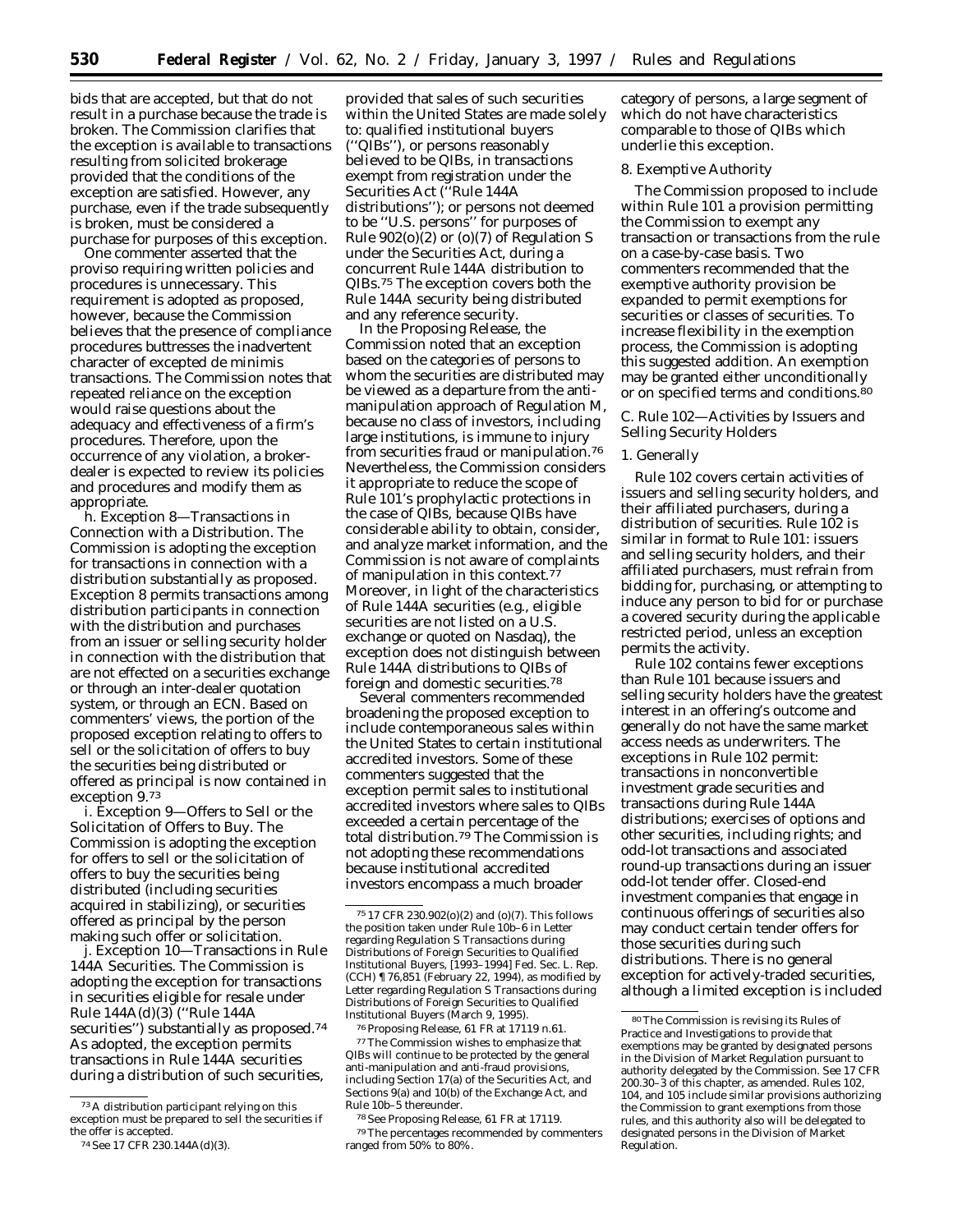for certain actively-traded reference securities.

Furthermore, most transactions in connection with dividend reinvestment and stock purchase plans are excluded from Rule 102. Only plan distributions involving securities obtained directly from the issuer are subject to Rule 102. Several commenters asked that the Commission further explain the treatment of plans under Rule 102. This release provides guidance on the types of plan activities that may be engaged in without constituting special selling efforts and selling methods within the meaning of the definition of distribution, and clarifies that certain dividend reinvestment and stock purchase plans offered by bankregistered transfer agents and registered broker-dealers qualify for the plan exception.

#### 2. Persons Subject to Rule 102

a. Generally. Rule 102 applies to issuers, selling security holders, and their affiliated purchasers. Several commenters sought clarification as to whether an issuer's transactions in a covered security would be restricted during a distribution effected solely by or on behalf of a selling security holder not affiliated with the issuer. The Commission does not intend to limit an issuer's activities during a distribution effected solely by or on behalf of a selling security holder if the issuer is not an affiliated purchaser of the selling security holder, and has modified paragraph (a) of Rule 102 accordingly.81 An issuer will be deemed to have completed its participation in a distribution when the entire distribution is completed.82

b. Affiliated Purchaser. As discussed earlier, several commenters recommended excepting financial services affiliates of issuers and selling security holders from the definition of ''affiliated purchaser.'' 83 As adopted, the definition of affiliated purchaser excludes financial services affiliates of an issuer or selling security holder if the issuer or selling security holder maintains and enforces information barriers between itself and such affiliates. In addition, a proviso has been added to paragraph (a) of Rule 102 that provides that any affiliated purchaser of

an issuer or selling security holder that is acting as a distribution participant may comply with Rule 101, rather than Rule 102.84 This accommodates the ordinary market activities of brokerdealers and other financial institutions participating in a distribution because they are subject to SRO surveillance.

## 3. Securities Subject to Rule 102

The restrictions of Rule 102 apply to covered securities in the same manner as Rule 101.85 Thus, persons subject to Rule 102 are precluded during the restricted period from bidding for or purchasing the subject security or any reference security.

## 4. Offerings Subject to Rule 102

a. Generally. As with Rule 101, Rule 102 applies only when there is a distribution of securities.<sup>86</sup>

b. Shelf Offerings. In the case of an offering of securities pursuant to a shelf registration statement, the Commission will apply Regulation M in a manner consistent with interpretations under Rule 10b–6 regarding the restrictions on issuers and selling security holders during shelf offerings.87 Thus, an issuer and all of its affiliated purchasers are subject to the applicable restricted period of Rule 102 when sales off a shelf by an issuer, or by any affiliated purchaser, constitute a distribution of securities. Similarly, when a selling security holder sells off the shelf and such sales constitute a distribution, all other shelf security holders who are affiliated purchasers of the selling security holder are subject to the applicable restricted period of Rule 102.

## 5. Securities Excepted from Rule 102

a. Actively-traded Reference Securities. Many commenters maintained that issuers, selling security holders, and their affiliated purchasers should have the benefit of an activelytraded securities exception similar to that in Rule 101. The Commission believes that persons subject to Rule 102 should not be able to trade in their securities, whether or not they are actively traded. The Commission's view is based on issuers' and selling security holders' stake in the proceeds of the offering, and their generally lesser need to engage in securities transactions.

Certain commenters noted that, as proposed, Regulation M would have prevented an issuer of equity-linked securities, or its affiliated purchasers, from engaging in hedging activity in the associated reference security, even when that security was actively traded. According to these commenters, the ability to conduct such hedging activity immediately prior to the pricing of an equity-linked security is critical to the structure of such distributions.

In response to these comments, the Commission has determined to provide a limited exception from Rule 102 for actively-traded reference securities that are not issued by the issuer of the security in distribution, or by any affiliate of the issuer. This exception permits the type of hedging activity that was not previously subject to Rule 10b– 6. Thus, the issuer of an equity linked security, or a security holder selling an equity-linked security, can purchase in a hedging transaction an actively-traded reference security issued by an unaffiliated entity. However, the issuer or selling security holder of an equitylinked security is prohibited from purchasing any reference security for which it, or any of its affiliates, is the issuer. Of course, the general anti-fraud and anti-manipulation provisions of the federal securities laws are applicable to any transactions associated with distributions of equity-linked securities.

b. Other Excepted Securities. The Commission is adopting as proposed the exceptions in Rule 102 for ''exempted securities'' as defined in Section 3(a)(12) of the Exchange Act, and face-amount certificates or securities issued by an open-end management investment company or unit investment trust. In addition, the Commission has determined to include in Rule 102 an exception for investment grade nonconvertible debt, nonconvertible preferred securities, and asset-backed securities, based on commenters' views and the rationales indicated above for an identical exception to Rule 101.88

#### 6. Activities Excepted from Rule 102

a. Exception 1—Odd-Lot Transactions. Rule 102 contains an exception for odd-lot transactions, which permits issuer odd-lot tender offers. This exception, which is identical to exception 3 to Rule 101, will provide greater flexibility to issuers conducting odd-lot tender offers during a distribution.89 Moreover, as modified from the proposal, this exception permits an issuer conducting an odd-lot tender offer to engage in transactions

<sup>81</sup>The interpretations contained in Release 34– 23611 regarding shelf distributions by selling security holders will continue to have relevance. *See infra* Section II.C.4.b.

<sup>82</sup>*Cf. supra* Section II.B.2.c., discussing when distribution participants are considered to complete their participation in a distribution. *See also* the definition of ''completion of participation in a distribution.''

<sup>83</sup>*See supra* Section II.B.2.d.

<sup>84</sup> The proviso to Rule 101 specifies that, where a distribution participant or an affiliated purchaser of a distribution participant is itself the issuer or selling security holder, Rule 102 applies. *See supra* Section II.B.2.a.

<sup>85</sup>*See supra* Section II.B.3.

<sup>86</sup>*See supra* Section II.B.5., discussing the types of offerings and other transactions that are subject to Rule 101.

<sup>87</sup>*See* Release 34–23611, 51 FR at 33242.

<sup>88</sup>*See supra* Section II.B.6.c.

<sup>89</sup>*See supra* Section II.B.7.c.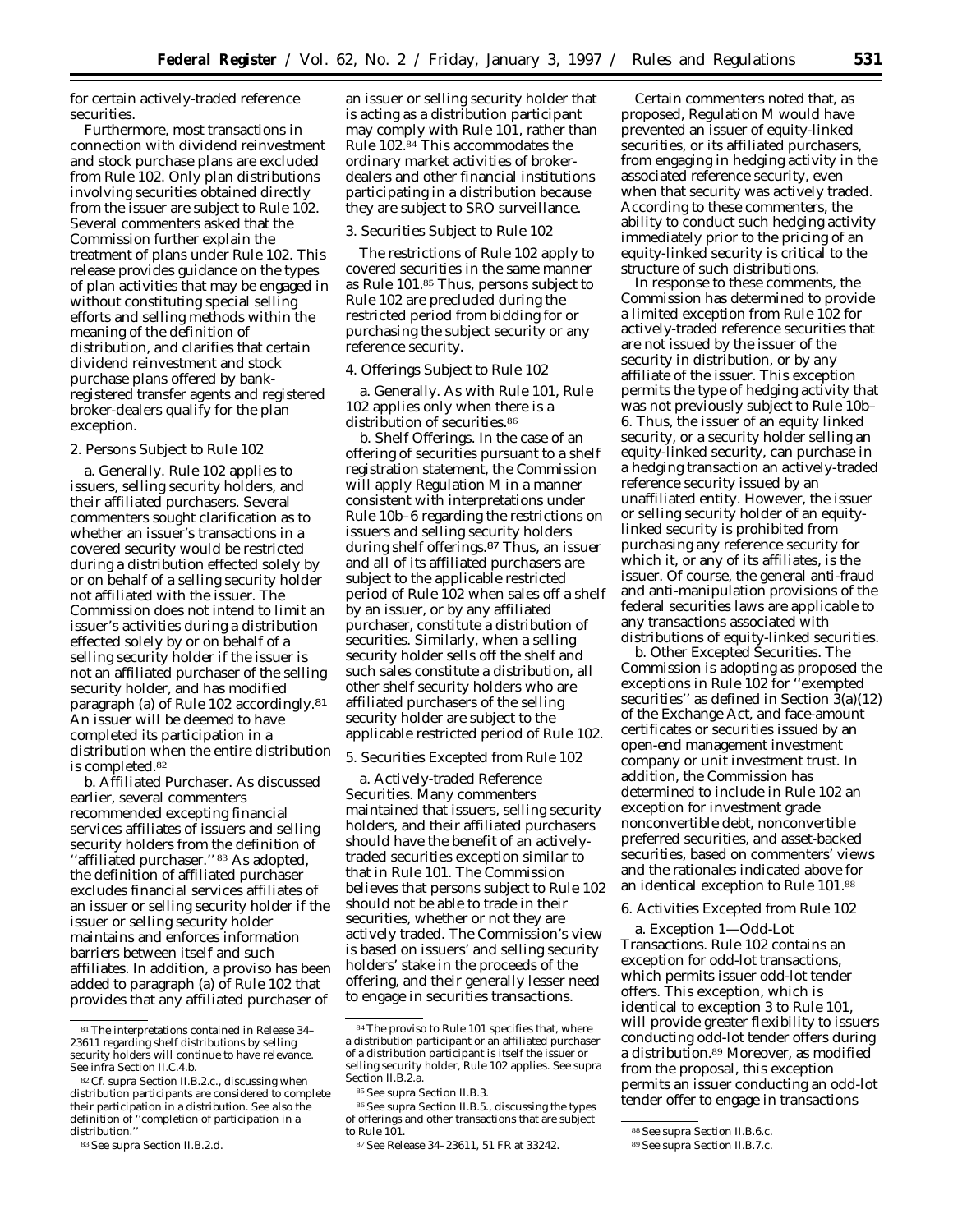necessary to enable shareholders to round-up their holdings to 100 shares.<sup>90</sup>

b. Exception 2—Transactions by Closed-end Investment Companies. Exception 2, as it relates to transactions complying with Rule 23c–3 under the Investment Company Act,<sup>91</sup> is adopted as proposed. Accordingly, repurchases by closed-end investment companies that are conducted in compliance with Rule 23c–3 will not violate Rule 102.

Unlike so-called ''interval'' funds, which buy back their securities pursuant to Rule 23c–3, other closedend funds are more circumscribed as to their repurchases.92 Many of these closed-end funds advise investors in their prospectuses that investments in the funds should be considered illiquid, particularly as the fund does not intend to seek a public trading market for its securities. To provide their investors with an opportunity to sell their securities, these funds often disclose that they may consider conducting periodic tender offers to repurchase all or a portion of their outstanding securities at the then current net asset value. A few commenters raised issues about the continuation of Rule 10b–6 exemptions granted to those closed-end funds that conduct periodic tender offers for their securities pursuant to Rule 13e-4 under the Exchange Act, 93 when the funds are engaged in continuous offerings pursuant to Rule 415 under the Securities Act.94

Exception 2 is available to a registered closed-end investment company that engages in a continuous offering of its securities pursuant to Rule 415 and repurchases, at net asset value, securities of the same class in a tender offer conducted pursuant to Rule 13e– 4, provided that there is no widely available alternative transaction mechanism for its securities (*i.e.,* the securities are not traded on a securities exchange or through an inter-dealer quotation system or ECN). This exception accommodates those closedend funds that currently have Rule 10b– 6 exemptions, and benefits additional closed-end funds with similar distribution and repurchase features,

because they will not need to seek exemptive relief under Regulation M.

c. Exception 3—Redemptions by Commodity Pools or Limited Partnerships. The Commission is incorporating exception 3 to permit redemptions by commodity pools or limited partnerships that are effected at a price based on the securities' net asset value in accordance with the terms and conditions of the governing instruments, as long as the securities are not traded on an exchange, or through an interdealer quotation system or ECN. This exception is being adopted in response to commenter concerns, and permits commodity pools and limited partnerships to effect redemptions of their securities without seeking exemptive relief under Regulation M. Redemptions of such securities pursuant to their governing instruments at a price based on net asset value are unlikely to raise manipulative concerns.

d. Exception 4—Exercises of Securities. The Commission is adopting exception 4 relating to the exercises of call options and other securities as proposed. This exception is identical to exception 4 to Rule 101, and permits the exercise of rights in connection with convertible, exchangeable, or exercisable securities, including options received in connection with employee benefit plans.

e. Exception 5—Transactions in Connection with the Distribution. Exception 5 is adopted as proposed. This exception permits offers to sell and the solicitation of offers to buy the securities being distributed, and enables an issuer or selling security holder to conduct an offering on its own behalf.95

f. Exception 6—Unsolicited Purchases

In the Proposing Release, the Commission solicited comment on an exception similar to that contained in Rule 10b-6 for unsolicited privately negotiated purchases. This exception from Rule 102 is identical to the unsolicited purchases exception from Rule 101.96

g. Exception 7—Transactions in Rule 144A Securities

Based on commenters' views and the basis discussed above for excepting transactions in Rule 144A securities from Rule 101, the Commission has determined to include an identical exception in Rule 102.

#### 7. Plans

#### a. Generally

The Commission is adopting the dividend (or interest) reinvestment and stock purchase plan provisions of Rule 102 substantially as proposed.97 The treatment of plans under Regulation M reflects a continuation of the Commission's efforts to facilitate the use of plans as an alternative means for investors to purchase and sell securities, while maintaining essential investor protections.98

Paragraph (c)(1) of Rule 102 excepts most distributions of securities pursuant to plans.99 The Commission has modified the introductory text of this paragraph to clarify that this exception includes plans operated by registered bank transfer agents or registered broker-dealers (''investor services plans''), as well as those plans operated by or on behalf of an issuer.100

The rule divides plans into three categories: (1) plans that are available only to employees and shareholders (''employee-shareholder plans''); (2) plans, including investor services plans, that are available to persons other than, or in addition to, employees and shareholders, where securities for the plan are purchased from a source other than the issuer or an affiliated purchaser of the issuer (i.e., in the open market or in privately negotiated transactions) by an agent independent of the issuer (''open market plans''); and (3) plans that are available to persons other than, or in addition to, employees and shareholders where securities for the

98*See, e.g.*, Securities Exchange Act Release No. 35041 (December 1, 1994), 59 FR 63393 (''1994 STA Letter''), as modified by *Letter regarding Dividend Reinvestment and Stock Purchase Plans,* [1995] Fed. Sec. L. Rep. (CCH) ¶ 77,110 (May 12, 1995); *Letter regarding First Chicago Trust Company of New York,* [1994] Fed. Sec. L. Rep. (CCH) ¶ 76,939 (December 1, 1994) (''First Chicago Letter''); *Letter regarding Bank-Sponsored Investor Services Programs,* [1995] Fed. Sec. L. Rep. (CCH) ¶ 77,122 (September 14, 1995) (''*Bank Sponsored Programs Letter*'') (collectively, ''Plan Letters'').

99Of course, where an issuer plan does not involve a distribution (because there is insufficient magnitude, or because special selling efforts and selling methods are not used to sell the securities), Rules 101 and 102 do not apply.

100Although Regulation M supersedes the Plan Letters as they relate to Rule 10b–6, the staff positions taken in the Plan Letters on the application of other securities law provisions (*i.e.*, Section 5 of the Securities Act, 15 U.S.C. 77e, and Sections 13(e), 14(d), 14(e), 15(a), and 17A of, and Rule 10b–13 under, the Exchange Act, 15 U.S.C. 78m(e), 78n(d), 78n(e), and 17 CFR 240.10b–13, respectively) remain in effect.

<sup>90</sup>Today, the Commission also is adopting an amendment to Rule 13e–4(h)(5) to permit issuers to conduct odd-lot offers, including continuous, periodic, or extended odd-lot offers, for their equity securities without establishing a record date of ownership for shareholder eligibility to participate in the offer. Securities Exchange Act Release No. 38068 (December 20, 1996).

<sup>91</sup> 17 CFR 270.23c–3.

<sup>92</sup>*Cf.* 15 U.S.C. 80a–23(c).

<sup>93</sup> 17 CFR 240.13e–4.

<sup>94</sup> 17 CFR 230.415. *See, e.g., Letter regarding Brazilian Investment Fund, Inc.,* [1993] Fed. Sec. L. Rep. (CCH) ¶ 76,712 (August 6, 1993).

<sup>95</sup>Regulation M does not preclude affiliates of an issuer (*e.g.,* officers or directors) from purchasing securities in the offering. *See also supra* Section II.C.2.a., regarding a person's completion of participation in the distribution.

<sup>96</sup>*See supra* Section II.B.7.e., discussing exception 5 to Rule 101.

<sup>97</sup>The term *plan* is defined in Rule 100 as any bonus, profit-sharing, pension, retirement, thrift, savings, incentive, stock purchase, stock option, stock ownership, stock appreciation, dividend reinvestment, or similar plan; or any dividend or interest reinvestment plan or employee benefit plan as defined in 17 CFR 230.405.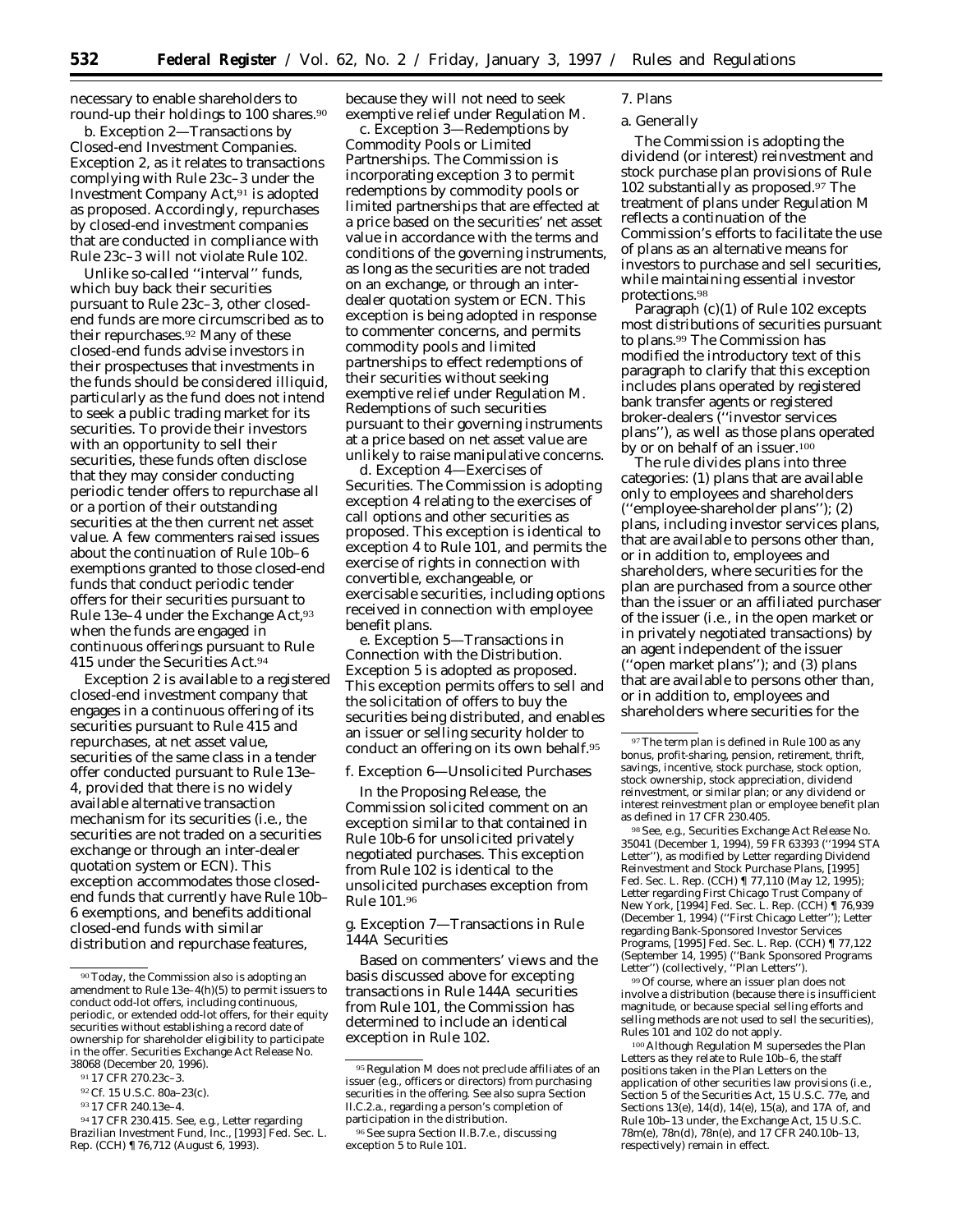plan are purchased directly from the issuer or an affiliated purchaser of the issuer (''direct issuance plans'').

## b. Employee-shareholder Plans

Rule  $102(c)(1)(i)$  covers employeeshareholder plans, and excludes any distribution pursuant to a plan by or on behalf of an issuer or a subsidiary of an issuer, when the distribution is made solely to *employees* or shareholders of the issuer or its subsidiaries, or to a trustee or other person acquiring the securities for the accounts of such persons. This means that Rule 102 imposes no restrictions on transactions in the subject securities by the issuer or its affiliated purchasers during employee-shareholder plan distributions.101 The scope of eligible employees, and therefore the scope of the exception, is broader under this provision than under Rule 10b–6.

## c. Open Market Plans

Rule  $102(c)(1)(ii)$  excepts from the rule's coverage distributions involving open market plans, including investor services plans, where purchases for the plan are made by an *agent independent of the issuer* from sources other than the issuer or an affiliated purchaser of the issuer (*i.e.*, in the open market or in privately negotiated transactions).

Several commenters suggested revising the definition of agent independent of the issuer, including permitting the issuer to specify the broker or dealer who would make purchases for the plan and to change the source of securities for its plan more than once in any three month period. The Commission has determined not to make such changes at this time, because the definition has implications beyond Regulation M (*i.e.*, it also relates to issuer repurchase programs conducted pursuant to Rule 10b–18 under the Exchange Act).102 Nevertheless, the Commission will examine this definition in connection with its anticipated review of Rule 10b–18, and will reconsider these comments in that process.

The definition of agent independent of the issuer specifies, among other things, that an issuer may not control, directly or indirectly, the timing of purchases by the agent. The Proposing Release stated that an agent would not be considered independent if the issuer directs the timing of purchases of

securities by the agent, including a requirement that securities to fund the plan must be purchased on the plan's investment date. The release provided, however, that an issuer may establish general conditions for the operation of its plan, including, for example, requirements concerning the return of uninvested funds to plan participants, or requirements that optional cash payments be invested within 35 days of receipt.103 A number of commenters requested additional guidance on the timing element for plan purchases. The Commission notes that, although an issuer may not specify a particular time for such purchases, the issuer may specify a range of days for plan purchases based on a particular event (*e.g.,* that plan purchases will be made within five days of the plan's investment date, or the stock's dividend date), or may specify that plan purchases will be made on or as soon as practicable after the plan's investment date, or the stock's dividend date. Moreover, the plan's agent could be deemed an agent independent of the issuer for purposes of Rule 102 if the plan's formula specifies the date, but not the times, of purchases pursuant to the plan, provided that the plan provisions regarding the purchase date are not changed more than once in any three-month period.104

#### d. Direct Issuance Plans

Distributions pursuant to direct issuance plans (*i.e.,* a plan that is available to persons other than, or in addition to, employees and shareholders where the issuer or affiliated purchaser of the issuer provides the shares for the plan) are not excepted from Rule 102. In the Commission's view, if the magnitude of securities offered through such plan, and the selling efforts and selling methods used to distribute such securities would constitute a distribution as defined in Rule 100, this type of offering raises the manipulative concerns underlying Regulation M.105 Because the issuer is receiving the

proceeds of the offering, this kind of plan bears a close resemblance to a public offering. Consistent with prior interpretations concerning valuation periods for plans, Rule 102 applies during any valuation period for a direct issuance plan.

To determine the magnitude of a direct issuance plan, only those persons to whom plan communications are directed at a particular time (rather than all current plan participants) should be considered. Moreover, the Commission will not deem special selling efforts and selling methods to be present in a direct issuance plan where only one or a combination of announcements, newspaper advertisements, circulars, notices, investor fairs, or Internet home pages are used to disseminate information about the availability of the plan to the public, or the issuer provides information about the plan to persons with whom the issuer has a pre-existing, continuing relationship involving the receipt of written communications by existing means of communication (*e.g.*, a bill, annual report, or payroll stub).<sup>106</sup> The information contained in such materials distributed by an issuer or its agent may include no more than the information allowed, nor less than that required, under Rule 134 under the Securities Act (*i.e.*, ''tombstone advertisements''): 107 generally, the issuer's name, the issuer's type of business, the type of security being offered in the direct issuance plan (*i.e.*, common or preferred stock), the price of the security or the method of price determination, and information on how and where a prospectus may be obtained.

#### 8. Exemptive Authority

Consistent with the expansion of the exemptive authority provision in Rule 101, the Commission is adopting a provision in Rule 102 pursuant to which it may grant an exemption from Rule 102 to any transaction or class of transactions, or any security or class of securities. Such exemptions may be granted either unconditionally or on specified terms and conditions.

#### 9. Rule 10b–18

Rule 10b–18 under the Exchange Act provides that an issuer and its affiliated

<sup>&</sup>lt;sup>101</sup> However, such activity may be subject to Rule 102 if the issuer is engaged in another distribution, and the transactions for the plan are attributable to the issuer. Rule 102 provides that plan transactions will not be attributable to the issuer if they are effected by an agent independent of the issuer.

<sup>102</sup> 17 CFR 240.10b–18.

<sup>103</sup>Proposing Release, 61 FR at 17121 n.71, *citing* 1994 STA Letter (modifying *Letter regarding Lucky Stores, Inc.*, [1974–1975] Fed. Sec. L. Rep. (CCH) ¶79,903 (June 5, 1974)).

<sup>104</sup>Purchases by an independent agent for a plan can involve a certain magnitude, frequency, and duration that are known to the issuer. If an issuer schedules a non-plan distribution to coincide with such plan purchases, questions may be raised under the general anti-fraud and anti-manipulation provisions of the federal securities laws.

<sup>105</sup>Where a plan provides that securities for the plan may be purchased either in the open market or provided directly by the issuer, paragraph  $(c)(i)(ii)$  is only available when the plan securities are purchased in the open market. If the plan securities are obtained directly from the issuer, the plan must be treated as a direct issuance plan.

<sup>106</sup>This includes communications to shareholders, employees, customers, and other persons with a pre-existing relationship with the issuer, such as independent contractors, franchisees, and suppliers. *See* Securities Exchange Act Release No. 37182 (May 15, 1996), 61 FR 24644, 24650 (providing guidance for use of electronic media for delivery of information). *See also* Securities Exchange Act Release No. 36345 (October 13, 1995), 60 FR 53458.

<sup>107</sup> 17 CFR 230.134.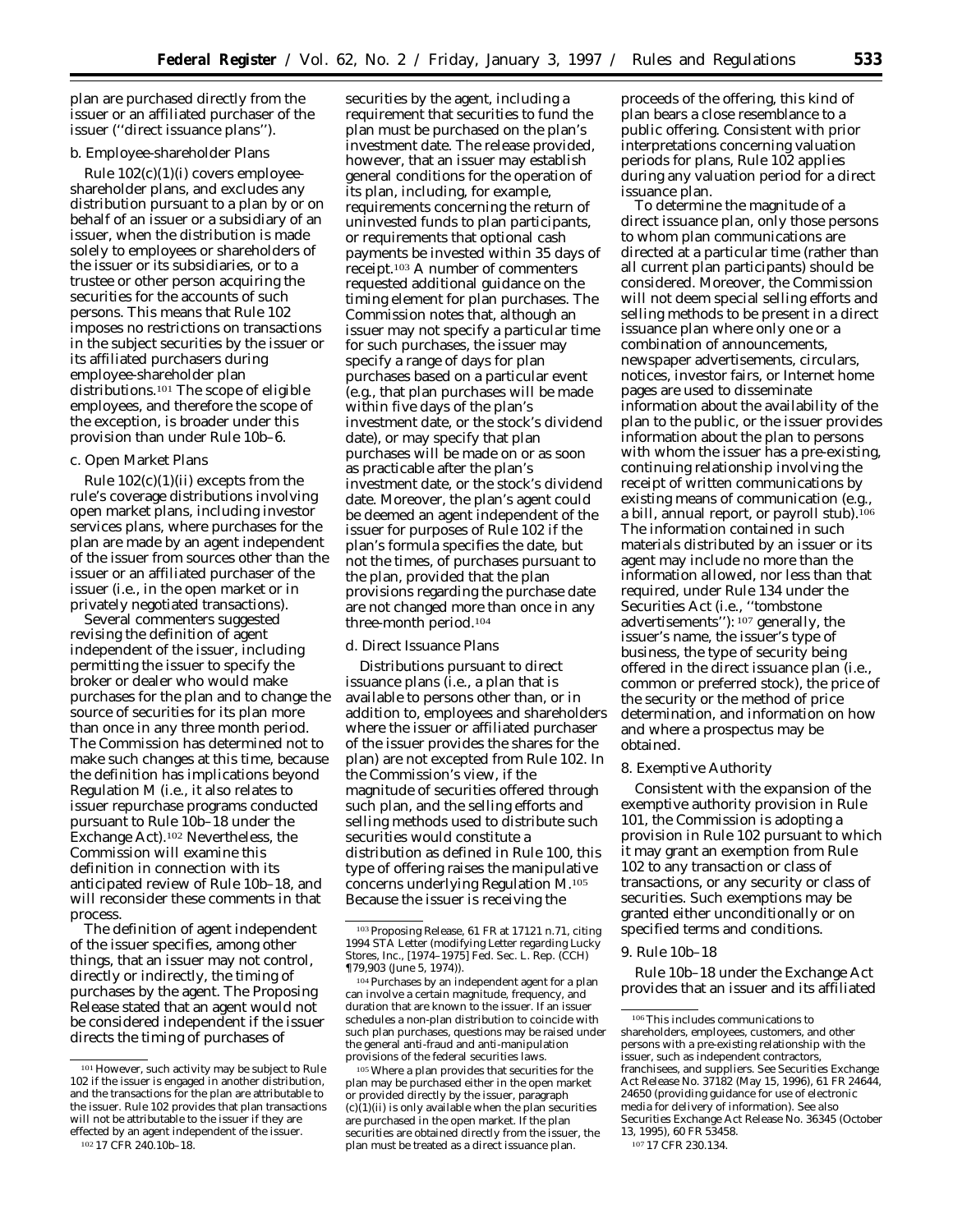purchasers will not incur liability under the anti-manipulation provisions of Section 9(a)(2) of the Exchange Act or Rule 10b–5 under the Exchange Act, if the issuer purchases common stock in compliance with the rule's conditions concerning the time, price, volume, and manner of purchases. 108 The Commission proposed to amend Rule 10b–18 to preclude an issuer from relying on this safe harbor when the issuer or its affiliated purchasers were engaged in a distribution for purposes of Rule 102.

The few comments received on this proposal were negative. The Commission has determined that significant revisions to Rule 10b–18 should be considered in connection with a comprehensive review of Rule 10b–18 to be conducted in the near future. However, the Commission is adopting an amendment to Rule 10b–18 precluding reliance on the safe harbor during the Rule 102 restricted period, when the issuer or any affiliated purchaser is distributing the issuer's common stock or any other security for which the common stock is a reference security.109

## *D. Rule 103—Passive Market Making*

The Commission is adopting Rule 103 to replace Rule 10b–6A. Rule 103 and related exception 2 to Rule 101 permit, in connection with a distribution of a Nasdaq security, passive market making on Nasdaq during the restricted period of Rule 101, when market making by distribution participants otherwise is prohibited. The purpose of Rule 103 is to alleviate special liquidity problems that could exist for a Nasdaq security in distribution, if distribution participants or their affiliates who are Nasdaq market makers were required to withdraw as market makers during the restricted period. Exchange-traded securities usually do not experience this problem because specialists in most cases are not affiliated with distribution participants.

Rule 103 retains the core provisions of Rule 10b-6A with respect to the price levels of bids and purchases that can be made by a Nasdaq *passive market maker.* Rule 103 generally limits a passive market maker's bids and purchases to the highest current *independent bid* (*i.e.*, a bid of a Nasdaq

market maker who is not participating in the distribution). The Commission believes that this condition is fundamental to the concept of passive market making. Additionally, the rule limits the amount of *net purchases* that a passive market maker can make on any day to 30% of its ADTV, although an initial ADTV limit of 200 shares is now available for less active market makers. The *30% ADTV limitation* is designed to prevent an amount of purchasing activity that could produce the price effects of stabilization, while generally permitting a level of activity associated with normal market making. The rule also contains a provision limiting the bid size a passive market maker may display and requirements relating to notification, identification, and disclosure of passive market making.

Rule 103 incorporates several new provisions that add significant flexibility to passive market making and permit this activity in a far greater number of contexts. The rule eliminates the offering eligibility criteria that were contained in Rule 10b-6A, except that best efforts and at-the-market offerings remain ineligible for passive market making.110 Moreover, all Nasdaq securities qualify for passive market making, including Nasdaq reference securities. The requirement that underwriters or prospective underwriters account for at least 30% of total trading volume is eliminated because the Commission believes that passive market making could enhance liquidity, even where the syndicate accounts for a minor portion of normal market making activity. Rule 103 also permits passive market making throughout the entire applicable restricted period, rather than requiring that it cease with the commencement of offers or sales, because passive market making is now available for many more kinds of distributions, including those that can extend over a significant period of time. Passive market making is prohibited, however, when a stabilizing bid pursuant to Rule 104 is in effect.

The NASD and other commenters proposed either eliminating the 30% ADTV limitation entirely, or, alternatively, increasing it to at least 50%. Commenters did not provide any empirical evidence or other objective

information supporting a different standard or demonstrating that the 30% ADTV limitation significantly decreases the liquidity of securities subject to passive market making. As with Rule 10b-6A, the 30% ADTV limitation is applicable only to *net* purchases (*i.e.*, total purchases minus total sales). Accordingly, as long as sufficient sales are made, there is no limit on total purchases. The Commission continues to believe that a purchasing limitation is fundamental to the concept of passive market making, and that the 30% ADTV limitation permits a normal level of market making activity. In addition, the Commission believes that the adjustment discussed below allowing all passive market makers to have an initial ADTV limit of at least 200 shares will enable less active market makers to participate in passive market making. Of even greater significance is the fact that actively-traded Nasdaq securities are not subject to the requirements of Rule 103 at all, and nearly all other Nasdaq securities will have shorter restricted periods. These features of Regulation M should substantially enhance liquidity for these securities.

As proposed, passive market makers would have been allowed to bid for one round lot (*i.e.*, 100 shares) if they had an initial or remaining net purchasing capacity of between one and 99 shares. This provision was intended to permit less active or smaller market makers who are syndicate members to be passive market makers. The NASD supported providing passive market makers with the ability to bid for and purchase at least 1,000 shares, irrespective of a lower ADTV limitation. The NASD argued that the ADTV limitations of many market makers are too small to make passive market making viable for them. The Commission believes that giving all passive market makers an ADTV limit of 1,000 shares largely would override the 30% ADTV limitation and unduly advantage market makers with historically small trading volumes in the security, who would be able to make net purchases several times larger than their routine market making activity. As adopted, Rule 103 provides that all passive market makers whose initial ADTV limit is between 1 and 199 shares are allowed a net purchasing capacity of 200 shares. Rule 103 also permits bids for a round lot if a passive market maker's remaining net purchasing capacity is between 1 and 99 shares.111

<sup>108</sup> 17 CFR 240.10b–18.

<sup>109</sup>To reflect the use in Rule 10b–18 of the Regulation M definition of plan, the Commission is adopting technical amendments to paragraphs (a)( $3$ ), (a)( $5$ ), and (a)( $6$ ) of Rule 10b–18 to change the term ''issuer plan'' to ''plan.'' In addition, the term agent independent of the issuer for purposes of Rule 10b–18 is now defined in Rule 100 of Regulation M. This differs from the proposal which would have removed the safe harbor during the entire distribution period.

<sup>110</sup>The Commission previously noted that the NASD surveillance system, with respect to passive market making, does not easily accommodate atthe-market offerings. Securities Exchange Act Release No. 32117 (April 14, 1993), 58 FR 19598, 19600 (''Release 34–32117''). The Commission believes that NASD surveillance is an essential consideration in expanding the contexts in which passive market making is permitted.

<sup>111</sup>For example, a passive market maker whose 30% ADTV limitation is 743 shares and who made net purchases of 700 shares can still bid for 100 shares.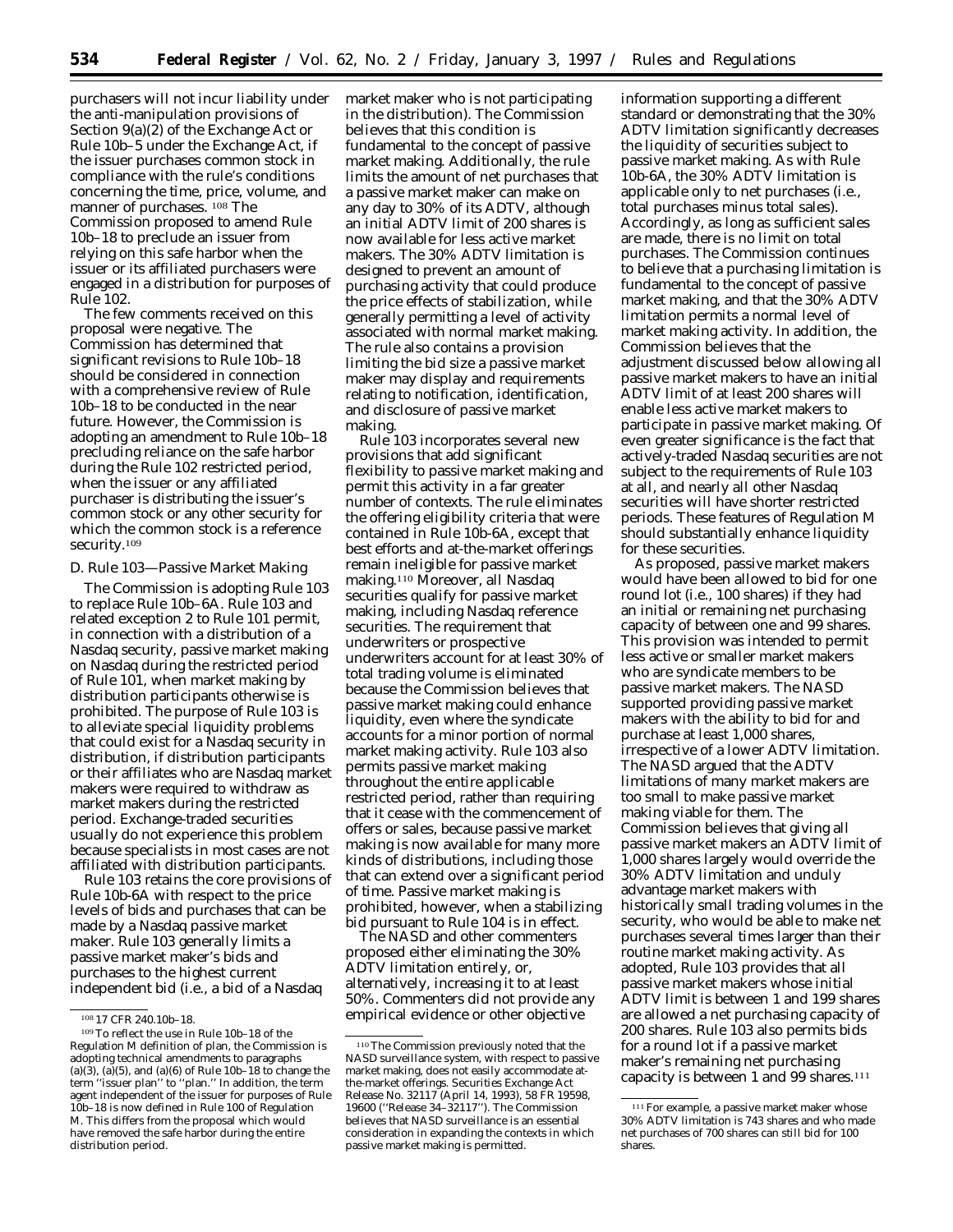Rule 103 allows passive market makers to make bids or purchases at a price above the highest independent bid where necessary to comply with any Commission or NASD rule relating to the execution of customer orders. For example, a passive market maker acting in accordance with the new Commission rules regarding order handling obligations is permitted to display customer bids and to execute customer orders in compliance with the new rules even if the transactions would otherwise violate Rule 103.112 In addition, the Commission is retaining its interpretation regarding the application of passive market making in the context of NASD members' obligation not to trade ahead of customer limit orders. When a passive market maker is complying with Commission or NASD rules governing the handling of customer limit orders, it cannot initiate any transaction on the sell-side of the market that would create, directly or indirectly, an obligation to purchase a covered security at a price above that security's highest independent bid price.<sup>113</sup>

The NASD supported permitting the execution of riskless principal purchases (other than bids disseminated on Nasdaq) at a price higher than Rule 103 allows, as long as the passive market maker does not thereafter adjust its bids above the prevailing highest independent bid. The Commission believes, however, that market maker purchases above the highest independent bid (except as specifically permitted) are not consistent with the rule's passive structure.114

In response to the NASD's comment, the Commission is retaining a modified version of the interpretation regarding contemporaneous transactions, which provides that if a passive market maker is involved in a contemporaneous purchase and sale of a security, the passive market maker can ''net'' the transactions for purposes of the ADTV calculation as long as the two transactions are reported within 30 seconds of each other.<sup>115</sup>

115*See* Release 34–32117, 58 FR at 19603. The Commission also is retaining the interpretations in

The NASD also requested that the *de minimis* exception in Rule 101 apply to passive market making transactions. The Commission believes that permitting passive market makers to have the benefit of the *de minimis* exception would undermine efforts to achieve more rigorous compliance with passive market making restrictions. Therefore, the *de minimis* exception in Rule 101 does not apply to unaccepted bids or to purchases made by a passive market maker.

## *E. Rule 104—Stabilization and Other Syndicate Activities*

## 1. Generally

Rule 104, which replaces Rule 10b–7, governs stabilizing and certain aftermarket syndicate activities in connection with an offering, and makes it unlawful for any person to stabilize, to effect any syndicate covering transaction, or to impose a penalty bid in contravention of the rule's provisions.116 Rule 104 improves the regulation of stabilization by creating a more flexible framework for managing the offering process and eliminating much of the complexity that characterized Rule 10b-7. The Commission is adopting Rule 104 substantially as proposed, but has added provisions to address issues raised by commenters and has clarified other provisions. Related amendments to Exchange Act Rule 17a-2, governing the recordkeeping of stabilizing and certain post-offering syndicate transactions, and to Items 502(d) and 508 of Regulations S-B and S-K, governing prospectus disclosure of these activities, are adopted as proposed.

The purpose of Rule 104 is to permit underwriters and syndicate members to conduct stabilizing transactions in compliance with the rule's pricing and other terms for the purpose of preventing or retarding a decline in the market price of a security to facilitate an offering. Although stabilization is priceinfluencing activity intended to induce others to purchase the offered security, when appropriately regulated it is an effective mechanism for fostering an orderly distribution of securities and promotes the interests of shareholders,

underwriters, and issuers.117 The rule addresses the risk that stabilization will create a false or misleading appearance with respect to the trading market for the offered security.118

Rule 104 introduces several major features that are different from Rule 10b-7: a stabilizing bid may be made with reference to the principal market for the security, wherever located (rather than focusing only on U.S. markets); a stabilizing bid may be raised to match independent bids in the market; and a stabilizing bid that has not been discontinued may be carried over to another market. Rule 104 also accommodates multinational offerings by permitting stabilizing bids to be made in the currency of the market where the bid is placed, and by allowing adjustments to such stabilizing bids to account for fluctuations in the exchange rates between currencies.

Overall, commenters supported efforts to update and simplify the Commission's stabilization rule. Commenters favored the new provisions governing price levels for stabilizing bids, which codify and expand exemptive and no-action relief issued within the last decade by the Commission and its staff for stabilizing activities involving cross-border offerings. Some commenters were critical of the new provisions requiring disclosure, notification, and recordkeeping of syndicate covering transactions and penalty bids. The Commission, however, believes that these offering-related activities can influence aftermarket prices, and has adopted the provisions as an appropriate method to monitor these activities.

2. Discussion of Provisions Relating to Stabilization

As adopted, Rule 104 provides that no person, directly or indirectly, may stabilize, effect any syndicate covering transaction, or impose a penalty bid in connection with an offering of any security in contravention of the rule's provisions. The term *stabilizing* is defined in Rule 100 as the placing of any bid, or the effecting of any purchase, for the purpose of pegging, fixing, or otherwise maintaining the price of a security. Rule 104 prohibits bids or purchases not necessary to prevent or retard a decline in the security's price, and forbids stabilizing

<sup>112</sup>*See* Release 34–37619A, 61 FR 48289.

<sup>113</sup>*See NASD Manual,* Conduct Rules, IM–2110– 2.

<sup>114</sup>Rule 103 permits a passive market maker to continue to bid and effect purchases at its bid at a price exceeding the then highest independent bid until the passive market maker purchases an aggregate amount of the covered security that equals or, through the purchase of all securities that are part a single order, exceeds the lesser of two times the minimum quotation size for the security, as determined by NASD rules, or the passive market maker's remaining purchasing capacity under paragraph (b)(2) of Rule 103.

the Rule 10b-6A adopting release discussing appropriate interaction with other market makers and permitting the offset of two customer orders received within 15 minutes of each other without affecting net purchasing capacity. Release 34– 32117, 58 FR at 19602–03.

<sup>116</sup>Unlike Rules 101 and 102, which apply to a ''distribution,'' Rule 104 governs stabilizing to facilitate an ''offering,'' a term that is broader in scope. Moreover, there is no exception to Rule 104 for actively-traded securities.

<sup>117</sup>*See* Section 9(a)(6) of the Exchange Act, 15 U.S.C. 78i(a)(6); Concept Release, 59 FR at 21689. *See also* Securities Exchange Act Release No. 2446 (March 18, 1940), 11 FR 10971.

<sup>118</sup>*See* Securities Exchange Act Release No. 28732 (January 8, 1991), 59 FR 814, 815 (''Release 34– 28732'').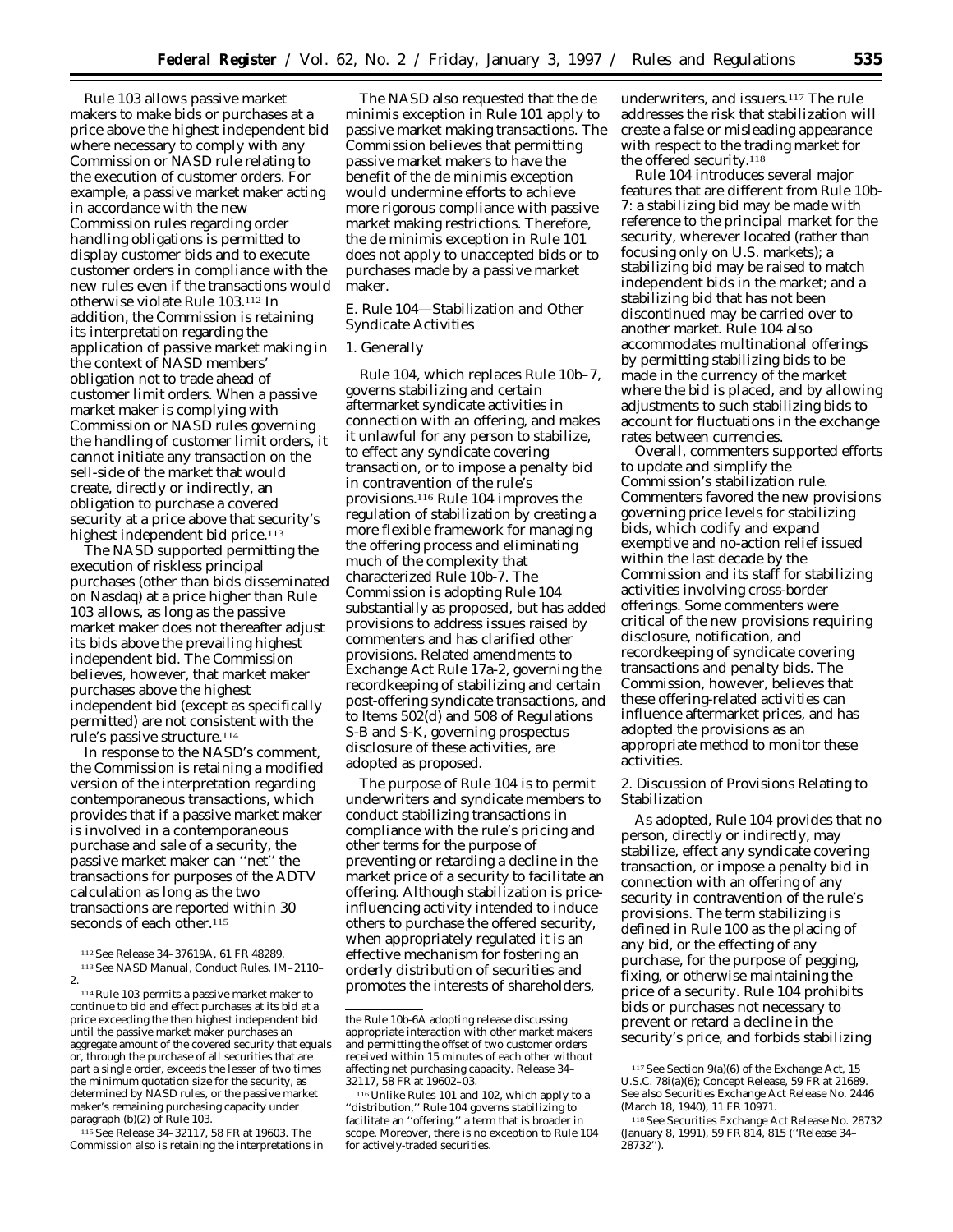for manipulative purposes, at a price resulting from unlawful activity, or in an at-the-market offering. Priority must be granted to independent bids regardless of the size of the independent bid, when the market where the stabilizing takes place permits or requires such priority. The placing of more than one stabilizing bid in any one market at the same price at the same time is prohibited. The Commission is adopting these provisions substantially as proposed.

Rule 104 excludes from its provisions offerings of securities eligible for resale under Rule 144A by foreign or domestic issuers made solely to QIBs in transactions exempt under the Securities Act and to non-U.S. persons under Regulation S that are made concurrently with a Rule 144A offering.119 As with other transactions excluded from Regulations M's coverage, stabilization during these Rule 144A placements will remain subject to the general anti-fraud and antimanipulation provisions of the federal securities laws.

The provision in Rule 10b–7(m) pertaining to limitation of liability is eliminated. Although one commenter favored retention of this provision, the Commission believes that because lead managers now exert considerably more control over stabilizing transactions than when Rule 10b–7 was adopted, the provision is of marginal utility.

#### 3. Stabilizing Levels

Rule 104 provides considerable flexibility to underwriters effecting stabilizing transactions. Persons stabilizing the price of a security can initiate a stabilizing bid in any market with reference to the independent prices in the *principal market* for the security, wherever located, and then maintain, reduce, or raise that bid to follow the independent market, as long as the bid does not exceed either the stabilizing bid in the principal market (including a stabilizing bid in effect at the previous close) or the *offering price* of the security.120 Commenters favored using the price in the security's principal market as a basis for initiating a stabilizing bid when that market was open. One commenter also advocated the ability to carry over a stabilizing bid from one market to another market, irrespective of the current independent prices in any market.

Under Rule 104, the appropriate price level for initiating stabilizing is based

on the security's principal market.121 Although the rule as proposed looked to independent bids in the principal market to establish the permissible stabilizing level, the final version of Rule 104 permits a stabilizing bid to reference the last independent transaction price in the principal market. This modification responds to a commenter's concern that the public offering price of an exchange-traded security frequently is set at the last transaction price and, under Rule 10b– 7, the security could be stabilized at that price. The rule covers the two possible scenarios for initiating stabilizing: initiating stabilizing in any market when the principal market is open; and initiating stabilizing in any market when the principal market is closed.

When the principal market is open, the permissible stabilizing price level in any market always is established with reference to the last independent transaction price for the security in its principal market if two conditions are met: the security must have been traded in the principal market on the day stabilizing is initiated or on the preceding business day; and the current asked price in the principal market must be equal to or greater than the last independent transaction price. If both conditions are not satisfied, stabilizing may be initiated in any market at a price no higher than the highest current independent bid in the principal market.

When the principal market is closed, but quotations have opened in the market where stabilizing will be initiated, Rule 104 provides that stabilization may be initiated with reference to the lower of: the price at which stabilizing could have been initiated in the principal market at its previous close; or the last independent transaction price in the market where stabilizing is being initiated. The independent transaction must have occurred that day or on the preceding business day and the current asked price in that market must be equal to or greater than the independent transaction price. If these conditions are not met, stabilizing may only begin at a price no higher than the highest current independent bid for the security in the market where the stabilizing is being initiated.

Rule 104 also includes a new provision for initiating a stabilizing bid in any market immediately before the opening of quotations. In this case, stabilizing may be initiated with reference to the lower of: the price at which stabilizing could have been initiated in the principal market at its previous close; or the most recent price at which an independent transaction in the offered security has been effected in any market after the close of the principal market, if the person stabilizing knows or has reason to know of such transaction.122

Rule 104 includes maximum caps on the stabilizing price level: no stabilizing bid may be initiated, maintained, or otherwise adjusted in any market at a price higher than the stabilizing bid in the principal market or the security's offering price.

Once a stabilizing bid has been initiated in a market, that bid may be maintained in that market, subject only to the maximum caps. It also may be carried over into another market, irrespective of intervening changes in the independent bids or transaction prices for the security. A stabilizing bid in effect at the market's close may be maintained between trading sessions and used to establish a stabilizing bid just prior to the market's opening of quotations on the next day.123 A stabilizing bid may be maintained without reduction unless it would exceed the maximum caps. An underwriter may otherwise reduce a stabilizing bid at its discretion. If a stabilizing bid is discontinued (*i.e.*, it is not maintained continuously during a trading session or is not in effect as of the market's close), stabilizing may be resumed only at a level at which it then could be initiated in the particular market, without reference to the earlier stabilizing bid.

In perhaps the most significant change from Rule 10b–7, Rule 104 allows a stabilizing bid to be increased to the level of the highest independent bid in the principal market, or, if the principal market is closed, the highest independent bid in that market at the

<sup>119</sup> Identical exceptions are contained in Rules 101 and 102 of Regulation M.

<sup>120</sup> The term offering price is defined in Rule 100 as the price at which the security is being distributed.

<sup>121</sup>Rule 104, as adopted, uses the term ''initiate,'' rather than the term ''effect,'' to clarify that ''initiating'' a stabilizing bid means the first stabilizing bid made in connection with the offering. Once a stabilizing bid has been initiated, it may be increased, maintained, reduced, or adjusted in accordance with the provisions of the rule.

<sup>122</sup>As proposed, the reference price for initiating a stabilizing bid in any market, including the principal market, immediately before it opened was the lower of: the price at which stabilizing could have been effected at the close of the principal market; or the most current reported price at which independent transactions in the offered security have been effected in any market after the close of the principal market. Rule 104 incorporates a knowledge-based standard to avoid imposition of an undue burden on underwriters to discover the prices of obscure transactions, whether reported or not.

<sup>123</sup>The end of a trading session will not be deemed to discontinue a stabilizing bid in effect at the close.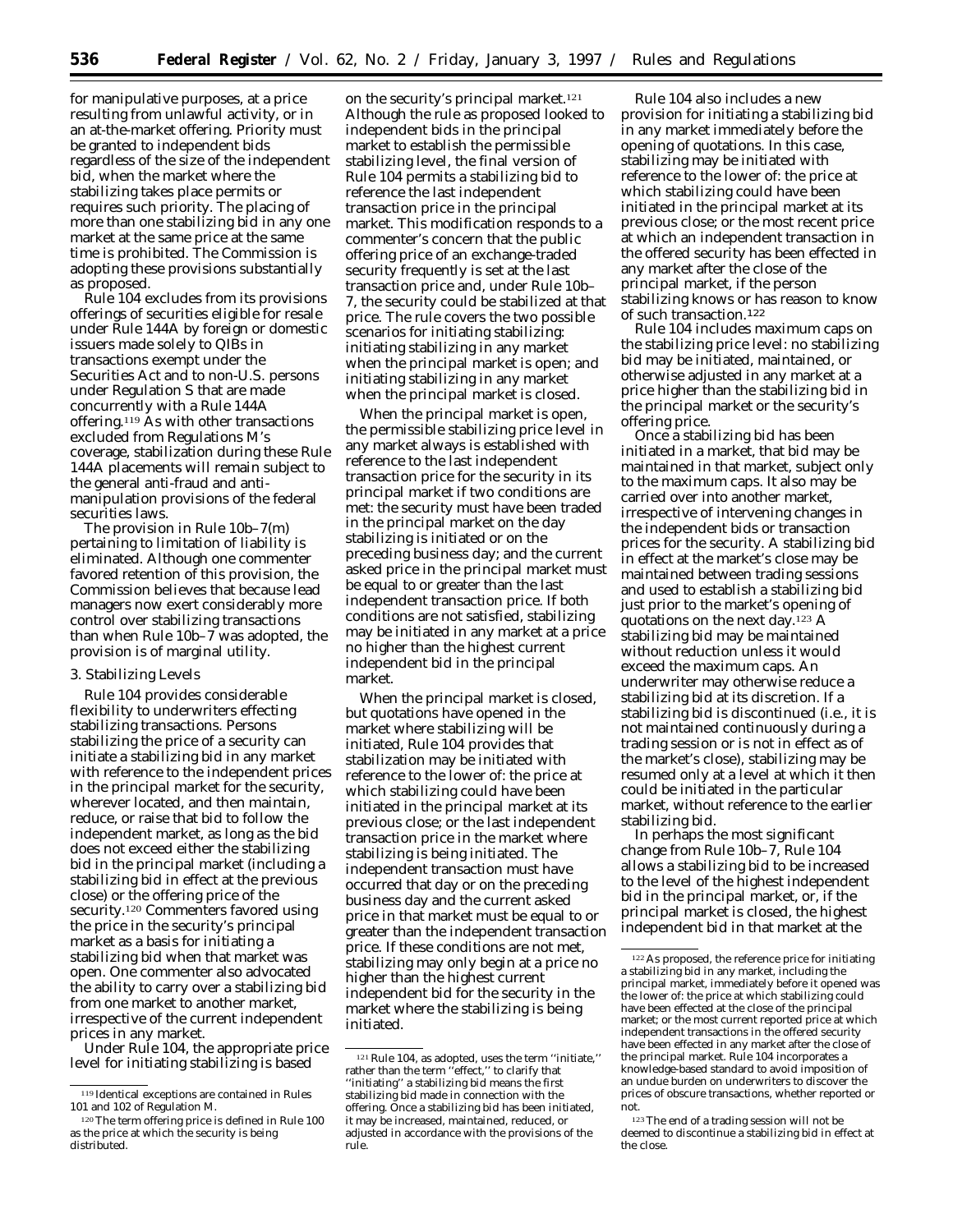previous close, provided such bid price does not exceed the maximum caps.

Where an independent market for an offered security does not exist, the maximum stabilizing level is limited only by the offering price. Stabilization may be conducted before an offering is priced, consistent with the conditions of Rule 104. After the offering price is determined, stabilization may be resumed at a price at which stabilizing then could be initiated.

Rule 104 also provides for adjustments to a stabilizing bid when the price of the security being stabilized is adjusted for the payment of dividends, rights, or distributions, or is expressed in a currency other than the currency of the principal market and there are changes in the exchange rate between the two currencies. When securities are being offered as a unit, the component securities shall not be stabilized at prices that, in the aggregate, are higher than the then permissible stabilizing price for the unit.

4. Offerings With No U.S. Stabilizing Activities

To further accommodate cross-border transactions, the Commission is incorporating a new provision, similar to one contained in its 1991 proposing release on stabilizing in the international context,<sup>124</sup> that permits stabilizing outside the United States during an offering in the United States, without complying with Rule 104. The conditions for this provision are that: there be no stabilization in the United States; stabilization is not conducted above the U.S. offering price; and the foreign stabilizing is conducted in a jurisdiction with comparable regulation of stabilization.<sup>125</sup> For purposes of this provision, the Commission recognizes the stabilization regulations of the U.K. Securities and Investments Board.126 The Commission invites appropriate requests to recognize additional markets as having comparable stabilization regulations for the purposes of this provision.

5. Disclosure, Notification, and Recordkeeping of Stabilizing Transactions, Short Covering Transactions, and Penalty Bids

In the Proposing Release, the Commission expressed its view that syndicate short covering transactions

and the imposition of penalty bids by underwriters are activities that can facilitate an offering in a manner similar to stabilization. The Commission did not propose to extend the price conditions of Rule 104 to these aftermarket activities. Instead, the Commission proposed, and has determined to adopt, the provisions relating to disclosure, notification, and recordkeeping of syndicate covering transactions and the imposition of penalty bids.

Rule 104, like Rule 10b–7, requires any person who enters a bid that such person knows is for the purpose of stabilizing the price of any security to notify the market on which the bid is placed, and to disclose the purpose of such bid to the person to whom the bid is entered (*e.g.*, the specialist or executing broker-dealer). In the Commission's view, contemporaneous disclosure of the fact that stabilizing is occurring is beneficial to the market and its participants, because it ensures that transactions in a security are based on all available information. Consistent with this requirement, the NASD requires market makers intending to initiate stabilization to provide it with prior notification.127 Stabilizing bids are then identified by a symbol on the Nasdaq quotation display. In this way, the person engaged in stabilization satisfies the requirement to inform the market and the person to whom the bid is made of the stabilizing purpose of the bid by notifying the NASD. On the exchanges, underwriters must notify the exchange and must provide disclosure separately to the recipient of the bid (*e.g.*, the specialist).

Rule 104 also requires any person effecting a *syndicate covering transaction,*128 or placing or transmitting a *penalty bid,*129 to disclose that fact to the SRO that has direct oversight authority over the principal market in the United States for the security for which the syndicate covering transaction is effected, or the penalty bid is imposed. This information will assist the exchanges and the NASD in carrying out their surveillance

responsibilities. Some commenters asserted that the information regarding aftermarket activities should be kept confidential to avoid creating the perception of a weak offering, while a few commenters urged the Commission to facilitate public dissemination of this information in order to preclude an unintended manipulative effect, and to prevent the investing public from unknowingly bearing the cost of these aftermarket activities. The rule, as adopted, requires disclosure to the SRO but does not require public disclosure. Should circumstances indicate that such disclosure is warranted, the Commission may revisit this issue.

Under Rule 104, the stabilizing legend required by Rule 10b–7, and Item 502(d) of Regulations S–B and S–K,130 would be replaced by a brief legend identifying activity that may affect the offered security's price and directing investors to a discussion in the ''plan of distribution'' section of the prospectus. Item 508 of Regulations S–B and S–K, governing the plan of distribution disclosure, is amended to require a brief description of any prospective stabilizing and aftermarket activities, including syndicate covering transactions and the imposition of a penalty bid, and their potential effects on the market price.131 The objective of these proposals is to provide meaningful information to prospective investors regarding stabilizing and related activities.132

In addition to the foregoing disclosure requirements, when a person subject to Rule 104 conducts transactions in securities and the price of those securities may be or has been stabilized, that person is required by paragraph (h)(3) of Rule 104 to send to a purchaser, at or before the completion of the transaction, a document containing a statement similar to that required by Item 502(d)(1)(i) of Regulations S–B and S–K. This disclosure may be made by a document, including a prospectus, confirmation, or other writing that contains language indicating that the underwriter may effect stabilizing transactions in connection with an offering of securities.133 The Commission proposed, but is not

<sup>124</sup>Release 34–28732. The proposals contained in Release 34–28732 are withdrawn, except to the extent they are adopted in Rule 104.

<sup>125</sup>The Commission by rule, regulation, or order will identify foreign statutes or regulations that are comparable to Rule 104.

<sup>126</sup>Chapter III, Part 10 of the Rules of the United Kingdom Securities and Investments Board.

<sup>127</sup>*See NASD Manual,* Marketplace Rules, IM– 4614.

<sup>128</sup>Rule 100 defines syndicate covering transaction as the placing of any bid or the effecting of any purchase on behalf of the sole distributor or the underwriting syndicate or group to reduce a syndicate short position.

<sup>129</sup>Rule 100 defines penalty bid to mean an arrangement that permits the managing underwriter to reclaim a selling concession otherwise accruing to a syndicate member (or to a selected dealer or selling group member) in connection with an offering when the securities originally sold by the syndicate member are purchased in syndicate covering transactions.

<sup>130</sup>*See* 17 CFR 228.502(d) and 229.502(d).

<sup>131</sup>*See* 17 CFR 228.508 and 229.508.

<sup>132</sup>Once a ''plain English'' prospectus is implemented, a stabilizing legend would no longer be required on the inside front cover of the prospectus, although the disclosure required by Item 508 of Regulations S–K and S–B would be retained. *See Task Force Report* 17–18.

<sup>133</sup>This disclosure requirement is not intended to extend the prospectus delivery period required by Rule 174 under the Securities Act. The required disclosure may be made by means other than the prospectus. 17 CFR 230.174.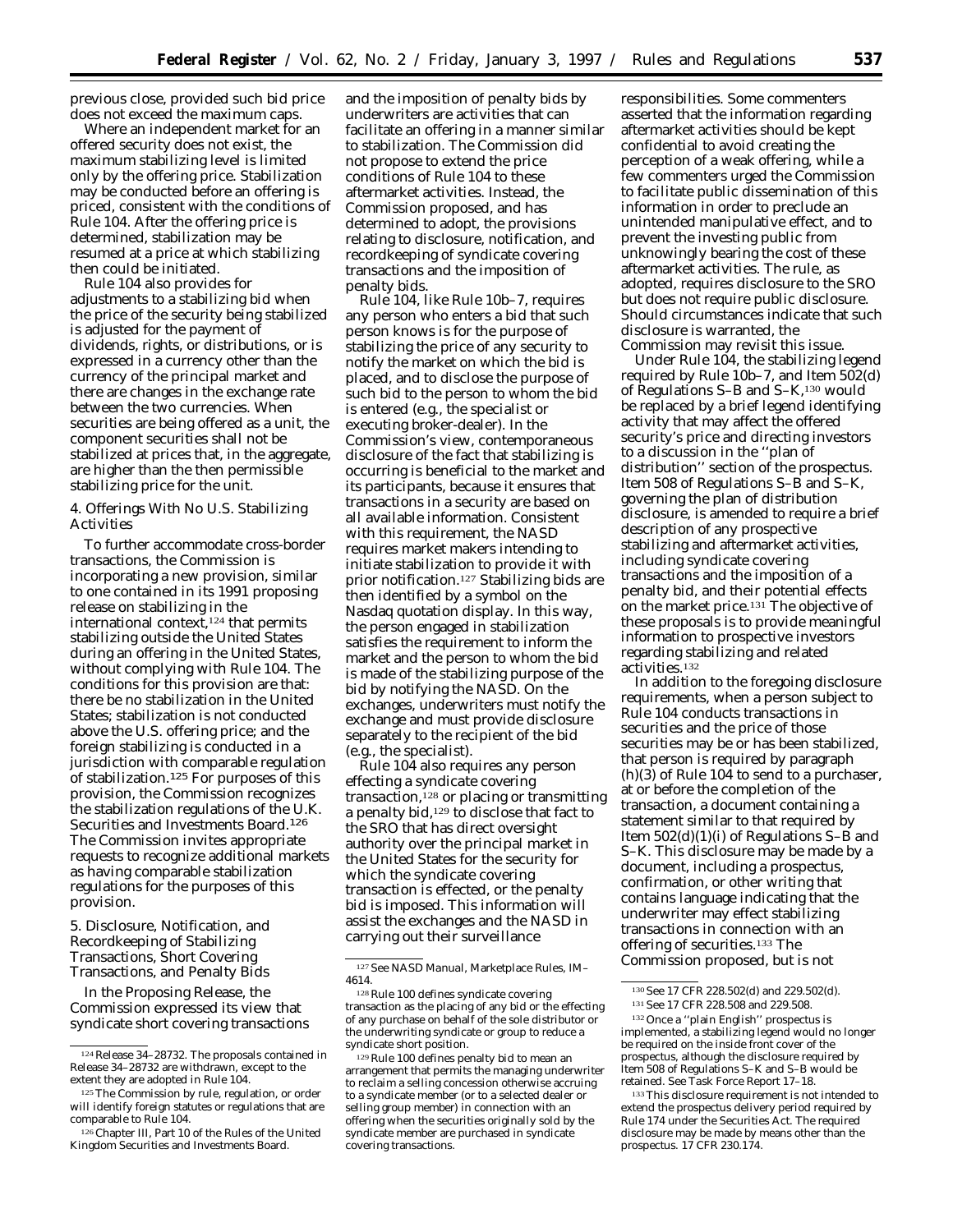adopting at this time, that similar disclosure be given to purchasers of securities subject to aftermarket activities. The Commission intends to reconsider the need for this disclosure as it continues to review developments in the aftermarket area.

Amendments to Rule 17a–2 under the Exchange Act require managing underwriters to keep records of syndicate covering transactions and penalty bids, in addition to stabilizing information. Records must reflect the name and class of securities, the price, date, and time for each syndicate covering transaction and whether any penalties were assessed, the names and addresses of the syndicate group members, and their respective commitments. The records also must reflect the dates when any penalty bid was in effect. The information is required to be maintained in a separate file, or in a separately retrievable format, for a period of three years, the first two years in an easily accessible place, consistent with the requirement of Exchange Act Rule 17a–4(f). The required information must be kept for any offering registered under the Securities Act, conducted pursuant to Regulation  $A^{134}$  thereunder, or where the aggregate proceeds exceed \$5 million.

While several commenters opposed the disclosure, notification, and recordkeeping requirements proposed in Rule 104, particularly with respect to aftermarket activities, the Commission continues to believe that these provisions are an appropriate and effective means to monitor developments in aftermarket activities. Nevertheless, the Commission appreciates commenters' concerns that these provisions may require the implementation of new internal systems and procedures for underwriters and syndicate members. To accommodate possible revisions to broker-dealers' systems and procedures, the Commission has determined to delay the effectiveness of the recordkeeping requirements pertaining to syndicate covering transactions and penalty bids contained in Rule 17a–2 until April 1, 1997. The disclosure and notification requirements, which are contained in Rule 104 and pertain to stabilizing transactions, syndicate cover transactions, and penalty bids, will become effective on the same date as the other provisions of Regulation M.

The Commission is adopting Rule 105 to replace Rule 10b–21. Rule 105, like Rule 10b–21, prohibits certain short sales from being covered with securities obtained from an underwriter, broker, or dealer who is participating in an offering. Rule 105 is intended to prevent manipulative short selling prior to a public offering by short sellers who cover their short positions by purchasing securities in the offering, thus largely avoiding exposure to market risk. Such short sales could result in a lower offering price and reduce an issuer's proceeds. Rule 105 differs from Rule 10b–21 because it covers only those short sales effected in the period commencing five business days prior to the offering's pricing and ending with such pricing, rather than the potentially much longer period of Rule 10b–21, which commenced with the filing of a registration statement or Form 1–A.135

In its comment letter, the NASD expressed strong support for Rule 10b– 21 and recommended that the current restricted period be retained because the date of the filing of a registration statement or Form 1–A can be identified with certainty in advance by potential short sellers. The NASD also urged that Rule 105 be amended to prohibit expressly a short seller from ''directly or indirectly'' covering short sales with securities purchased in a public offering. Another commenter suggested that the rule would be more effective if it covered transactions in related options. A third commenter urged that the exception in Rule 105 for shelfregistered offerings be eliminated.

The Commission believes that the application of Rule 105 should be limited to the period corresponding to the longest restricted period of Regulation M, which is five business days, and that short sellers contemplating a covering transaction will be in a position to know if any of their short sales were made within that five business day period. If short sales were made during this period, the short seller cannot cover those short sales with securities purchased in the offering.

As adopted, Rule 105 does not apply to short sales of derivative securities, because an extension of the rule's prohibitions to derivative securities would be inconsistent with the approach of Regulation M, which is to focus on those securities having the

greatest manipulative potential.136 Additionally, the rule does not expressly prohibit short sellers from ''directly or indirectly'' covering short sales out of the offering. The Commission decided not to add the term ''indirectly'' to Rule 10b–21 at the time that rule was adopted, and no different arguments have been presented that would alter its decision.137

Finally, Rule 105 retains the exclusion for shelf-registered offerings. However, it may be necessary for the Commission to reevaluate this exclusion if the availability of shelf registration is further expanded or offerings of shelfregistered equity become more commonplace.

**III. Status of Interpretations, Exemptions, No-Action Positions, Injunctions, and Orders to Cease and Desist**

### *A. Interpretations, Exemptions, and Noaction Positions*

In the Proposing Release, the Commission sought comment on the implications for interpretations, exemptions, and no-action positions under the former trading practices rules in light of the adoption of Regulation M. Although a few commenters highlighted interpretive issues, and some specifically requested that certain exemption or no-action letters remain in effect,<sup>138</sup> there was little comment on the status of interpretations, exemptions, and no-action positions generally.

Many terms and concepts in Regulation M have the same meaning as under the former trading practices rules, and interpretations under those rules regarding such terms or concepts remain relevant to the new rules. Nevertheless, because the trading practices rules are rescinded as of the effective date of Regulation M, written exemptions that were granted and no-action positions taken under those rules no longer will be in effect as of Regulation M's

138*See, e.g.,* Letter from Peter Derendinger, General Counsel, CS Holding (June 24, 1996), to Jonathan G. Katz, Secretary, SEC, concerning *Letter regarding CS Holding,* [1995] Fed. Sec. L. Rep. (CCH) ¶ 77,018 (March 31, 1995); Letter from Dan Sheridan, Head of Market Regulation Department, London Stock Exchange (July 23, 1996), to Jonathan G. Katz, Secretary, SEC, concerning *Letter regarding London Stock Exchange,* (July 12, 1993) (permitting passive market making on the London Stock Exchange during a distribution of securities) (''LSE Letter").

*F. Rule 105—Short Sales in Connection With an Offering*

<sup>136</sup>Any manipulative short sales involving derivatives transactions continue to be addressed by the general anti-manipulation provisions, including Section 9(a)(2) of and Rule 10b–5 under the Exchange Act.

<sup>137</sup>*See* Securities Exchange Act Release No. 26028 (August 25, 1988), 53 FR 33455, 33457.

<sup>134 17</sup> CFR 230.251 *et seq.* 135 17 CFR 239.90.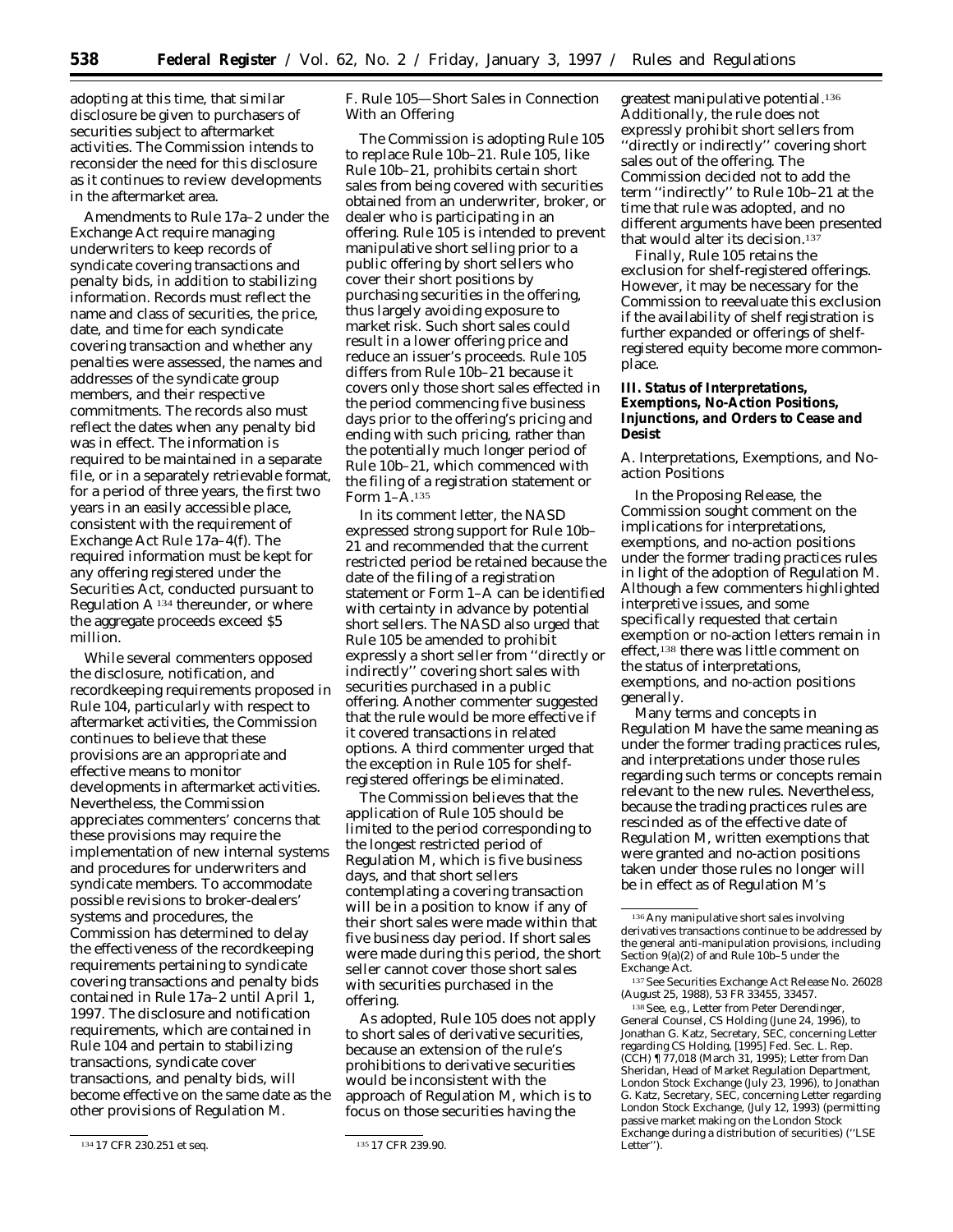effectiveness.139 Many of the exemptions and no-action positions issued under the trading practices rules have been codified, expanded, or otherwise made redundant by Regulation M. The Commission expects, therefore, that the need to continue the relief issued under the trading practices rules after the effective date of Regulation M will be very limited. 140 Accordingly, if a recipient or beneficiary of an exemption or no-action letter issued under the former trading practices rules believes that the relief granted by such letter continues to be necessary or appropriate under Regulation M, that person may wish to contact the Office of Risk Management and Control of the Commission's Division of Market Regulation, at (202) 942–0772.

## *B. Injunctions and Orders to Cease and Desist*

The Proposing Release did not address the status of outstanding injunctions or orders to cease and desist from violating the trading practices rules. The Commission is of the view that all such injunctions and orders continue in force and effect, and should be considered injunctions or orders to cease and desist from violating the corresponding successor rule or rules under Regulation M. For purposes of determining the status of an outstanding injunction or order, Rules 101 and 102 are each deemed a successor rule to Rule 10b–6; Rule 103 is deemed a successor rule to Rule 10b–6A; Rule 104 is deemed a successor rule to Rule 10b– 7; and Rule 105 is deemed a successor rule to Rule 10b–21. Additionally, with respect to Commission cases alleging a violation of one or more of the trading practices rules, if a court or administrative law judge determines after the adoption of Regulation M that a violation of one or more of the trading practices rules occurred while such rules remained in effect, and an injunction or order to cease and desist would have been an appropriate remedy

at the time such rules remained in effect, the Commission believes such court or administrative law judge should issue an injunction or order to cease and desist from violating the appropriate successor rule or rules under Regulation M.

**IV. Costs and Benefits of the Amendments and Their Effects on Competition, Efficiency, and Capital Formation**

Section 23(a)(2) of the Exchange Act 141 requires the Commission to consider the anti-competitive effects of any rules it adopts thereunder, and to balance them against the benefits that further the purposes of the Act. Furthermore, Section 2 of the Securities Act 142 and Section 3 of the Exchange Act,<sup>143</sup> as amended by the recently enacted National Securities Markets Improvement Act of 1996 (''Markets Improvement Act''),144 provide that whenever the Commission is engaged in rulemaking and is required to consider or determine whether an action is necessary or appropriate in the public interest, the Commission also shall consider, in addition to the protection of investors, whether the action will promote efficiency, competition, and capital formation.

In the Proposing Release, the Commission stated its view that the rules would not likely impose any significant burden on competition not necessary or appropriate in furtherance of the Exchange Act.145 In fact, the Commission stated that Regulation M would reduce significantly trading restrictions on issuers, underwriters, and others participating in a distribution and, therefore, should reduce the costs of raising capital. The Commission also indicated its belief that Regulation M would enhance the posture of U.S. underwriters in relation to foreign broker-dealers in competing for underwriting business in crossborder transactions.

The NYSE and the Amex argued that use of a trading volume test to determine which securities qualify for the actively-traded securities exception and the one or five day restricted period of Regulation M would have an anticompetitive effect. The NYSE and the Amex believed that the Commission's use of ADTV is discriminatory and anticompetitive because the rules make no distinction between dealer markets,

where dealer ''interpositioning'' is alleged to approximately double the reported volume of shares changing hands between investors, as compared with auction markets, where buyers and sellers meet directly and reported volume reflects that direct interaction as a single reported trade. These commenters asserted that the alleged ''double counting'' would have an anticompetitive effect on the ability of auction markets to attract new corporate listings, because it makes it more likely that distribution participants will be subject to fewer restrictions in dealer markets. The NYSE recommended that if the Commission determined that ADTV for a dealer market should be considered as the volume reported by that market, the Commission should consider the ADTV for auction markets as being twice the volume reported by those markets. Similarly, the Amex suggested that Nasdaq reported volume be adjusted downward if a measure based on ADTV is used.

As stated above, the Commission is of the view that the ADTV test provides the best measurement of a security's relative susceptibility to manipulation. Moreover, the public float test described above provides an additional control to prevent securities from being categorized based on aberrational levels of trading volume. The public float test also serves to equalize the treatment of securities traded under different market structures.

Although the NYSE and the Amex letters contend that the use of a trading volume standard in Regulation M will have an anti-competitive effect on their ability to attract corporate listings, they offer no data or other information demonstrating that the use of a trading volume concept in other rules, such as Exchange Act Rule 10b–18 or Securities Act Rule 144,146 has resulted in an issuer deciding not to list on the NYSE or the Amex.

The NYSE and the Amex proposals also do not take into account the complex and evolving nature of both dealer and auction markets, and do not recommend a workable methodology for making such trading ''comparable.'' The Commission notes that the Nasdaq market has a substantial and developing auction component,147 and the exchanges have substantial dealer activity either through block positioning

<sup>139</sup>Regulation M is considered a major rule for purposes of the Small Business Regulatory Enforcement Fairness Act of 1996, Pub. L. No. 104– 121, Title II, 110 Stat. 857 (1996). Thus, it is subject to a Congressional disapproval process and will not become effective until March 4, 1997. The provisions of Rules 10b–6, 10b–6A, 10b–7, 10b–8, and 10b–21 remain in effect until the effective date of their rescission, which is March 4, 1997. Persons participating in offerings are subject to the terms of the trading practices rules until they are rescinded.

<sup>140</sup> In response to a request from the London Stock Exchange, the LSE Letter shortly will be modified and reissued under Regulation M. To the extent that other letters have not been codified by Regulation M, appropriate requests for relief under Regulation M will be considered by the Division of Market Regulation.

 $141$  15 U.S.C. 78w(a)(2).

<sup>142</sup> 15 U.S.C. 77b.

<sup>143</sup> 15 U.S.C. 78c.

<sup>144</sup>Pub. L. No. 104–290, § 106, 110 Stat. 3416 (1996).

<sup>145</sup>*See* Proposing Release, 61 FR at 17127.

<sup>146</sup> 17 CFR 230.144.

<sup>147</sup>For example, Instinet accounts for a significant proportion of the reported volume in Nasdaq securities. In addition, the Commission's recently adopted order handling rules are likely to lower the level of dealer involvement in Nasdaq order flow. *See* Release 34–37619A, 61 FR 48289.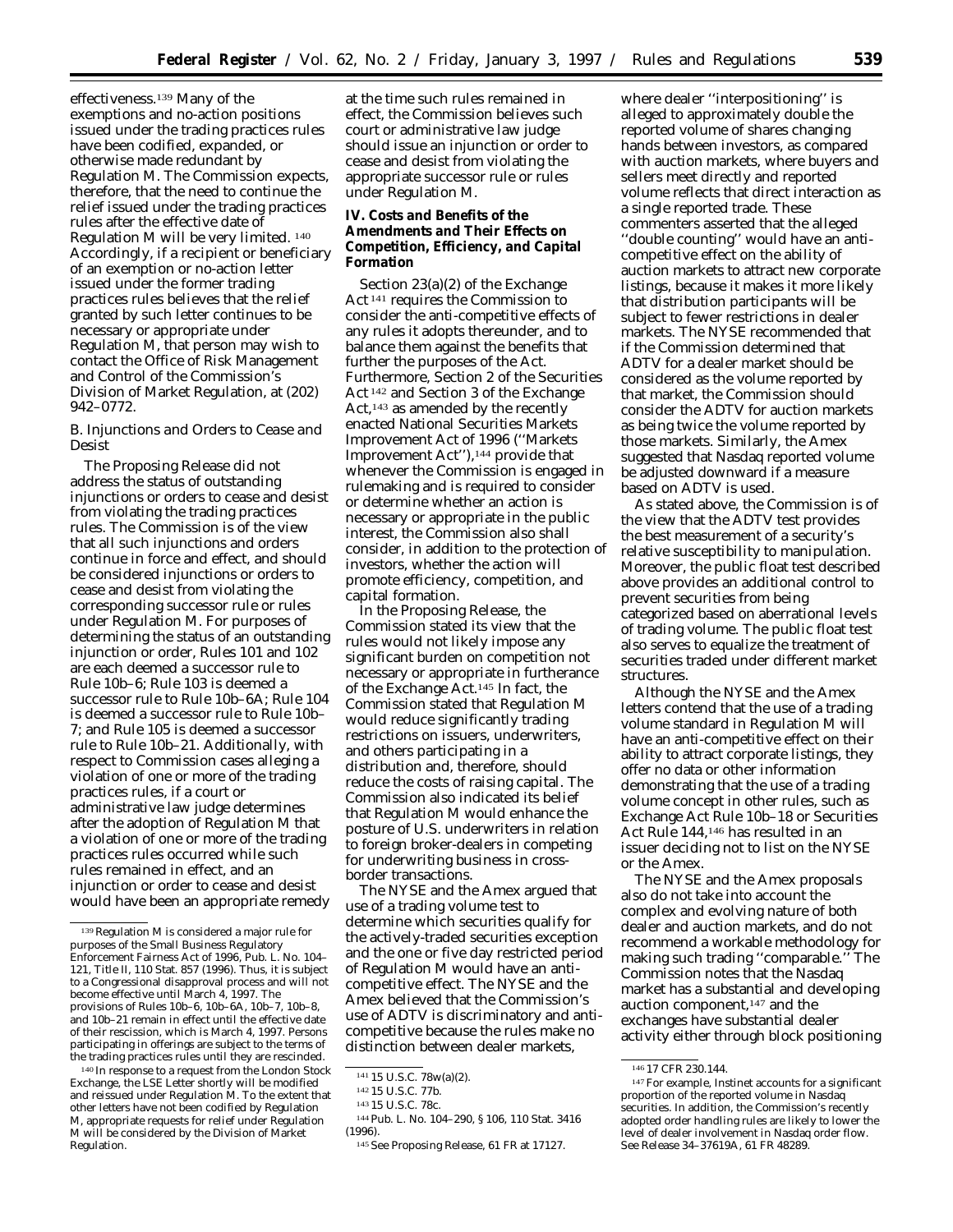or specialist dealer activity.148 The NYSE and Amex do not suggest, however, that there is any need for a reduction in exchange volume based upon dealer activity.

The complexity is magnified when the focus is on individual securities rather than aggregate volume levels for a market. For example, a portion of trading in exchange-listed securities is effected in the over-the-counter (''OTC'') market (by dealers) but is reported in composite exchange volume.149 Moreover, the level of exchange dealer activity undoubtedly varies from security to security, and the level of dealer activity for thinly-traded exchange stocks is probably high. If the approach suggested by the NYSE and the Amex were implemented, comparability would require an analysis of the dealer component in OTC and exchange trading and application of appropriate discounts. These discount calculations for each security also would need to be constantly updated. The Commission believes that this would be a cumbersome exercise of little value.

After considering carefully the views of the NYSE and the Amex, the Commission continues to believe that Regulation M will not likely impose any significant burden on competition not necessary or appropriate in furtherance of the Exchange Act. As stated above, the Commission believes that Regulation M is necessary and appropriate in the public interest because of the changes in securities markets and the fact that the trading practices rules had become needlessly complex and imposed substantial compliance costs. Furthermore, by reducing trading restrictions, Regulation M will promote efficiency and the competitive position of U.S. underwriters, and enhance the U.S. capital formation process.

**V. Final Regulatory Flexibility Analysis**

This following discussion summarizes the Commission's Regulatory Flexibility Act analysis of Regulation M and the related amendments to other rules adopted today. A complete copy of the Final Regulatory Flexibility Act (''FRFA'') is available in Public File No. S7–11–96.

The rules adopted today are intended to streamline and simplify the Commission's current anti-manipulation regulation of securities offerings by reducing the regulatory burdens on issuers, underwriters, and others with a significant interest in a securities offering, while retaining core investor protections. The new rules replace Rules 10b–6, 10b–6A, 10b–7, 10b–8, and 10b–21.

Regulation M restricts offerings, activities, and persons where there is a readily identifiable incentive to manipulate the price of an offered security. The Commission believes that Regulation M reflects the improved surveillance technology of U.S. selfregulatory organizations, enhanced market transparency of securities transactions, increased globalization of securities markets, and changed offering and syndicate processes that have developed in recent years. The Commission continues to believe that prophylactic rules provide the most appropriate framework to achieve the objectives described above.

As stated in the FRFA, the Commission believes that Regulation M will enhance the ability of small issuers to raise capital. Regulation M is less restrictive than the structure under the former trading practices rules. Moreover, the Commission believes that Regulation M balances the objective of simplified, streamlined, and more flexible regulation with its statutory mandate of investor protection in a manner more appropriate than other alternatives.

The Commission requested comment with respect to the Initial Regulatory Flexibility Analysis (''IRFA'') prepared in conjunction with the Proposing Release. The Commission did not receive any comments with respect to the IRFA.

## *A. Rules 101 and 102*

makers in 1995). The same state of the pricing of the offering the 150 17 CFR 230.144A. The prohibitions in Rule 10b–6 are contained in two separate rules, Rules 101 and 102. Each of these rules employ restricted periods based on the dollar value of the published ADTV of the offered security and the public float value of its issuer. The restricted periods commence one or five business

and continue until the distribution is over. The restricted periods cover the times when manipulative activity is most likely. The most actively-traded securities (*i.e.*, those securities having a minimum ADTV value of \$1 million and whose issuer meets a \$150 million public float test) are not subject to Rule 101. With respect to the vast majority of securities distributions, the trading restrictions that existed under Rule 10b– 6 are substantially reduced or eliminated.

Rule 101 does not apply to distributions of Rule 144A securities made to QIBs in transactions that are exempt under the Securities Act.150 Transactions in nonconvertible investment grade debt and preferred securities, and investment-grade assetbacked securities are not covered by the rule. Derivative securities also are excluded. Further, Rule 101 permits the routine dissemination of research reports, the exercise of options and other securities, and transactions in baskets of securities containing the offered security. Rule 101 excepts inadvertent violations during the restricted period by excusing *de minimis* violations, provided that a distribution participant has in place written policies and procedures reasonably designed to achieve compliance with Regulation M's provisions. The scope of persons subject to Rule 101 is narrowed by recognizing information barriers between a distribution participant and its affiliates.

Rule 101 applies equally to all distribution participants, regardless of size. The Commission does not believe that it is practicable to exempt small entities from Rule 101 because to do so would be inconsistent with the Commission's statutory mandate to protect investors.

Rule 102 governs the activities of issuers, selling security holders, and their affiliated purchasers. This rule does not contain an exception for actively-traded securities, or many of the other exceptions in Rule 101, because issuers and selling shareholders generally are not engaged in the securities business and do not need to trade securities on their own behalf or for others. Nevertheless, issuer participants, like underwriting participants, are able to engage in market activities prior to the beginning of the applicable restricted period. During the restricted period, Rule 102 permits: odd-lot transactions; transactions in connection with issuer plans; exercises of options, warrants, rights, and similar securities;

<sup>148</sup>Specialists, which are the hallmark of auction markets, have important dealer obligations. They must trade for their own accounts (*i.e.,* as dealers) in order to maintain fair and orderly markets. *See* Exchange Act Rule 11b-1, 17 CFR 240.11b-1; NYSE Rule 104.

In 1995, trading by NYSE members accounted for 19.7% of NYSE reported share volume (purchases and sales) with specialist activity accounting for approximately half of this volume. *NYSE Fact Book* 20; *see generally* John F. Gould & Allan W. Kleidon, Market Maker Activity on Nasdaq: Implications for Trading Volume, 1 *Stanford Journal of Law, Business and Finance* 11 (1994).

<sup>149</sup>*See* The Nasdaq Stock Market, Inc., *The Nasdaq Stock Market 1996 Fact Book & Company Directory* 8 (1996) (4.3% of volume in exchangelisted securities was effected by Nasdaq market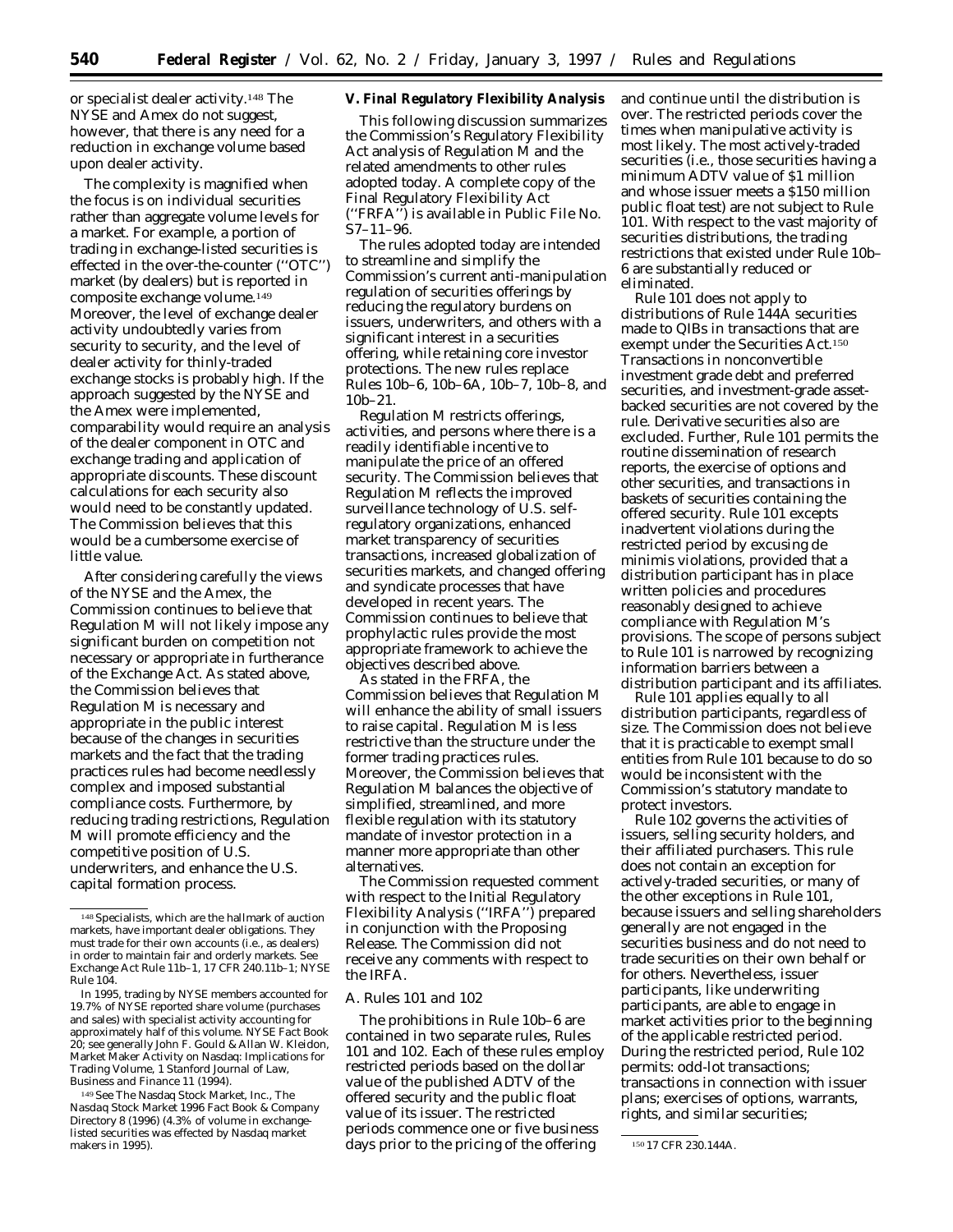transactions during Rule 144A distributions; and transactions in certain nonconvertible securities and assetbacked securities that are rated investment grade.

Rule 101 permits distribution participants to engage in a greater range of market activities during a distribution in recognition of their role as market intermediaries, independent of their function as underwriters. Because issuer participants do not have such a broad range of market obligations and have a more direct interest in the offering's outcome, Rule 102 places more restrictions on their activities during a distribution.

For many issuers, Regulation M reduces the period of trading restrictions from nine or two business days to one business day. For some securities, however, the restricted periods under Rules 101 and 102 may be longer than the cooling-off periods under Rule 10b–6 (*i.e.*, five business days as opposed to two business days) because the new rules' thresholds depend on dollar value of ADTV and of public float, rather than on the offered security's price and the number of shares held by nonaffiliates. Some of these issuers may be small entities. The Commission has determined to base the new rules' thresholds on the dollar value of the security's ADTV and the issuer's public float value because the higher the value of trading and public float, the more costly and more difficult it becomes to affect the security's price.

#### *B. Rule 103*

Rule 103 governs Nasdaq passive market making and replaces Rule 10b– 6A. By eliminating the eligibility criteria contained in Rule 10b–6A, Rule 103 applies to all Nasdaq securities and nearly all distributions, and provides additional flexibility by permitting more distribution participants to engage in passive market making. The Commission no longer considers it necessary or appropriate to restrict passive market making to the narrow class of offerings where the potential liquidity loss may be substantial (*i.e.*, where syndicate members account for at least 30% of market making capacity). Rule 103 also allows less active passive market makers who might otherwise not be able to engage in a passive market making a minimum net purchase allowance of 200 shares. Some of these passive market makers may be small broker-dealers.

Rule 103 benefits small issuers and small broker-dealers because it removes the eligibility criteria of Rule 10b–6A. The eligibility criteria were designed to limit the availability of passive market

making to those firm commitment, fixed price offerings qualifying for the two business day cooling-off period of Rule 10b–6 and to those circumstances where the restrictions otherwise would have reduced market maker capacity significantly (*i.e.*, where syndicate members accounted for at least 30% of market maker capacity). By removing the eligibility criteria, more offerings and more market makers qualify for passive market making.

## *C. Rule 104*

Rule 104 regulates stabilizing and other activities related to a distribution and replaces Rule 10b–7. The rule permits underwriters to follow the independent bid for a security in the principal market, wherever located. Certain disclosure and recordkeeping requirements are extended to the aftermarket transactions by distribution participants. Underwriters frequently engage in aftermarket activities, including covering syndicate short positions and establishing and enforcing penalty bids, that are analogous to traditional stabilizing under Rule 10b–7.

The Commission believes that Rule 104 generally concerns syndicate managers because of their role as stabilizing managers. For the most part, these syndicate managers are larger broker-dealers. To the extent small broker-dealers engage in stabilizing activities, Rule 104 applies to them with the same force as large broker-dealers.

In conjunction with Rule 104, the Commission is adopting amendments to Items 502(d) and 508 of Regulations S– K and S–B, and Rule 17a–2. These rules require revised disclosure and recordkeeping requirements on certain post-distribution activities of underwriters. Rule 104 and Item 502(d) of Regulations S–K and S–B require disclosure of stabilizing activities through a new, shorter stabilizing legend in place of the legend that had been required. In addition, Rule 104 and Item 508 of Regulations S–K and S–B expand the discussion in the plan of distribution section of the prospectus to include a ''plain English'' discussion of any expected stabilizing activities and other aftermarket activities and their potential effects on the marketplace with respect to the particular securities offering. Rule 17a–2 is amended to require the manager of an underwriting syndicate to maintain records related to syndicate covering transactions and penalty bids.

The Commission believes that the preponderance of the broker-dealers acting as distribution participants are not small broker-dealers, and that there is only a relatively small number of

small broker-dealers that act as distribution participants. The Commission believes, however, that any effect on small entities will be minimal because the additional disclosure in the offering materials and notification to regulatory authorities is the responsibility of the managing underwriter who is unlikely to fall within the small entity classification because of capital requirements for underwriting. The same is true of the additional recordkeeping requirements of Rule 17a–2.

## *D. Rule 105*

Rule 105 recodifies Rule 10b–21 governing short selling in connection with a public offering. To harmonize Rule 105 with the provisions of Rules 101 and 102, the period of Rule 105's coverage is shortened to the five business day period before pricing, rather than the time extending from the filing of offering materials to the time when sales may be made. Rule 105 is less restrictive than Rule 10b–21, and applies equally to all market participants.

## **VI. Paperwork Reduction Act**

As set forth in the Proposing Release,151 Rules 101, 102, 103, and 104 under Regulation M and the amendments to Rule 17a–2 and to Items 502(d) and 508 of Regulations S–B and S–K contain collections of information within the meaning of the Paperwork Reduction Act of 1995 (''PRA'').152 Accordingly, the collection of information requirements contained in the rules and related amendments were submitted to the Office of Management and Budget (''OMB'') for review and were approved by OMB which assigned the following control numbers: Rule 101, control number 3235–0464; Rule 102, control number 3235–0467; Rule 103, control number 3235–0466; Rule 104, control number 3235–0465; Amendments to Rule 17a–2, control number 3235–0201; Amendments to Items 502(d) and 508 of Regulation S– B, control number 3235–0418; and Amendments to Item 502(d) and 508 of Regulation S–K, control number 3235– 0071. The collection of information requirements are in accordance with Section 3507 of the PRA.153 An agency may not conduct or sponsor, and a person is not required to respond to, a collection of information unless the agency displays a valid OMB control number.

<sup>151</sup> 61 FR at 17127.

<sup>152</sup> 44 U.S.C. 3501 *et seq*.

<sup>153</sup> 44 U.S.C. 3507.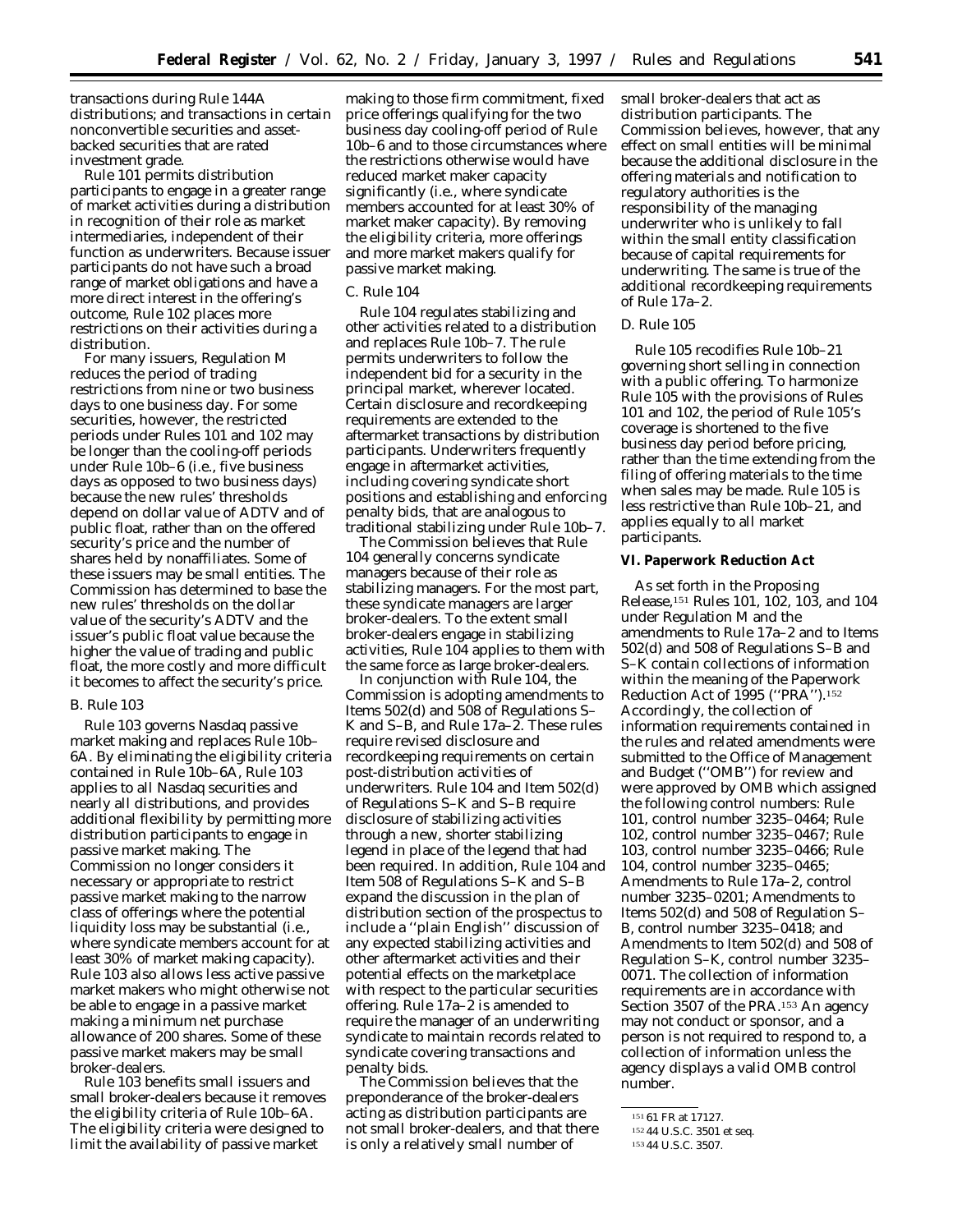The collections of information under Regulation M and the related amendments are necessary for covered persons to obtain certain benefits or to comply with certain requirements. As described in more detail in the Proposing Release, the collections of information are necessary to provide the Commission with information regarding syndicate covering transactions and penalty bids.154 The Commission may review this information during periodic examinations or with respect to investigations. Except for the information required to be kept under Rule 104(i) and Rule 17a–2(c), none of the information required to be collected or disclosed for PRA purposes will be kept confidential. If the records required to be kept pursuant to these rules are requested by and submitted to the Commission, they will be kept confidential to the extent permitted by statutory and regulatory provisions.

Several commenters provided comments regarding the Commission's estimate of the burdens associated with the recordkeeping requirement under Rule 104 and the related amendment to Rule 17a–2. Rule 104(i) and Rule 17a– 2(c) require underwriters to keep records of syndicate covering transactions and penalty bids, in addition to the stabilizing information required prior to these amendments. The NASD suggested that the Commission review its estimated time for recordkeeping for syndicate covering transactions and penalty bids.155 While they did not challenge specific burden estimates, two other commenters noted generally that the change in recordkeeping requirements will be more burdensome than represented by the Commission.156 The Securities Industry Association asserted that the amendments would require system changes and retraining for underwriters. None of these commenters, however, provided specific alternatives to the Commission's estimates.

After carefully considering these comments, and based upon further review of the disclosure, notification, and recordkeeping changes required by Rule 104(h) and the amendment to Rule 17a–2(c), the Commission is retaining its burden estimates for the recordkeeping obligation under Rule 104 and the amendment to Rule 17a–2. Thus, the descriptions and estimated burdens of the collection of information requirements under Regulation M have

not changed, and are set forth in the Proposing Release.157

**VII. Statutory Basis and Text of Rules and Amendments**

Rules 10b–6, 10b–6A, 10b–7, 10b–8, and 10b–21 are removed pursuant to, and the amendments to Rule 17a–2 are adopted under, the Exchange Act, 15 U.S.C. 78a *et seq.*, and particularly Sections 2, 3, 9(a)(6), 10(a), 10(b), 13(e), 15(c), 17(a), and 23(a), 15 U.S.C. 78b, 78c, 78i(a)(6), 78j(a), 78j(b), 78m(e), 78o(c), 78q(a), and 78w(a). The amendments to Items 502(d) and 508 of Regulations S–B and S–K are adopted under the Securities Act, 15 U.S.C. 77a *et seq.*, particularly Sections 6, 7, 8, 10, and 19(a), 15 U.S.C. 77f, 77g, 77h, 77j, and 77s(a); the Exchange Act, 15 U.S.C. 78a *et seq.*, particularly Sections 3, 4, 10, 12, 13, 14, 15, 16, and 23, 15 U.S.C. 78c, 78d, 78j, 78*l*, 78m, 78n, 78o, 78p, and 78w; and the Investment Company Act, 15 U.S.C. 80a–1 *et seq.*, particularly Sections 8 and 38(a), 15 U.S.C. 80a–8 and 80a–37(a). Regulation M is adopted under the Securities Act, 15 U.S.C. 77a *et seq.*, particularly Sections 7, 17(a), 19(a), 15 U.S.C. 77g, 77q(a), and 77s(a); the Exchange Act, 15 U.S.C. 78a *et seq.*, particularly Sections 2, 3, 9(a), 10, 11A(c), 12, 13, 14, 15(c), 15(g), 17(a), 23(a), and 30, 15 U.S.C. 78b, 78c, 78i(a), 78j, 78k–1(c), 78*l*, 78m, 78n, 78o(c), 78o(g), 78q(a), 78w(a), and 78dd–1; and the Investment Company Act, 15 U.S.C. 80a–1 *et seq.*, particularly Sections 23, 30, and 38, 15 U.S.C. 80a–23, 80a–29, and 80a–37. The necessary nomenclature amendments to Sections 200.30–3, 230.418, 230.461, 240.11a–1, 240.13e–4, 240.13e–102, and 240.14d– 102 of this chapter, reflecting the removal of Rules 10b–6, 10b–6A, 10b– 7, and 10b–8 under the Exchange Act and the adoption of Regulation M, are adopted pursuant to the authority cited above with respect to those amendments.

#### **List of Subjects**

## *17 CFR Part 200*

Administrative practice and procedure, Authority delegations (Government agencies), Sunshine Act.

## *17 CFR Part 228*

Reporting and recordkeeping requirements, Securities, Small businesses.

#### *17 CFR Part 229*

Reporting and recordkeeping requirements, Securities.

#### *17 CFR Part 230*

Reporting and recordkeeping requirements, Securities.

#### *17 CFR Part 240*

Broker-dealers, Fraud, Issuers, Reporting and recordkeeping requirements, Securities.

#### *17 CFR Part 242*

Broker-dealers, Fraud, Issuers, Reporting and recordkeeping requirements, Securities.

For the reasons set out in the preamble, Title 17, Chapter II of the Code of Federal Regulations is amended as follows:

## **PART 200—ORGANIZATION; CONDUCT AND ETHICS; AND INFORMATION AND REQUESTS**

1. The authority citation for part 200 continues to read, in part, as follows:

**Authority:** 15 U.S.C. 77s, 78d–1, 78d–2, 78w, 78*ll*(d), 79t, 77sss, 80a–37, 80b–11, unless otherwise noted.<br> $*$  \* \* \* \*  $*$  \*

2. Section 200.30–3 is amended by revising paragraph (a)(6) to read as follows:

## **§ 200.30–3 Delegation of authority to Director of Division of Market Regulation.**

\* \* \* \* \* (a) \* \* \*

(6) Pursuant to Rules 10b–13(d), 14e– 4(c), and 15c2–11(h) (§§ 240.10b–13(d), 240.14e–4(c), and 240.15c2–11(h) of this chapter), and Rules 101(d), 102(e), 104(j), and 105(c) of Regulation M (§§ 242.101(d), 242.102(e), 242.104(j), and 242.105(c) of this chapter), to grant requests for exemptions from Rules 10b–13, 14e–4, and 15c2–11) (§§ 240.10b–13, 240.14e–4, and 240.15c2–11 of this chapter), and Rules 101, 102, 104, and 105 of Regulation M (§§ 242.101, 242.102, 242.104, and 242.105 of this chapter).

\* \* \* \* \*

## **PART 228—INTEGRATED DISCLOSURE SYSTEM FOR SMALL BUSINESS ISSUERS**

3. The authority citation for part 228 continues to read as follows:

**Authority:** 15 U.S.C. 77e, 77f, 77g, 77h, 77j, 77k, 77s, 77aa(25), 77aa(26), 77ddd, 77eee, 77ggg, 77hhh, 77jjj, 77nnn, 77sss, 78*l*, 78m, 78n, 78o, 78w, 78*ll*, 80a–8, 80a–29, 80a–30, 80a–37, 80b–11, unless otherwise noted.

4. Section 228.502 is amended by revising the introductory text of paragraph  $(d)(1)$  and paragraph  $(d)(1)(i)$ to read as set forth below and by removing the phrase ''RULE 10b–6A UNDER THE SECURITIES EXCHANGE

<sup>154</sup>*See* Proposing Release, 61 FR at 17127–30.

<sup>155</sup>NASD Comment Letter, *supra* note 31, at p. 9. 156 Comment letter from the Securities Industry

Association (July 16, 1996), at p. 13; Comment letter

<sup>157</sup> See Proposing Release, 61 FR at 17127-30.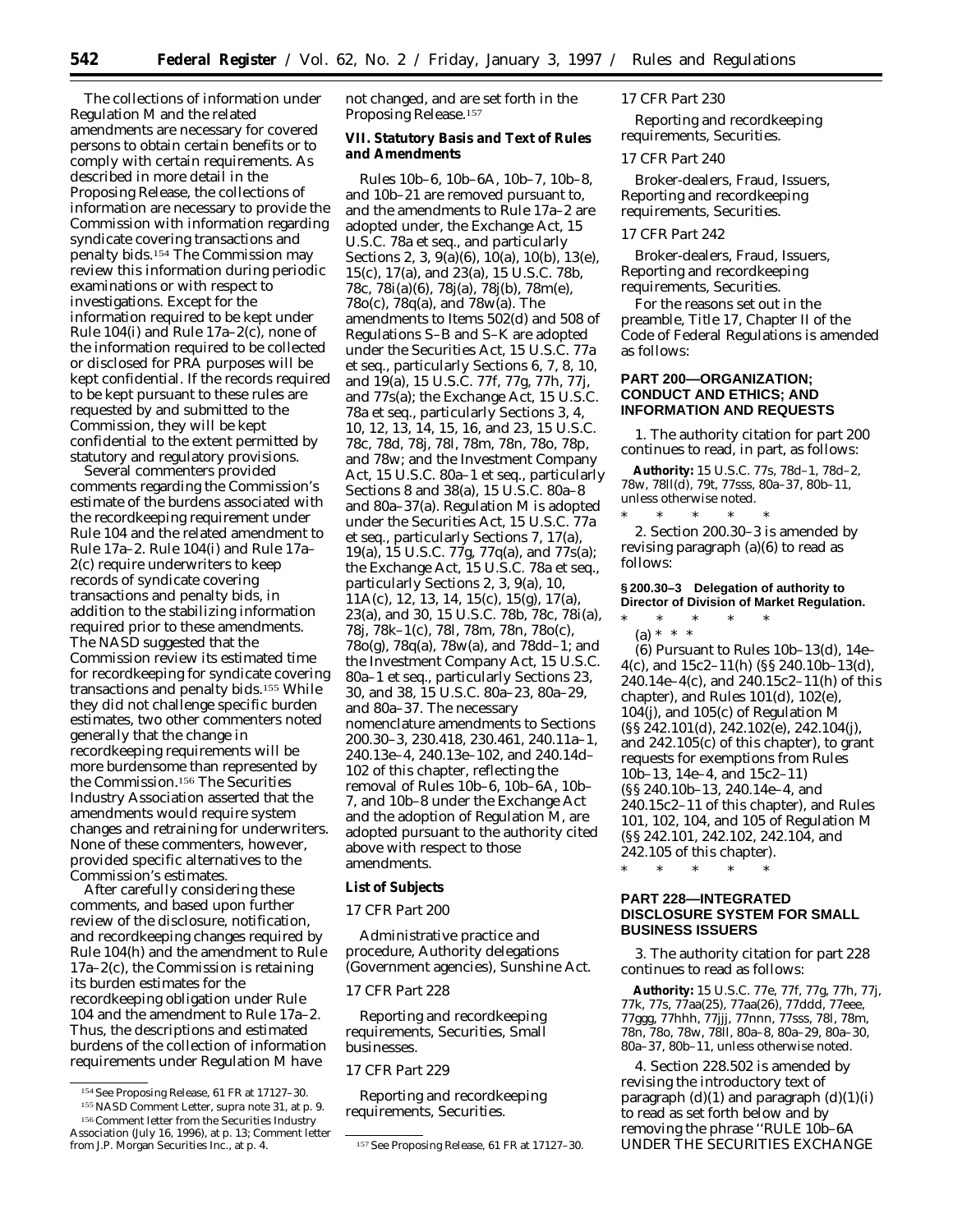ACT OF 1934'' from paragraph (d)(2) and adding, in its place, the phrase ''RULE 103 OF REGULATION M''.

**§ 228.502 (Item 502) Inside front and outside back cover pages of prospectus.**

\* \* \* \* \*

(d)(1) *Stabilizing and other transactions.* (i) Include the following statement, if true, subject to appropriate modification where circumstances require.

Certain persons participating in this offering may engage in transactions that stabilize, maintain, or otherwise affect the price of (identify securities), including (list types of transactions). For a description of these activities, see ''Plan of Distribution.'' \* \* \* \* \*

5. Section 228.508 is amended by removing the phrase ''§ 240.10b–6A of this chapter'' from paragraph (i) and adding, in its place, the phrase ''Rule 103 of Regulation M (§ 242.103 of this chapter)'' and by adding paragraph (j) to read as follows:

## **§ 228.508 (Item 508) Plan of distribution.**

\* \* \* \* \*

(j) *Stabilizing and other transactions.* If the underwriter or any selling group member intends to engage in stabilizing, syndicate short covering transactions, penalty bids, or any other transaction during the offering that may stabilize, maintain, or otherwise affect the offered security's price, indicate such intention and briefly describe such transaction(s).

## **PART 229—STANDARD INSTRUCTIONS FOR FILING FORMS UNDER SECURITIES ACT OF 1933, SECURITIES EXCHANGE ACT OF 1934 AND ENERGY POLICY AND CONSERVATION ACT OF 1975— REGULATION S–K**

6. The authority citation for part 229 continues to read, in part, as follows:

**Authority:** 15 U.S.C. 77e, 77f, 77g, 77h, 77j, 77k, 77s, 77aa(25), 77aa(26), 77ddd, 77eee, 77ggg, 77hhh, 77iii, 77jjj, 77nnn, 77sss, 78c, 78i, 78j, 78*l*, 78m, 78n, 78o, 78w, 78*ll*(d), 79e, 79n, 79t, 80a–8, 80a–29, 80a–30, 80a–37, 80b–11, unless otherwise noted.

\* \* \* \* \*

7. Section 229.502 is amended by revising the introductory text of paragraph  $(d)(1)$  and paragraph  $(d)(1)(i)$ to read as set forth below and by removing the phrases ''§ 240.10b–6A of this chapter'' and ''RULE 10b–6A UNDER THE SECURITIES EXCHANGE ACT OF 1934'' from paragraph (d)(2) and adding, in their places, the phrases ''§ 242.103 of this chapter'' and ''RULE 103 OF REGULATION M'', respectively. **§ 229.502 (Item 502) Inside front and outside back cover pages of prospectus.** \* \* \* \* \*

(d)(1) *Stabilizing and other transactions.* (i) Include the following statement, if true, subject to appropriate modification where circumstances require.

Certain persons participating in this offering may engage in transactions that stabilize, maintain, or otherwise affect the price of (identify securities), including (list types of transactions). For a description of these activities, see ''Plan of Distribution.''

\* \* \* \* \*

\* \* \* \* \*

8. Section 229.508 is amended by removing the phrase ''§ 240.10b–6A of this chapter'' from paragraph (k) and adding, in its place, the phrase ''Rule 103 of Regulation M (§ 242.103 of this chapter)'' and by adding paragraph (l) to read as follows:

## **§ 229.508 (Item 508) Plan of distribution.**

(l) *Stabilizing and other transactions.* If the underwriter or any selling group member intends to engage in stabilizing, syndicate short covering transactions, penalty bids, or any other transaction during the offering that may stabilize, maintain, or otherwise affect the security's price, indicate such intention and briefly describe such transaction(s).

## **PART 230—GENERAL RULES AND REGULATIONS, SECURITIES ACT OF 1933**

9. The authority citation for part 230 continues to read, in part, as follows:

**Authority:** 15 U.S.C. 77b, 77f, 77g, 77h, 77j, 77s, 77sss, 78c, 78d, 78*l*, 78m, 78n, 78o, 78w, 78*ll*(d), 79t, 80a–8, 80a–29, 80a–30, and 80a– 37, unless otherwise noted.

\* \* \* \* \*

## **§ 230.418 [Amended]**

10. Section 230.418 is amended by removing the phrase ''*offering at the market*, as defined in Rule 10b–7 under the Securities Exchange Act of 1934 (17 CFR 240.10b–7)" from paragraph  $(a)(4)$ and adding, in its place, the phrase ''*atthe-market offering*, as defined in § 242.100 of this chapter''.

#### **§ 230.461 [Amended]**

11. Section 230.461 is amended by removing the phrase ''Rules 10b–2, 10b– 6, and 10b–7 under the Securities Exchange Act of 1934 (§§ 240.10b–6 and 10b–7 of this chapter)'' from paragraph (b)(7) and adding, in its place, the phrase ''Regulation M (§§ 242.100 through 242.105 of this chapter)''.

#### **PART 240—GENERAL RULES AND REGULATIONS, SECURITIES EXCHANGE ACT OF 1934**

12. The authority citation for part 240 is amended by removing the subauthorities for ''Section 240.10b–6'' and ''Section 240.10b–21'' and the general authority continues to read as follows:

**Authority:** 15 U.S.C. 77c, 77d, 77g, 77j, 77s, 77eee, 77ggg, 77nnn, 77sss, 77ttt, 78c, 78d, 78f, 78i, 78j, 78k, 78k–1, 78l, 78m, 78n, 78o, 78p, 78q, 78s, 78w, 78x, 78ll(d), 79q, 79t, 80a–20, 80a–23, 80a–29, 80a–37, 80b–3, 80b–4 and 80b–11, unless otherwise noted.

## \* \* \* \* \* **§ 240.10a–1 [Amended]**

13. Section 240.10a–1 is amended by removing the cite ''§ 240.10b–7'' from the introductory text of paragraph (e)(5) and paragraphs  $(e)(6)$  and  $(e)(11)$ , and adding, in its place, the phrase ''§ 242.104 of this chapter'' and by removing the phrase ''pursuant to § 240.10–8'' from paragraph (e)(10).

## **§ 240.10b–6 [Removed and Reserved]**

14. Section 240.10b–6 is removed and reserved.

#### **§ 240.10b–6A [Removed]**

15. Section 240.10b–6A is removed.

#### **§§ 240.10b–7and 240.10b–8 [Removed and Reserved]**

16. Sections 240.10b–7 and 240.10b– 8 are removed and reserved.

17. Section 240.10b–18 is amended by redesignating paragraphs (a)(3)(i) through  $(a)(3)(vi)$  as paragraphs  $(a)(3)(ii)$ through (a)(3)(vii), and by adding paragraph (a)(3)(i) and revising paragraphs  $(a)(5)$  and  $(a)(6)$  to read as follows:

## **§ 240.10b–18 Purchases of certain equity securities by the issuer and others.**

 $(a) * * * *$ 

# $(3) * * * *$

(i) Effected during the restricted period specified in § 242.102 of this chapter during a distribution (as defined in § 242.100 of this chapter) of such common stock, or during a distribution for which such common stock is a reference security, by the issuer or any of its affiliated purchasers;

(5) The term *plan* has the meaning contained in § 242.100 of this chapter;

(6) The term *agent independent of the issuer* has the meaning contained in § 242.100 of this chapter;

\* \* \* \* \*

\* \* \* \* \*

### **§ 240.10b–21 [Removed and Reserved]**

17. Section 240.10b–21 is removed and reserved.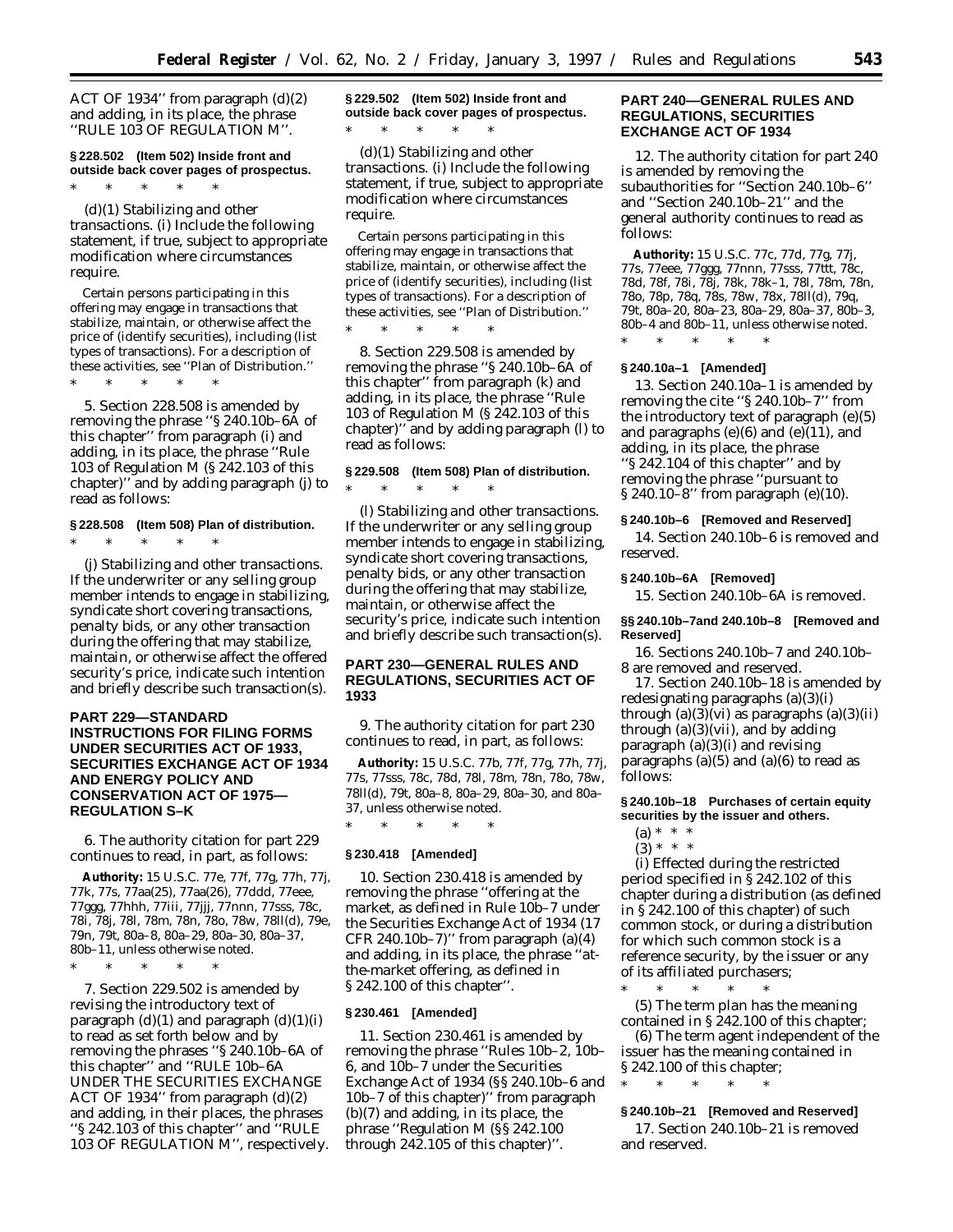#### **§ 240.11a–1 [Amended]**

18. Section 240.11a–1 is amended by removing the phrase ''§ 240.10b–7 (Rule 10b–7)'' from paragraph (b)(3) and adding, in its place, the phrase ''§ 242.104 of this chapter''.

## **§ 240.13e–4 [Amended]**

19. Section 240.13e–4 is amended by removing the phrase ''an issuer's plan as that term is defined in Rule  $10b-6(c)(4)$ under the Act [§ 240.10b–6(c)(4)]'' from paragraph (h)(5)(i) and adding, in its place, the phrase ''a plan as that term is defined in § 242.100 of this chapter''.

20. Section 240.13e–102 is amended by revising General Instruction III.C. to Schedule 13E–4F to read as follows:

**§ 240.13e–102 Schedule 13E–4F. Tender offer statement pursuant to section 13(e)(1) of the Securities Exchange Act of 1934 and § 240.13e–4 thereunder.**

\* \* \* \* \* **General Instructions**

\* \* \* \* \*

**III. Compliance With the Exchange Act**

\* \* \* \* \* C. The issuer's attention is directed to Regulation M (§§ 242.100 through 242.105 of this chapter), in the case of an issuer exchange offer, and to Rule 10b–13 under the Exchange Act (§ 240.10b–13), in the case of an issuer cash tender offer or issuer exchange offer. [*See* Exchange Act Release No. 29355 (June 21, 1991) containing an exemption from Rule 10b–13.]

\* \* \* \* \*

21. Section 240.14d–102 is amended by revising General Instruction III.C. to Schedule 14D–1F to read as follows:

## **§ 240.14d–102 Schedule 14D–1F. Tender offer statement pursuant to Rule 14d–1(b) under the Securities Exchange Act of 1934.**

\* \* \* \* \* **General Instructions** \* \* \* \* \*

**III. Compliance With the Exchange Act**

\* \* \* \* \* C. The bidder's attention is directed to Regulation M (§§ 242.100 through 242.105 of this chapter) in the case of an exchange offer, and to Rule 10b–13 under the Exchange Act (§ 240.10b–13) for any exchange or cash tender offer. [*See* Exchange Act Release No. 29355 (June 21, 1991) containing an exemption from Rule 10b–13.]

\* \* \* \* \*

22. Section 240.17a–2 is amended by revising paragraph (a), the introductory text of paragraph (b), paragraph (b)(1), the introductory text of paragraph (c), and paragraphs  $(c)(1)$  and  $(d)$  to read as follows:

#### **§ 240.17a–2 Recordkeeping requirements relating to stabilizing activities.**

(a) *Scope of section.* This section shall apply to any person who effects any purchase of a security subject to § 242.104 of this chapter for the purpose of, or who participates in a syndicate or group that engages in, ''stabilizing,'' as defined in § 242.100 of this chapter, the price of any security; or effects a purchase that is a ''syndicate covering transaction,'' as defined in § 242.100 of this chapter; or imposes a ''penalty bid,'' as defined in § 242.100 of this chapter:

(1) With respect to which a registration statement has been, or is to be, filed pursuant to the Securities Act of 1933 (15 U.S.C. 77a *et seq.*); or

(2) Which is being, or is to be, offered pursuant to an exemption from registration under Regulation A (§§ 230.251 through 230.263 of this chapter) adopted under the Securities Act of 1933 (15 U.S.C. 77a *et seq.*); or

(3) Which is being, or is to be, otherwise offered, if the aggregate offering price of the securities being offered exceeds \$5,000,000.

(b) *Definitions.* For purposes of this section, the following definitions shall apply:

(1) The term *manager* shall mean the person stabilizing or effecting syndicate covering transactions or imposing a penalty bid for its sole account or for the account of a syndicate or group in which it is a participant, and who, by contract or otherwise, deals with the issuer, organizes the selling effort, receives some benefit from the underwriting that is not shared by other underwriters, or represents any other underwriters in such matters as maintaining the records of the distribution and arranging for allotments of the securities offered.

\* \* \* \* \* (c) *Records relating to stabilizing, syndicate covering transactions, and penalty bids required to be maintained by manager.* Any person subject to this section who acts as a manager and stabilizes or effects syndicate covering transactions or imposes a penalty bid shall:

(1) Promptly record and maintain the following separately retrievable information, for a period of not less than three years, the first two years in an easily accessible place; *Provided, however,* That if the information is in a record required to be made pursuant to § 240.17a–3 or § 240.17a–4, or otherwise preserved, such information need not be maintained in a separate file if the person can sort promptly and retrieve the information as if it had been kept in a separate file as a record made

pursuant to, and preserves the information in accordance with the time periods specified in, this paragraph  $(c)(1)$ :

(i) The name and class of any security stabilized or any security in which syndicate covering transactions have been effected or a penalty bid has been imposed;

(ii) The price, date, and time at which each stabilizing purchase or syndicate covering transaction was effected by the manager or by any participant in the syndicate or group, and whether any penalties were assessed;

(iii) The names and the addresses of the members of the syndicate or group;

(iv) Their respective commitments, or, in the case of a standby or contingent underwriting, the percentage participation of each member of the syndicate or group therein; and

(v) The dates when any penalty bid was in effect.

\* \* \* \* \* (d) *Notification to manager.* Any person who has a participation in a syndicate account but who is not a manager of such account, and who effects one or more stabilizing purchases or syndicate covering transactions for its sole account or for the account of a syndicate or group, shall within three business days following such purchase notify the manager of the price, date, and time at which such stabilizing purchase or syndicate covering transaction was effected, and shall in addition notify the manager of the date and time when such stabilizing purchase or syndicate covering transaction was terminated. The manager shall maintain such notifications in a separate file, together with the information required by paragraph  $(c)(1)$  of this section, for a period of not less than three years, the first two years in an easily accessible place.

23. Part 242 is added to read as follows:

### **PART 242—REGULATION M**

Sec.

- 242.100 Preliminary note; definitions.
- 242.101 Activities by distribution participants.
- 242.102 Activities by issuers and selling security holders during a distribution.
- 242.103 Nasdaq passive market making.
- 242.104 Stabilizing and other activities in
- connection with an offering. 242.105 Short selling in connection with a public offering.

**Authority:** 15 U.S.C. 77g, 77q(a), 77s(a), 78b, 78c, 78i(a), 78j, 78k–1(c), 78*l*, 78m, 78n, 78o(c), 78o(g), 78q(a), 78q(h), 78w(a), 78dd– 1, 80a–23, 80a–29, and 80a–37.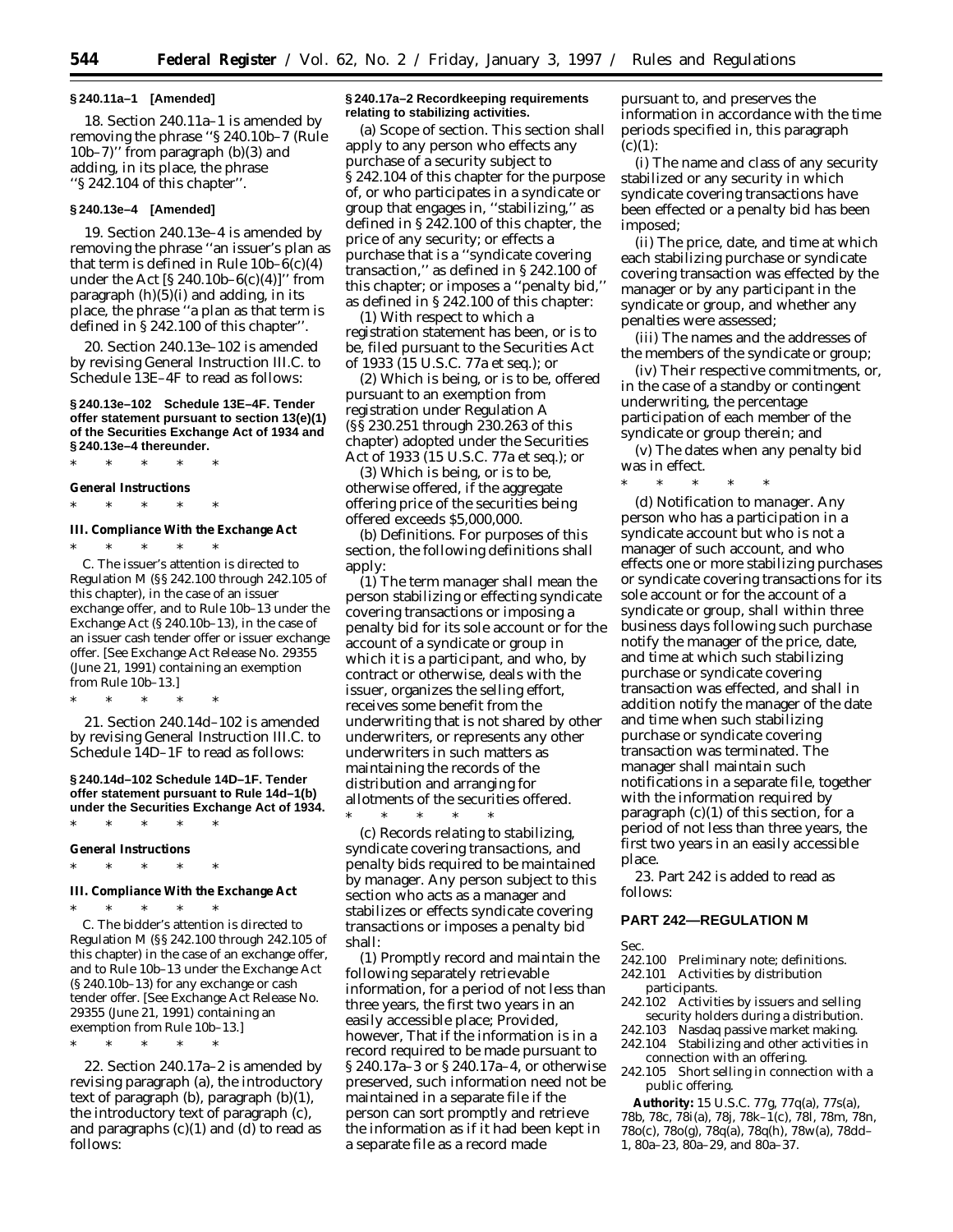#### **§ 242.100 Preliminary note; definitions.**

(a) *Preliminary note:* Any transaction or series of transactions, whether or not effected pursuant to the provisions of Regulation M (§§ 242.100–242.105 of this chapter), remain subject to the antifraud and antimanipulation provisions of the securities laws, including, without limitation, Section 17(a) of the Securities Act of 1933 [15 U.S.C. 77q(a)] and Sections 9, 10(b), and 15(c) of the Securities Exchange Act of 1934 [15 U.S.C. 78i, 78j(b), and 78o(c)].

(b) For purposes of regulation M (§§ 242.100 through 242.105 of this chapter) the following definitions shall apply:

*ADTV* means the worldwide average daily trading volume during the two full calendar months immediately preceding, or any 60 consecutive calendar days ending within the 10 calendar days preceding, the filing of the registration statement; or, if there is no registration statement or if the distribution involves the sale of securities on a delayed basis pursuant to § 230.415 of this chapter, two full calendar months immediately preceding, or any consecutive 60 calendar days ending within the 10 calendar days preceding, the determination of the offering price.

*Affiliated purchaser* means:

(1) A person acting, directly or indirectly, in concert with a distribution participant, issuer, or selling security holder in connection with the acquisition or distribution of any covered security; or

(2) An affiliate, which may be a separately identifiable department or division of a distribution participant, issuer, or selling security holder, that, directly or indirectly, controls the purchases of any covered security by a distribution participant, issuer, or selling security holder, whose purchases are controlled by any such person, or whose purchases are under common control with any such person; or

(3) An affiliate, which may be a separately identifiable department or division of a distribution participant, issuer, or selling security holder, that regularly purchases securities for its own account or for the account of others, or that recommends or exercises investment discretion with respect to the purchase or sale of securities; *Provided, however,* That this paragraph (3) shall not apply to such affiliate if the following conditions are satisfied:

(i) The distribution participant, issuer, or selling security holder:

(A) Maintains and enforces written policies and procedures reasonably designed to prevent the flow of information to or from the affiliate that might result in a violation of §§ 242.101, 242.102, and 242.104; and

(B) Obtains an annual, independent assessment of the operation of such policies and procedures; and

(ii) The affiliate has no officers (or persons performing similar functions) or employees (other than clerical, ministerial, or support personnel) in common with the distribution participant, issuer, or selling security holder that direct, effect, or recommend transactions in securities; and

(iii) The affiliate does not, during the applicable restricted period, act as a market maker (other than as a specialist in compliance with the rules of a national securities exchange), or engage, as a broker or a dealer, in solicited transactions or proprietary trading, in covered securities.

*Agent independent of the issuer* means a trustee or other person who is independent of the issuer. The agent shall be deemed to be independent of the issuer only if:

(1) The agent is not an affiliate of the issuer; and

(2) Neither the issuer nor any affiliate of the issuer exercises any direct or indirect control or influence over the prices or amounts of the securities to be purchased, the timing of, or the manner in which, the securities are to be purchased, or the selection of a broker or dealer (other than the independent agent itself) through which purchases may be executed; *Provided, however,* That the issuer or its affiliate will not be deemed to have such control or influence solely because it revises not more than once in any three-month period the basis for determining the amount of its contributions to a plan or the basis for determining the frequency of its allocations to a plan, or any formula specified in a plan that determines the amount or timing of securities to be purchased by the agent.

*Asset-backed security* has the meaning contained in General Instruction I.B.5. to Form S–3 (§ 239.13 of this chapter).

*At-the-market offering* means an offering of securities at other than a fixed price.

*Business day* means a 24 hour period beginning at midnight that includes an entire trading session for the security in the principal market for the security to be distributed.

*Completion of participation in a distribution*. Securities acquired in the distribution for investment by any person participating in a distribution, or any affiliated purchaser of such person, shall be deemed to be distributed. A person shall be deemed to have

completed its participation in a distribution as follows:

(1) An issuer or selling security holder, when the distribution is completed;

(2) An underwriter, when such person's participation has been distributed, including all other securities of the same class that are acquired in connection with the distribution, and any stabilization arrangements and trading restrictions in connection with the distribution have been terminated; *Provided, however*, That an underwriter's participation will not be deemed to have been completed if a syndicate overallotment option is exercised in an amount that exceeds the net syndicate short position at the time of such exercise; and

(3) Any other person participating in the distribution, when such person's participation has been distributed.

*Covered security* means any security that is the subject of a distribution, or any reference security.

*Current exchange rate* means the current rate of exchange between two currencies, which is obtained from at least one independent entity that provides or disseminates foreign exchange quotations in the ordinary course of its business.

*Distribution* means an offering of securities, whether or not subject to registration under the Securities Act, that is distinguished from ordinary trading transactions by the magnitude of the offering and the presence of special selling efforts and selling methods.

*Distribution participant* means an underwriter, prospective underwriter, broker, dealer, or other person who has agreed to participate or is participating in a distribution.

*Electronic communications network* has the meaning contained in  $$240.11Ac1-1(a)(8)$  of this chapter.

*Employee* has the meaning contained in Form S–8 (§ 239.16b of this chapter) relating to employee benefit plans.

*Exchange Act* means the Securities Exchange Act of 1934 (15 U.S.C. 78a *et seq.*).

*Independent bid* means a bid by a person who is not a distribution participant, issuer, selling security holder, or affiliated purchaser.

*NASD* means the National Association of Securities Dealers, Inc. or any of its subsidiaries.

*Nasdaq* means the Nasdaq system as defined in  $\S 240.11Ac1-2(a)(3)$  of this chapter.

*Nasdaq security* means a security that is authorized for quotation on Nasdaq, and such authorization is not suspended, terminated, or prohibited.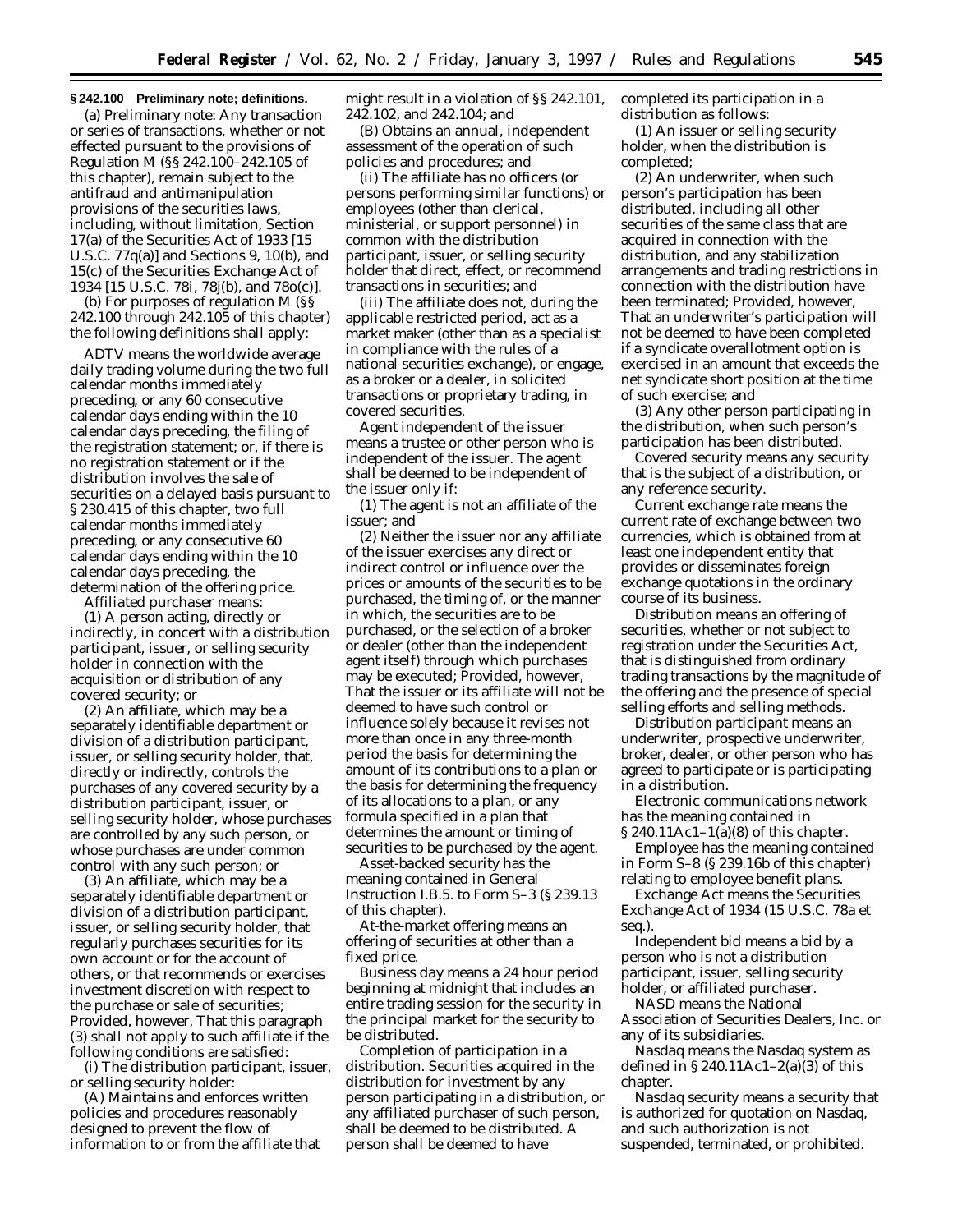*Net purchases* means the amount by which a passive market maker's purchases exceed its sales.

*Offering price* means the price at which the security is to be or is being distributed.

*Passive market maker* means a market maker that effects bids or purchases in accordance with the provisions of § 242.103.

*Penalty bid* means an arrangement that permits the managing underwriter to reclaim a selling concession from a syndicate member in connection with an offering when the securities originally sold by the syndicate member are purchased in syndicate covering transactions.

*Plan* means any bonus, profit-sharing, pension, retirement, thrift, savings, incentive, stock purchase, stock option, stock ownership, stock appreciation, dividend reinvestment, or similar plan; or any dividend or interest reinvestment plan or employee benefit plan as defined in § 230.405 of this chapter.

*Principal market* means the single securities market with the largest aggregate reported trading volume for the class of securities during the 12 full calendar months immediately preceding the filing of the registration statement; or, if there is no registration statement or if the distribution involves the sale of securities on a delayed basis pursuant to § 230.415 of this chapter, during the 12 full calendar months immediately preceding the determination of the offering price. For the purpose of determining the aggregate trading volume in a security, the trading volume of depositary shares representing such security shall be included, and shall be multiplied by the multiple or fraction of the security represented by the depositary share. For purposes of this paragraph, depositary share means a security, evidenced by a depositary receipt, that represents another security, or a multiple or fraction thereof, deposited with a depositary.

*Prospective underwriter* means a person:

(1) Who has submitted a bid to the issuer or selling security holder, and who knows or is reasonably certain that such bid will be accepted, whether or not the terms and conditions of the underwriting have been agreed upon; or

(2) Who has reached, or is reasonably certain to reach, an understanding with the issuer or selling security holder, or managing underwriter that such person will become an underwriter, whether or not the terms and conditions of the underwriting have been agreed upon.

*Public float value* shall be determined in the manner set forth on the front page of Form 10–K (§ 249.310 of this

chapter), even if the issuer of such securities is not required to file Form 10–K, relating to the aggregate market value of common equity securities held by non-affiliates of the issuer.

*Reference period* means the two full calendar months immediately preceding the filing of the registration statement or, if there is no registration statement or if the distribution involves the sale of securities on a delayed basis pursuant to § 230.415 of this chapter, the two full calendar months immediately preceding the determination of the offering price.

*Reference security* means a security into which a security that is the subject of a distribution (''subject security'') may be converted, exchanged, or exercised or which, under the terms of the subject security, may in whole or in significant part determine the value of the subject security.

*Restricted period* means: (1) For any security with an ADTV value of \$100,000 or more of an issuer whose common equity securities have a public float value of \$25 million or more, the period beginning on the later of one business day prior to the determination of the offering price or such time that a person becomes a distribution participant, and ending upon such person's completion of participation in the distribution; and

(2) For all other securities, the period beginning on the later of five business days prior to the determination of the offering price or such time that a person becomes a distribution participant, and ending upon such person's completion of participation in the distribution.

(3) In the case of a distribution involving a merger, acquisition, or exchange offer, the period beginning on the day proxy solicitation or offering materials are first disseminated to security holders, and ending upon the completion of the distribution.

*Securities Act* means the Securities Act of 1933 (15 U.S.C. 77a *et seq.*).

*Selling security holder* means any person on whose behalf a distribution is made, other than an issuer.

*Stabilize or stabilizing* means the placing of any bid, or the effecting of any purchase, for the purpose of pegging, fixing, or maintaining the price of a security.

*Syndicate covering transaction* means the placing of any bid or the effecting of any purchase on behalf of the sole distributor or the underwriting syndicate or group to reduce a short position created in connection with the offering.

*30% ADTV limitation* means 30 percent of the market maker's ADTV in a covered security during the reference period, as obtained from the NASD.

*Underwriter* means a person who has agreed with an issuer or selling security holder:

(1) To purchase securities for distribution; or

(2) To distribute securities for or on behalf of such issuer or selling security holder; or

(3) To manage or supervise a distribution of securities for or on behalf of such issuer or selling security holder.

#### **§ 242.101 Activities by distribution participants.**

(a) *Unlawful Activity.* In connection with a distribution of securities, it shall be unlawful for a distribution participant or an affiliated purchaser of such person, directly or indirectly, to bid for, purchase, or attempt to induce any person to bid for or purchase, a covered security during the applicable restricted period; *Provided, however,* That if a distribution participant or affiliated purchaser is the issuer or selling security holder of the securities subject to the distribution, such person shall be subject to the provisions of § 242.102, rather than this section.

*(b) Excepted Activity.* The following activities shall not be prohibited by paragraph (a) of this section:

(1) *Research.* The publication or dissemination of any information, opinion, or recommendation, if the conditions of §§ 230.138 or 230.139 of this chapter are met; or

(2) *Transactions complying with certain other sections.* Transactions complying with §§ 242.103 or 242.104; or

(3) *Odd-lot transactions.* Transactions in odd-lots; or transactions to offset oddlots in connection with an odd-lot tender offer conducted pursuant to § 240.13e–4(h)(5) of this chapter; or

(4) *Exercises of securities.* The exercise of any option, warrant, right, or any conversion privilege set forth in the instrument governing a security; or

(5) *Unsolicited transactions.* Unsolicited brokerage transactions; or unsolicited purchases that are not effected from or through a broker or dealer, on a securities exchange, or through an inter-dealer quotation system or electronic communications network; or

(6) *Basket transactions.* (i) Bids or purchases, in the ordinary course of business, in connection with a basket of 20 or more securities in which a covered security does not comprise more than 5% of the value of the basket purchased; or

(ii) Adjustments to such a basket in the ordinary course of business as a result of a change in the composition of a standardized index; or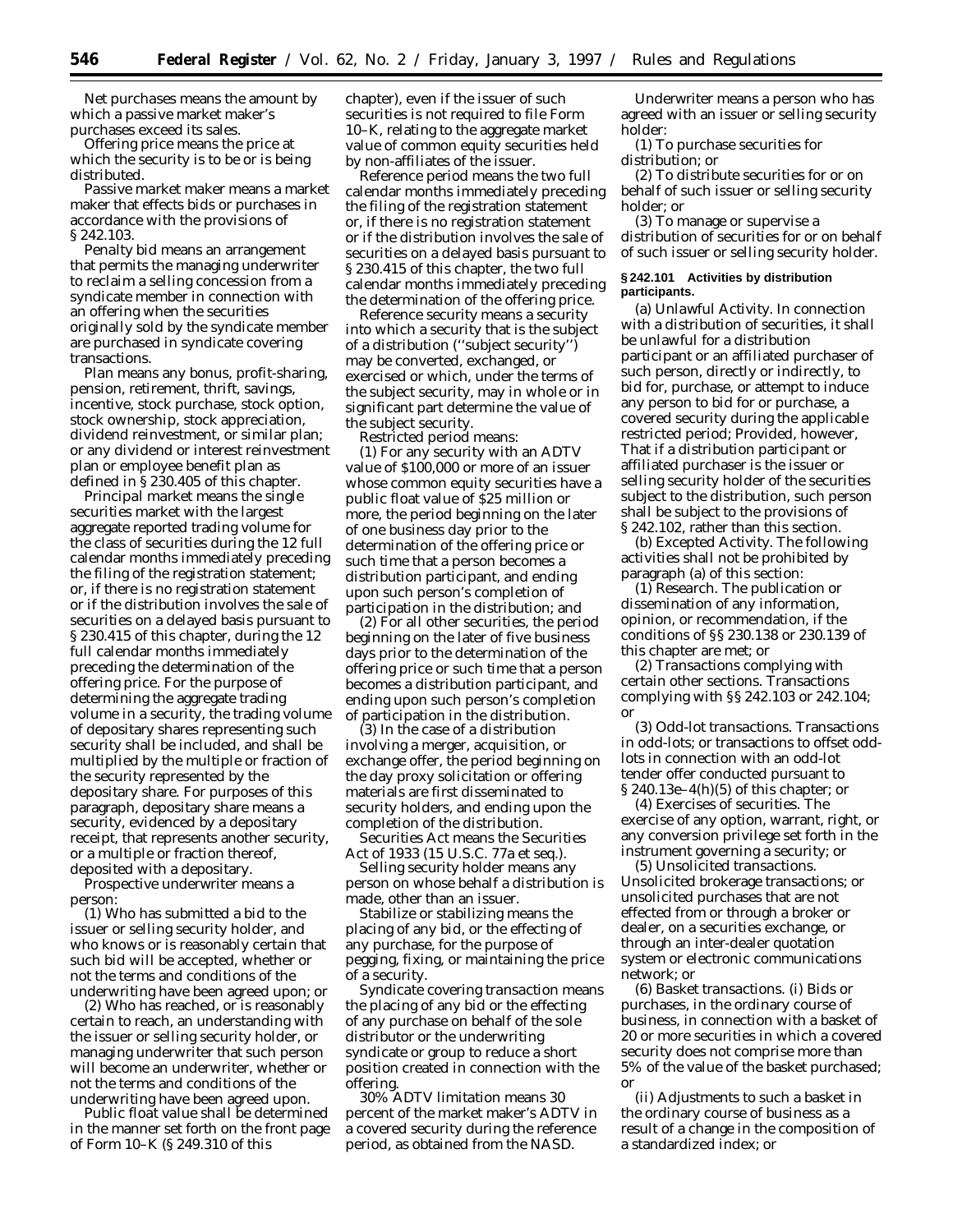(7) *De minimis transactions.* Purchases during the restricted period, other than by a passive market maker, that total less than 2% of the ADTV of the security being purchased, or unaccepted bids; *Provided, however,* That the person making such bid or purchase has maintained and enforces written policies and procedures reasonably designed to achieve compliance with the other provisions of this section; or

(8) *Transactions in connection with a distribution.* Transactions among distribution participants in connection with a distribution, and purchases of securities from an issuer or selling security holder in connection with a distribution, that are not effected on a securities exchange, or through an interdealer quotation system or electronic communications network; or

(9) *Offers to sell or the solicitation of offers to buy.* Offers to sell or the solicitation of offers to buy the securities being distributed (including securities acquired in stabilizing), or securities offered as principal by the person making such offer or solicitation; or

(10) *Transactions in Rule 144A securities.* Transactions in securities eligible for resale under § 230.144A(d)(3) of this chapter, or any reference security, if the Rule 144A securities are offered or sold in the United States solely to:

(i) Qualified institutional buyers, as defined in  $\S 230.144A(a)(1)$  of this chapter, or to offerees or purchasers that the seller and any person acting on behalf of the seller reasonably believes are qualified institutional buyers, in transactions exempt from registration under section 4(2) of the Securities Act (15 U.S.C. 77d(2)) or §§ 230.144A or 230.501 through 230.508 of this chapter; or

(ii) Persons not deemed to be ''U.S. persons'' for purposes of §§ 230.902(o)(2) or 230.902(o)(7) of this chapter, during a distribution qualifying under paragraph  $(b)(10)(i)$  of this section.

(c) *Excepted Securities.* The provisions of this section shall not apply to any of the following securities:

(1) *Actively-traded securities.* Securities that have an ADTV value of at least \$1 million and are issued by an issuer whose common equity securities have a public float value of at least \$150 million; *Provided, however,* That such securities are not issued by the distribution participant or an affiliate of the distribution participant; or

(2) *Investment grade nonconvertible and asset-backed securities.* Nonconvertible debt securities,

nonconvertible preferred securities, and asset-backed securities, that are rated by at least one nationally recognized statistical rating organization, as that term is used in § 240.15c3–1 of this chapter, in one of its generic rating categories that signifies investment grade; or

(3) *Exempted securities.* ''Exempted securities'' as defined in section 3(a)(12) of the Exchange Act (15 U.S.C.  $78c(a)(12)$ ; or

(4) *Face-amount certificates or securities issued by an open-end management investment company or unit investment trust.* Face-amount certificates issued by a face-amount certificate company, or redeemable securities issued by an open-end management investment company or a unit investment trust. Any terms used in this paragraph (c)(4) that are defined in the Investment Company Act of 1940 (15 U.S.C. 80a–1 *et seq.*) shall have the meanings specified in such Act.

(d) *Exemptive Authority.* Upon written application or upon its own motion, the Commission may grant an exemption from the provisions of this section, either unconditionally or on specified terms and conditions, to any transaction or class of transactions, or to any security or class of securities.

#### **§ 242.102 Activities by issuers and selling security holders during a distribution.**

(a) *Unlawful Activity.* In connection with a distribution of securities effected by or on behalf of an issuer or selling security holder, it shall be unlawful for such person, or any affiliated purchaser of such person, directly or indirectly, to bid for, purchase, or attempt to induce any person to bid for or purchase, a covered security during the applicable restricted period; *Except That* if an affiliated purchaser is a distribution participant, such affiliated purchaser may comply with § 242.101, rather than this section.

(b) *Excepted Activity.* The following activities shall not be prohibited by paragraph (a) of this section:

(1) *Odd-lot transactions.* Transactions in odd-lots, or transactions to offset oddlots in connection with an odd-lot tender offer conducted pursuant to § 240.13e–4(h)(5) of this chapter; or

(2) *Transactions by closed-end investment companies.* (i) Transactions complying with § 270.23c–3 of this chapter; or

(ii) Periodic tender offers of securities, at net asset value, conducted pursuant to § 240.13e–4 of this chapter by a closed-end investment company that engages in a continuous offering of its securities pursuant to § 230.415 of this chapter; *Provided, however,* That such

securities are not traded on a securities exchange or through an inter-dealer quotation system or electronic communications network; or

(3) *Redemptions by commodity pools or limited partnerships.* Redemptions by commodity pools or limited partnerships, at a price based on net asset value, which are effected in accordance with the terms and conditions of the instruments governing the securities; *Provided, however,* That such securities are not traded on a securities exchange, or through an interdealer quotation system or electronic communications network; or

(4) *Exercises of securities.* The exercise of any option, warrant, right, or any conversion privilege set forth in the instrument governing a security; or

(5) *Offers to sell or the solicitation of offers to buy.* Offers to sell or the solicitation of offers to buy the securities being distributed; or

(6) *Unsolicited purchases.* Unsolicited purchases that are not effected from or through a broker or dealer, on a securities exchange, or through an interdealer quotation system or electronic communications network; or

(7) *Transactions in Rule 144A securities.* Transactions in securities eligible for resale under § 230.144A(d)(3) of this chapter, or any reference security, if the Rule 144A securities are offered or sold in the United States solely to:

(i) Qualified institutional buyers, as defined in § 230.144A(a)(1) of this chapter, or to offerees or purchasers that the seller and any person acting on behalf of the seller reasonably believes are qualified institutional buyers, in transactions exempt from registration under section 4(2) of the Securities Act (15 U.S.C. 77d(2)) or §§ 230.144A or 230.501 through 230.508 of this chapter; or

(ii) Persons not deemed to be ''U.S. persons'' for purposes of §§ 230.902(o)(2) or 230.902(o)(7) of this chapter, during a distribution qualifying under paragraph  $(b)(6)(i)$  of this section.

(c) *Plans.*—(1) Paragraph (a) of this section shall not apply to distributions of securities pursuant to a plan, which are made:

(i) Solely to employees or security holders of an issuer or its subsidiaries, or to a trustee or other person acquiring such securities for the accounts of such persons; or

(ii) To persons other than employees or security holders, if bids for or purchases of securities pursuant to the plan are effected solely by an agent independent of the issuer and the securities are from a source other than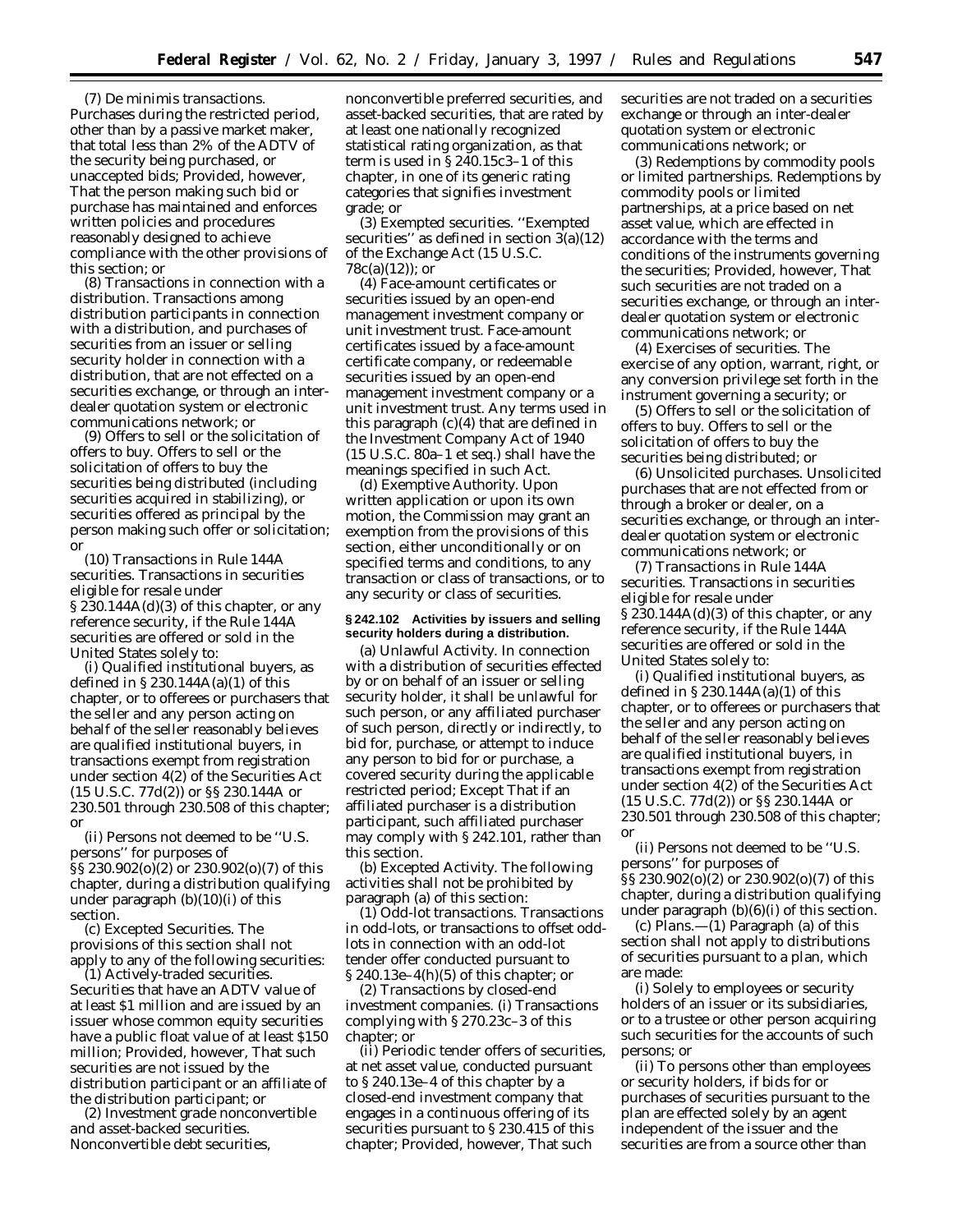the issuer or an affiliated purchaser of the issuer.

(2) Bids for or purchases of any security made or effected by or for a plan shall be deemed to be a purchase by the issuer unless the bid is made, or the purchase is effected, by an agent independent of the issuer.

(d) *Excepted Securities.* The provisions of this section shall not apply to any of the following securities:

(1) *Actively-traded reference securities.* Reference securities with an ADTV value of at least \$1 million that are issued by an issuer whose common equity securities have a public float value of at least \$150 million; *Provided, however,* That such securities are not issued by the issuer, or any affiliate of the issuer, of the security in distribution.

(2) *Investment grade nonconvertible and asset-backed securities.* Nonconvertible debt securities, nonconvertible preferred securities, and asset-backed securities, that are rated by at least one nationally recognized statistical rating organization, as that term is used in § 240.15c3–1 of this chapter, in one of its generic rating categories that signifies investment grade; or

(3) *Exempted securities.* ''Exempted securities'' as defined in section 3(a)(12) of the Exchange Act (15 U.S.C.  $78c(a)(12)$ ; or

(4) *Face-amount certificates or securities issued by an open-end management investment company or unit investment trust.* Face-amount certificates issued by a face-amount certificate company, or redeemable securities issued by an open-end management investment company or a unit investment trust. Any terms used in this paragraph (d)(4) that are defined in the Investment Company Act of 1940 (15 U.S.C. 80a–1 *et seq.*) shall have the meanings specified in such Act.

(e) *Exemptive Authority.* Upon written application or upon its own motion, the Commission may grant an exemption from the provisions of this section, either unconditionally or on specified terms and conditions, to any transaction or class of transactions, or to any security or class of securities.

#### **§ 242.103 Nasdaq passive market making.**

(a) *Scope of Section.* This section permits broker-dealers to engage in market making transactions in covered securities that are Nasdaq securities without violating the provisions of § 242.101; *Except That* this section shall not apply to any security for which a stabilizing bid subject to § 242.104 is in effect, or during any at-the-market offering or best efforts offering.

(b) *Conditions to be Met.* (1) *General limitations.* A passive market maker must effect all transactions in the capacity of a registered market maker on Nasdaq. A passive market maker shall not bid for or purchase a covered security at a price that exceeds the highest independent bid for the covered security at the time of the transaction, except as permitted by paragraph (b)(3) of this section or required by a rule promulgated by the Commission or the NASD governing the handling of customer orders.

(2) *Purchase limitation.* On each day of the restricted period, a passive market maker's net purchases shall not exceed the greater of its 30% ADTV limitation or 200 shares (together, ''purchase limitation''); *Provided, however,* That a passive market maker may purchase all of the securities that are part of a single order that, when executed, results in its purchase limitation being equalled or exceeded. If a passive market maker's net purchases equal or exceed its purchase limitation, it shall withdraw promptly its quotations from Nasdaq. If a passive market maker withdraws its quotations pursuant to this paragraph, it may not effect any bid or purchase in the covered security for the remainder of that day, irrespective of any later sales during that day, unless otherwise permitted by § 242.101.

(3) *Requirement to lower the bid.* If all independent bids for a covered security are reduced to a price below the passive market maker's bid, the passive market maker must lower its bid promptly to a level not higher than the then highest independent bid; *Provided, however,* That a passive market maker may continue to bid and effect purchases at its bid at a price exceeding the then highest independent bid until the passive market maker purchases an aggregate amount of the covered security that equals or, through the purchase of all securities that are part of a single order, exceeds the lesser of two times the minimum quotation size for the security, as determined by NASD rules, or the passive market maker's remaining purchasing capacity under paragraph (b)(2) of this section.

(4) *Limitation on displayed size.* At all times, the passive market maker's displayed bid size may not exceed the lesser of the minimum quotation size for the covered security, or the passive market maker's remaining purchasing capacity under paragraph (b)(2) of this section; *Provided, however,* That a passive market maker whose purchasing capacity at any time is between one and 99 shares may display a bid size of 100 shares.

(5) *Identification of a passive market making bid.* The bid displayed by a passive market maker shall be designated as such.

(6) *Notification and reporting to the NASD.* A passive market maker shall notify the NASD in advance of its intention to engage in passive market making, and shall submit to the NASD information regarding passive market making purchases, in such form as the NASD shall prescribe.

(7) *Prospectus disclosure.* The prospectus for any registered offering in which any passive market maker intends to effect transactions in any covered security shall contain the information required in §§ 228.502, 228.508, 229.502, and 229.508 of this chapter.

(c) *Transactions at Prices Resulting from Unlawful Activity.* No transaction shall be made at a price that the passive market maker knows or has reason to know is the result of activity that is fraudulent, manipulative, or deceptive under the securities laws, or any rule or regulation thereunder.

#### **§ 242.104 Stabilizing and other activities in connection with an offering.**

(a) *Unlawful Activity.* It shall be unlawful for any person, directly or indirectly, to stabilize, to effect any syndicate covering transaction, or to impose a penalty bid, in connection with an offering of any security, in contravention of the provisions of this section. No stabilizing shall be effected at a price that the person stabilizing knows or has reason to know is in contravention of this section, or is the result of activity that is fraudulent, manipulative, or deceptive under the securities laws, or any rule or regulation thereunder.

(b) *Purpose.* Stabilizing is prohibited except for the purpose of preventing or retarding a decline in the market price of a security.

(c) *Priority.* To the extent permitted or required by the market where stabilizing occurs, any person stabilizing shall grant priority to any independent bid at the same price irrespective of the size of such independent bid at the time that it is entered.

(d) *Control of Stabilizing.* No sole distributor or syndicate or group stabilizing the price of a security or any member or members of such syndicate or group shall maintain more than one stabilizing bid in any one market at the same price at the same time.

(e) *At-the-Market Offerings.* Stabilizing is prohibited in an at-themarket offering.

(f) *Stabilizing Levels.—(1) Maximum stabilizing bid.* Notwithstanding the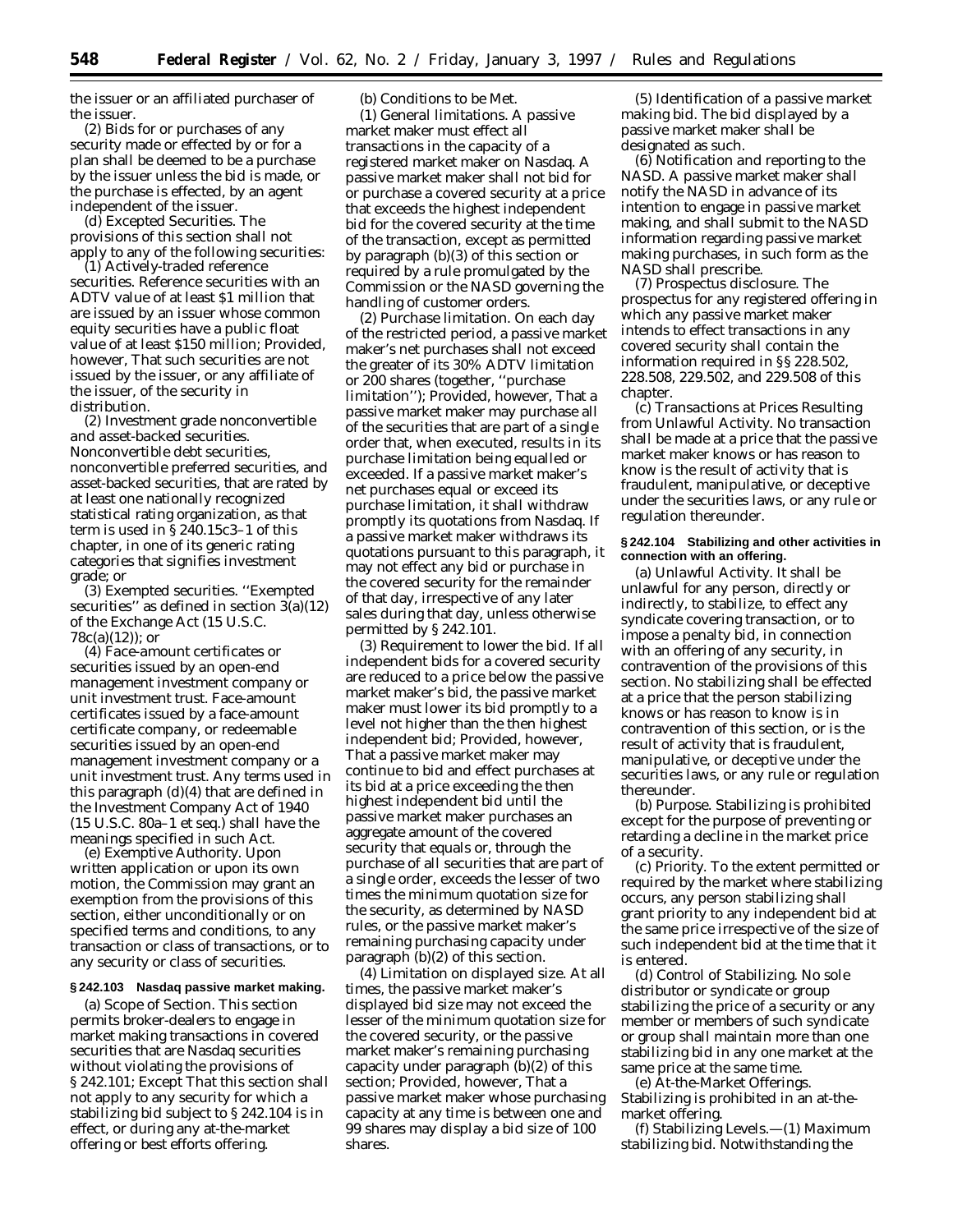other provisions of this paragraph (f), no stabilizing shall be made at a price higher than the lower of the offering price or the stabilizing bid for the security in the principal market (or, if the principal market is closed, the stabilizing bid in the principal market at its previous close).

(2) *Initiating stabilizing.—*

(i) *Initiating stabilizing when the principal market is open.* After the opening of quotations for the security in the principal market, stabilizing may be initiated in any market at a price no higher than the last independent transaction price for the security in the principal market if the security has traded in the principal market on the day stabilizing is initiated or on the preceding business day and the current asked price in the principal market is equal to or greater than the last independent transaction price. If both conditions of the preceding sentence are not satisfied, stabilizing may be initiated in any market after the opening of quotations in the principal market at a price no higher than the highest current independent bid for the security in the principal market.

(ii) *Initiating stabilizing when the principal market is closed.*

(A) When the principal market for the security is closed, but immediately before the opening of quotations for the security in the market where stabilizing will be initiated, stabilizing may be initiated at a price no higher than the lower of:

(*1*) The price at which stabilizing could have been initiated in the principal market for the security at its previous close; or

(*2*) The most recent price at which an independent transaction in the security has been effected in any market since the close of the principal market, if the person stabilizing knows or has reason to know of such transaction.

(B) When the principal market for the security is closed, but after the opening of quotations in the market where stabilizing will be initiated, stabilizing may be initiated at a price no higher than the lower of:

(*1*) The price at which stabilization could have been initiated in the principal market for the security at its previous close; or

(*2*) The last independent transaction price for the security in that market if the security has traded in that market on the day stabilizing is initiated or on the last preceding business day and the current asked price in that market is equal to or greater than the last independent transaction price. If both conditions of the preceding sentence are not satisfied, under this paragraph

 $(f)(2)(ii)(B)(2)$ , stabilizing may be initiated at a price no higher than the highest current independent bid for the security in that market.

(iii) *Initiating stabilizing when there is no market for the security or before the offering price is determined.* If no *bona fide* market for the security being distributed exists at the time stabilizing is initiated, no stabilizing shall be initiated at a price in excess of the offering price. If stabilizing is initiated before the offering price is determined, then stabilizing may be continued after determination of the offering price at the price at which stabilizing then could be initiated.

(3) *Maintaining or carrying over a stabilizing bid.* A stabilizing bid initiated pursuant to paragraph (f)(2) of this section, which has not been discontinued, may be maintained, or carried over into another market, irrespective of changes in the independent bids or transaction prices for the security.

(4) *Increasing or reducing a stabilizing bid.* A stabilizing bid may be increased to a price no higher than the highest current independent bid for the security in the principal market if the principal market is open, or, if the principal market is closed, to a price no higher than the highest independent bid in the principal market at the previous close thereof. A stabilizing bid may be reduced, or carried over into another market at a reduced price, irrespective of changes in the independent bids or transaction prices for the security. If stabilizing is discontinued, it shall not be resumed at a price higher than the price at which stabilizing then could be initiated.

(5) *Initiating, maintaining, or adjusting a stabilizing bid to reflect the current exchange rate.* If a stabilizing bid is expressed in a currency other than the currency of the principal market for the security, such bid may be initiated, maintained, or adjusted to reflect the current exchange rate, consistent with the provisions of this section. If, in initiating, maintaining, or adjusting a stabilizing bid pursuant to this paragraph  $(f)(5)$ , the bid would be at or below the midpoint between two trading differentials, such stabilizing bid shall be adjusted downward to the lower differential.

(6) *Adjustments to stabilizing bid.* If a security goes ex-dividend, ex-rights, or ex-distribution, the stabilizing bid shall be reduced by an amount equal to the value of the dividend, right, or distribution. If, in reducing a stabilizing bid pursuant to this paragraph (f)(6), the bid would be at or below the midpoint between two trading differentials, such

stabilizing bid shall be adjusted downward to the lower differential.

(7) *Stabilizing of components.* When two or more securities are being offered as a unit, the component securities shall not be stabilized at prices the sum of which exceeds the then permissible stabilizing price for the unit.

(8) *Special prices.* Any stabilizing price that otherwise meets the requirements of this section need not be adjusted to reflect special prices available to any group or class of persons (including employees or holders of warrants or rights).

(g) Offerings with no U.S. Stabilizing Activities—

(1) Stabilizing to facilitate an offering of a security in the United States shall not be deemed to be in violation of this section if all of the following conditions are satisfied:

(i) No stabilizing is made in the United States;

(ii) Stabilizing outside the United States is made in a jurisdiction with statutory or regulatory provisions governing stabilizing that are comparable to the provisions of this section; and

(iii) No stabilizing is made at a price above the offering price in the United States, except as permitted by paragraph (f)(5) of this section.

(2) For purposes of this paragraph (g), the Commission by rule, regulation, or order may determine whether a foreign statute or regulation is comparable to this section considering, among other things, whether such foreign statute or regulation: specifies appropriate purposes for which stabilizing is permitted; provides for disclosure and control of stabilizing activities; places limitations on stabilizing levels; requires appropriate recordkeeping; provides other protections comparable to the provisions of this section; and whether procedures exist to enable the Commission to obtain information concerning any foreign stabilizing transactions.

(h) Disclosure and Notification—(1) Any person displaying or transmitting a bid that such person knows is for the purpose of stabilizing shall provide prior notice to the market on which such stabilizing will be effected, and shall disclose its purpose to the person with whom the bid is entered.

(2) Any person effecting a syndicate covering transaction or imposing a penalty bid shall provide prior notice to the self-regulatory organization with direct authority over the principal market in the United States for the security for which the syndicate covering transaction is effected or the penalty bid is imposed.